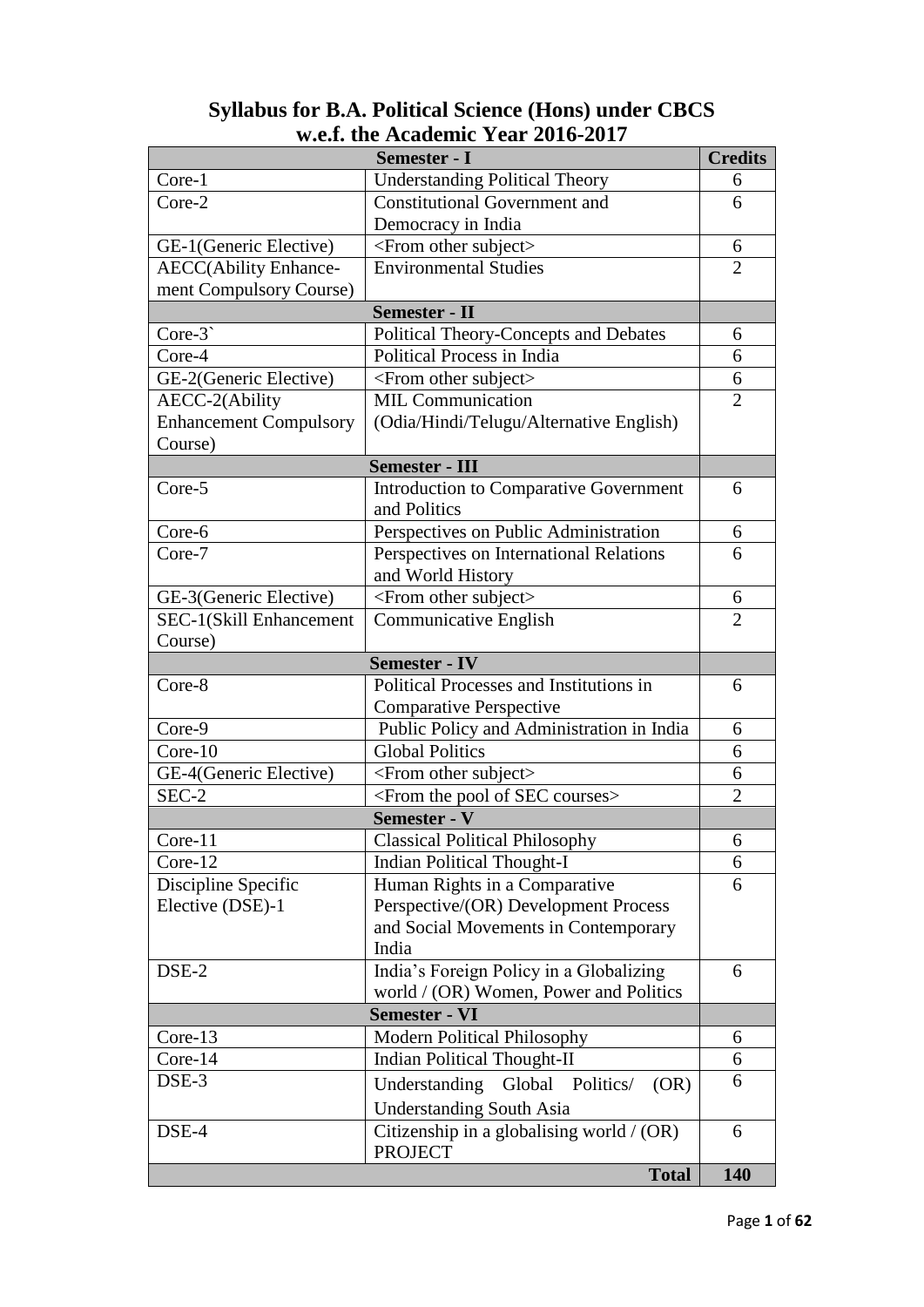### **( A) Core Papers: 14 (Compulsory)**

- Core-1- Understanding Political Theory Core-2- Constitutional Government and Democracy in India Core-3 – Political Theory-Concepts and Debates Core-4- Political Process in India Core-5- Introduction to Comparative Government and Politics Core-6 –Perspectives on Public Administration Core-7-Paper VII- Perspectives on International Relations and World History Core-8- Political Processes and Institutions in Comparative Perspective Core-9- Public Policy and Administration in India Core-10- Global Politics Core-11- Classical Political Philosophy Core-12- Indian Political Thought-I Core-13- Modern Political Philosophy
- Core-14- Indian Political Thought-II

#### **(B) Generic Elective (2 papers and each paper having two options)**

Paper-1: Indian Polity-I/ OR Governance: Issues and Challenges

Paper-II: Indian Polity-II/OR Gandhi and the Contemporary World/

#### **(C) Discipline Specific Elective (choose 3 papers and 1 Project paper is compulsory)**

DSE-1- Human Rights in a Comparative Perspective OR Development Process and Social Movements in Contemporary India DSE-2- India's Foreign Policy in a Globalizing world **OR** OR Women, Power and Politics DSE-3-Understanding Global Politics OR Understanding South Asia DSE-4- Citizenship in a globalising world OR **PROJECT**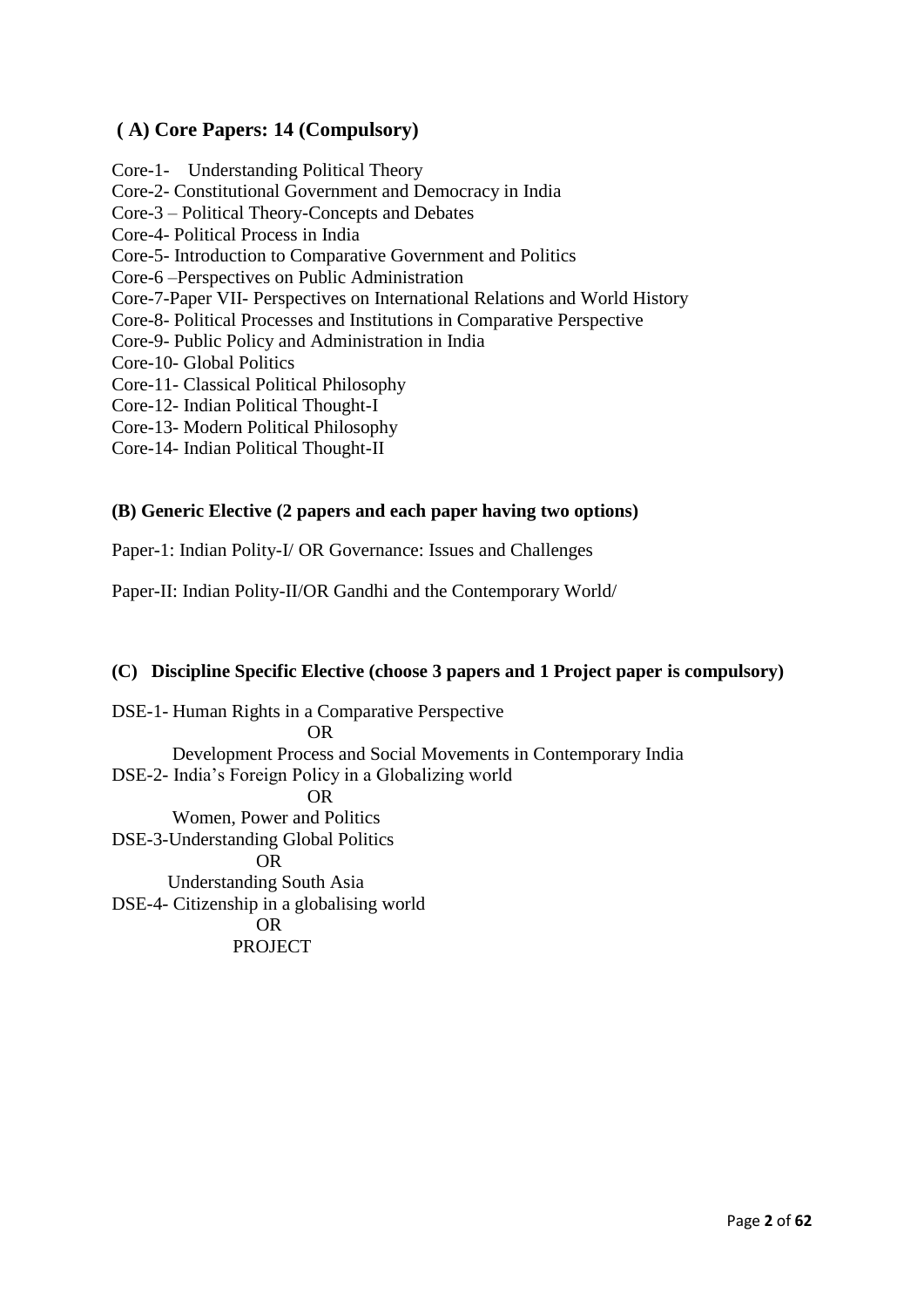### **SYLLABI AND READING LIST OF**

### **BA (HONOURS) POLITICAL SCIENCE**

### **(A)14 CORE PAPERS**

### **SEMESTER - I**

### $CORE - 1$

### **Understanding Political Theory**

**Course Objective**: This course is divided into two sections. Section A introduces the students to the idea of political theory, its history and approaches, and an assessment of its critical and contemporary trends. Section B is designed to reconcile political theory and practice through reflections on the ideas and practices related to democracy.

#### **SECTION-A: Introducing Political Theory**

**UNIT-I** : 1. What is Politics: Theorizing the 'Political' 2. Traditions of Political Theory: Liberal, Marxist, Anarchist and Conservative

**UNIT-II**: 3. Approaches to Political Theory: Normative, Historical and Empirical 4. Critical and Contemporary Perspectives in Political Theory: Feminist and Postmodern

#### **SECTION-B: Political Theory and Practice: The Grammar of Democracy**

**UNIT-III**: 1. Democracy: The history of an idea 2. Procedural Democracy and its critique

**UNIT-IV**: 3. Deliberative Democracy 4. Participation and Representation

#### **READING LIST**

Bhargava, R. (2008) 'What is Political Theory', in Bhargava, R and Acharya, A. (eds.) PoliticalTheory: An Introduction.New Delhi: Pearson Longman, pp. 2-16.

Chapman, J. (1995) 'The Feminist Perspective', in Marsh, D. and Stoker, G. (eds.) Theory andMethods in Political Science. London: Macmillan, pp. 94-114.

Bannett, J. (2004) 'Postmodern Approach to Political Theory', in Kukathas, Ch. and Gaus, G. F. (eds.) Handbook of Political Theory. New Delhi: Sage, pp. 46-54.

Vincent, A. (2004) The Nature of Political Theory. New York: Oxford University Press, 2004, pp. 19-80.

Owen, D. (2003) 'Democracy', in Bellamy, R. and Mason, A. (eds.) Political Concepts. Manchester and New York: Manchester University Press, pp. 105-117.

Christiano, Th. (2008) 'Democracy', in Mckinnon, C. (ed.) Issues in Political Theory, New York: Oxford University Press, pp. 80-96.

Arblaster, A. (1994) Democracy. (2nd Edition). Buckingham: Open University Press.

Baral, J.K. et al.(2015), 'Political Theory: Concepts, issues and ideologies', Cuttack: Vidyapuri.

Bhuyan, Dasarathy(2016), 'Understanding Political Theory', Cuttack: Kitab Mahal.

### **CORE-2**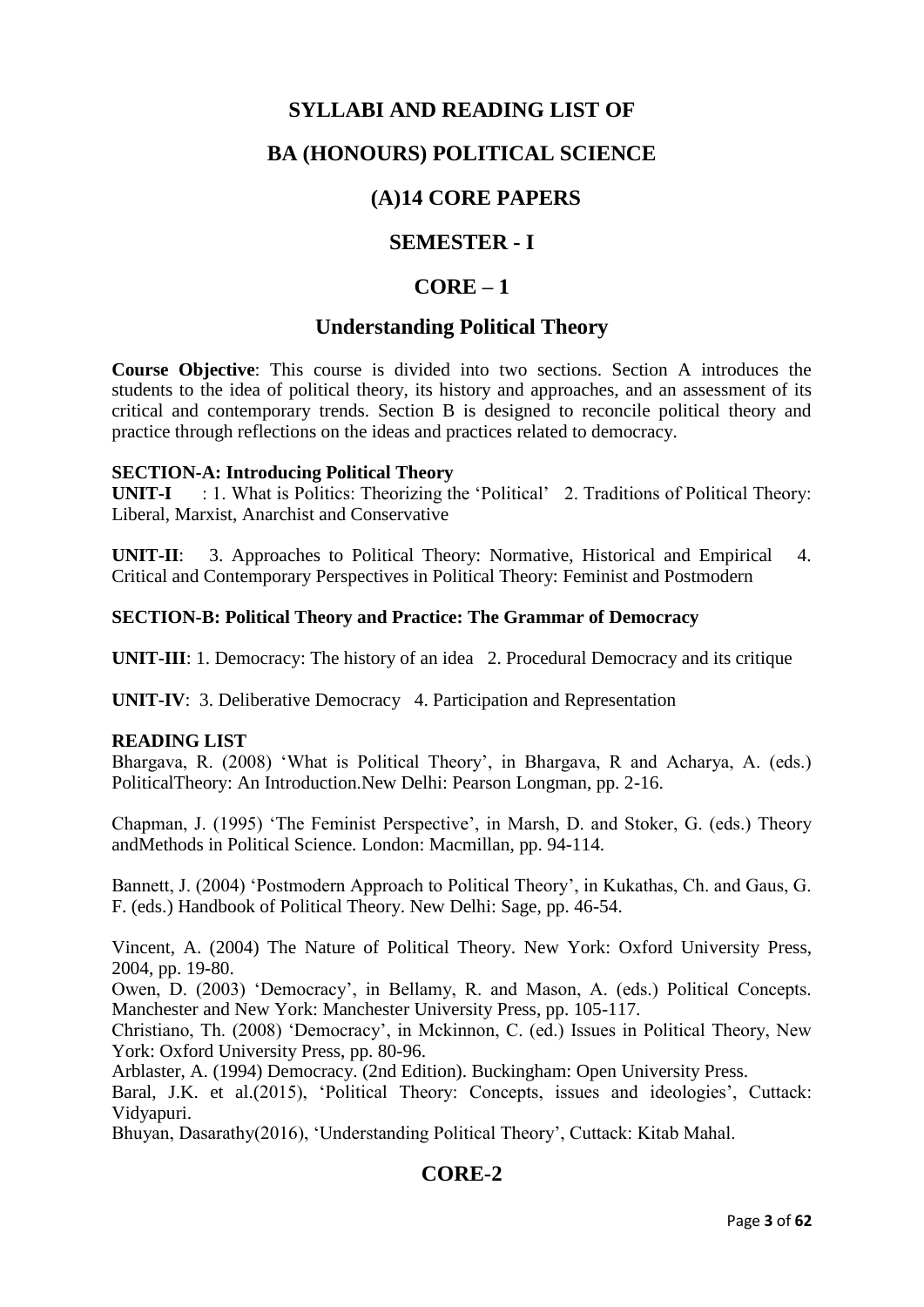### **Constitutional Government and Democracy in India**

**Course objective:** This course acquaints students with the constitutional design of statestructures and institutions, and their actual working over time. The Indian Constitution accommodates conflicting impulses (of liberty and justice, territorial decentralization and a strong union, for instance) within itself. The course traces the embodiment of some of these conflicts in constitutional provisions, and shows how these have played out in political practice. It further encourages a study of state institutions in their mutual interaction, and in interaction with the larger extra-constitutional environment.

**UNIT-I**: I. The Constituent Assembly and the Constitution a. Philosophy of the Constitution, the Preamble, and Features of the Constitution b. Fundamental Rights and Directive Principles

**UNIT-II** : Organs of Government a. The Legislature: Parliament b. The Executive: President and Prime Minister c. The Judiciary: Supreme Court

**UNIT-III** : Federalism and Decentralization a. Federalism: Division of Powers, Emergency Provisions, Fifth and Sixth Schedules

**UNIT-IV** : b. Panchayati Raj and Municipalities c. Structure and functions.

#### **READING LIST**

Basu, D.D. (2012) Introduction to the Constitution of India, New Delhi: Lexis Nexis.

Chaube, Shibanikinkar (2000), " Constituent Assembly of India springboard of revolution", New Delhi: Manohar Publishers & Distributors.

Sikri, S.L.(2002), "Indian Government and Politics", New Delhi: Kalyani Publishers.

Bakshi, P.M.(2015), "The Constitution of India", Delhi: Universal Law Pub. Co. Pvt. Ltd.

Choudhry, Sujit et al.(eds) (2016), 'The Oxford Handbook of the Indian Constitution', UK: Oxford University Press.

Siwach, J.R.(1990), "Dynamics of Indian Government and Politics", New Delhi: Sterling.

Kashyap, Subhash C.(1989/1993/1995), " Our Constitution/ Our Parliament/Our Judiciary", New Delhi: NBT, India.

Raghunandan, J. R (2012) Decentralization and local governments: The Indian Experience, Orient Black Swan, New Delhi.

Jayal, N.G. & Pratap Bhanu Mehta(eds.)(2010), " The Oxford Companion to Politics in India", New Delhi: Oxford University Press.

Mohapatra, Anil Kumar et al.(eds.)(2016), 'Federalism in India: Issues and Dimensions', New Delhi: Kunal Books.

Bhuyan, Dasarathy (2016), 'Constitutional Government and Democracy in India', Cuttack: Kitab Mahal..

### **SEMESTER-II**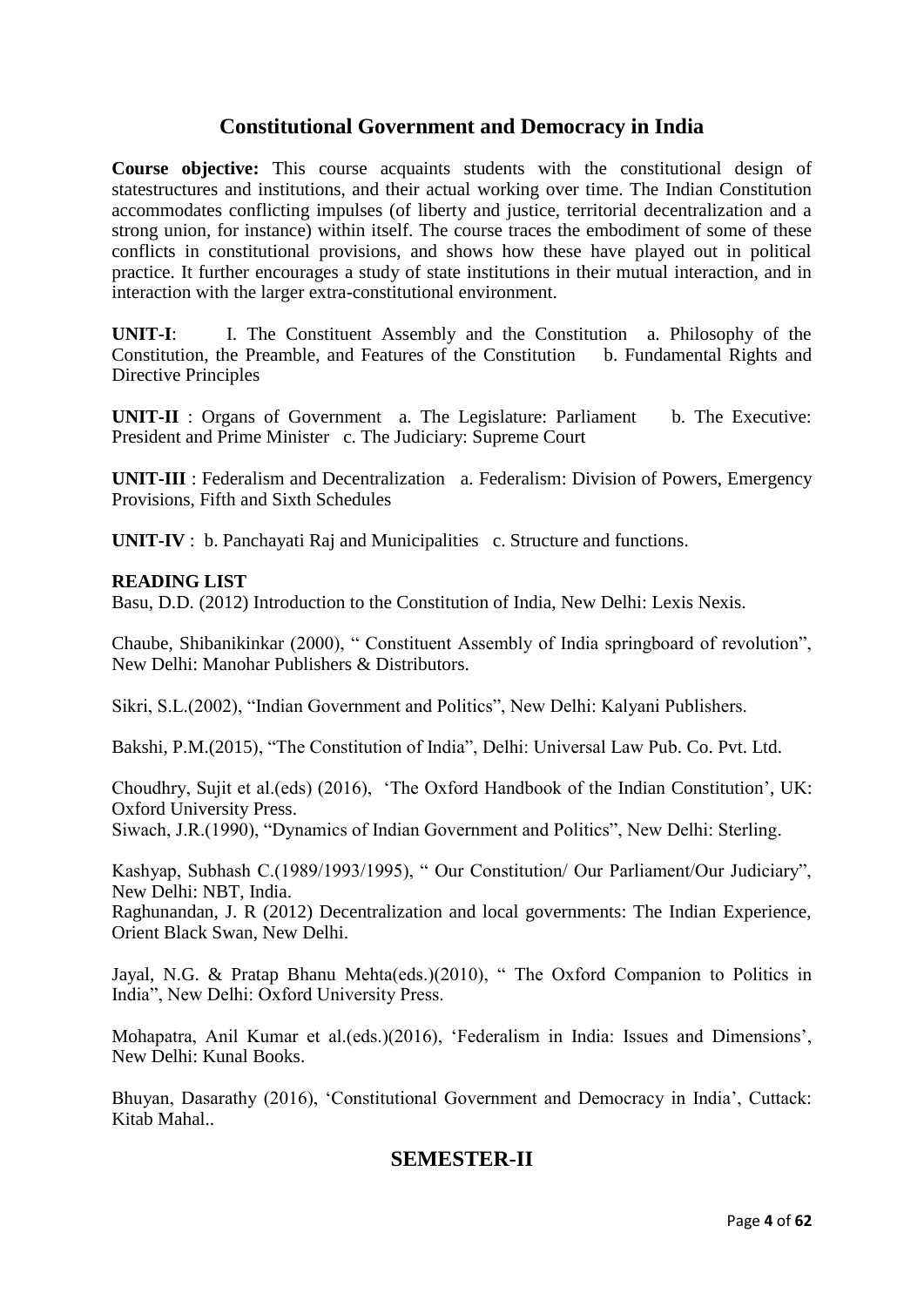### **CORE-3**

### **Political Theory-Concepts and Debates**

**Course Objective:** This course would help the student familiarize with the basic normative concepts of political theory. Each concept is related to a crucial political issue that requires analysis with the aid of our conceptual understanding. This exercise is designed to encourage critical and reflective analysis and interpretation of social practices through the relevant conceptual toolkit. This course also introduces the students to the important debates in the subject.

**UNIT-I: (i)** Importance of Freedom a) Negative Freedom: Liberty b) Positive Freedom: Freedom as Emancipation and Development Important Issue: Freedom of belief, expression and dissent

**(ii)** Significance of Equality a) Formal Equality: Equality of opportunity b) Political equality c) Egalitarianism: Background inequalities and differential treatment Important Issue: Affirmative action

**UNIT-II:** Indispensability of Justice

a) Procedural Justice b) Distributive Justice c) Global Justice

#### **UNIT-III:** The Universality of Rights

- a) Natural Rights
- b) Moral and Legal Rights
- c) Three Generations of Rights
- d) Rights and Obligations (also discuss the rights of the girl child)

#### **UNIT-IV:** Major Debates

a)Why should we obey the state? Issues of political obligation and civil disobedience.

b)Are human rights universal? Issue of cultural relativism.

c)How do we accommodate diversity in plural society? Issues of multiculturalism and toleration.

#### **READING LIST**

Bhargava, Rajeev and Acharya, Ashok. (eds.) Political Theory: An Introduction. New Delhi: Pearson Longman.

Gauba, O.P. (2003), An Introduction to Political Theory, New Delhi: Macmillan.

Heywood, Andrew (2015), Political Theory: An Introduction, London: Palgrave Macmillan.

### **CORE-4**

### **Political Process in India**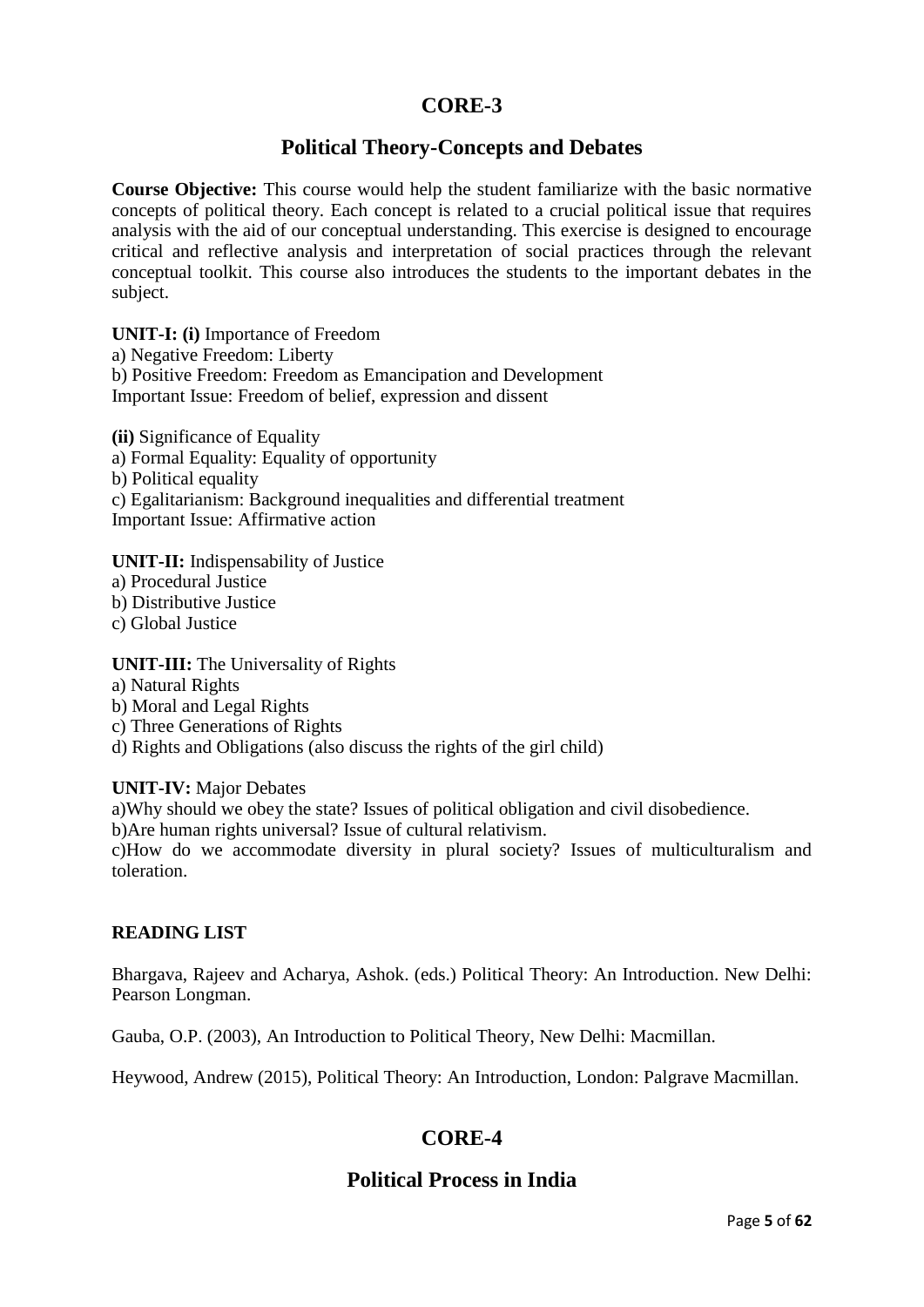**Course objective:** Actual politics in India diverges quite significantly from constitutional legal rules. An understanding of the political process thus calls for a different mode of analysis - that offered by political sociology. This course maps the working of 'modern' institutions, premised on the existence of an individuated society, in a context marked by communitarian solidarities, and their mutual transformation thereby. It also familiarizes students with the working of the Indian state, paying attention to the contradictory dynamics of modern state power.

**UNIT-I:** (i) Political Parties and the Party System :

Trends in the Party System; From the Congress System to Multi-Party Coalitions (ii) Determinants of Voting Behaviour Caste, Class, Gender and Religion

**UNIT-II:** Regional Aspirations : The Politics of Secession and Accommodation

**UNIT-III:.** (i) Religion and Politics: Debates on Secularism; Minority and Majority Communalism (ii) Caste and Politics

Caste in Politics and the Politicization of Caste (iii) Affirmative Action Policies: Women, Caste and Class

**UNIT-IV:.** The Changing Nature of the Indian State : Developmental, Welfare and Coercive Dimensions

#### **READING LIST**

Z. Hasan (ed.) (2002), ' Parties and Party Politics in India', New Delhi: Oxford University Press.

E. Sridharan, (2012) , Coalition Politics and Democratic Consolidation in Asia, New Delhi: Oxford University Press.

P. DeSouza and E. Sridharan (eds.) (2006) India's Political Parties, New Delhi: Sage Publications.

F. Frankel, Z. Hasan, and R. Bhargava (eds.) (2000) , ' Transforming India: Social and Political Dynamics in Democracy', New Delhi: Oxford University Press.

P. Brass, (1999) The Politics of India Since Independence, New Delhi: Cambridge University Press and Foundation Books.

R. Kothari, (1970) Caste in Indian Politics, Delhi: Orient Longman.

R. Bhargava (ed.) (2008) Politics and Ethics of the Indian Constitution, New Delhi: Oxford University Press.

Choudhry, Sujit et al.(eds) (2016), 'The Oxford Handbook of the Indian Constitution', UK: Oxford University Press.

Bhuyan, Dasarathy(2016), 'Political Process in India' , Cuttack: Kitab Mahal.

### **SEMESTER-III**

### **CORE-5**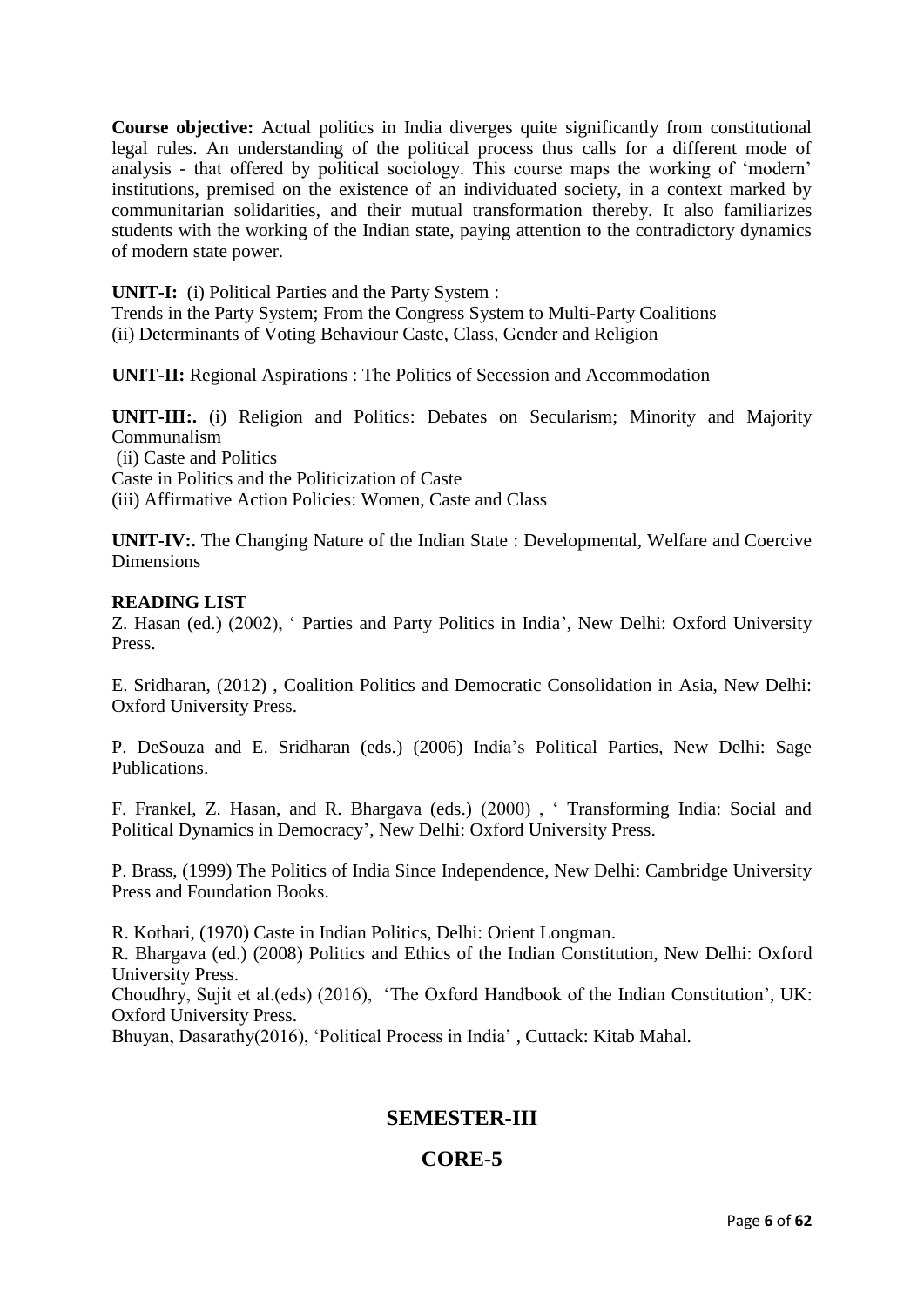### **Introduction to Comparative Government and Politics**

**Course objective:** This is a foundational course in comparative politics. The purpose is to familiarize students with the basic concepts and approaches to the study of comparative politics while analysing various themes of comparative analysis in developed and developing countries.

**UNIT-I:** Understanding Comparative Politics: a. Nature and scope b. Going beyond Eurocentrism

**UNIT-II:** Historical context of modern government a. Capitalism: meaning and development: globalization b. Socialism: meaning, growth and development c. Colonialism and decolonization: meaning, context, forms of colonialism; anticolonialism struggles and process of decolonization

**UNIT-III:** Themes for comparative analysis

A comparative study of constitutional developments and political economy in the following countries: Britain and Brazil.

**UNIT-IV:** Themes for comparative analysis

A comparative study of constitutional developments and political economy in the following countries: Nigeria and China.

#### **READING LIST**

J. Kopstein, and M. Lichbach, (eds), (2005) Comparative Politics: Interests, Identities, and Institutions in a Changing Global Order. Cambridge: Cambridge University Press.

M. Mohanty, (1999) 'Colonialism and Discourse in India and China', Available at http://www.ignca.nic.in/ks 40033.html http. Accessed: 24.03.2011.

### **CORE-6**

### **Perspectives on Public Administration**

**Objective:** The course provides an introduction to the discipline of public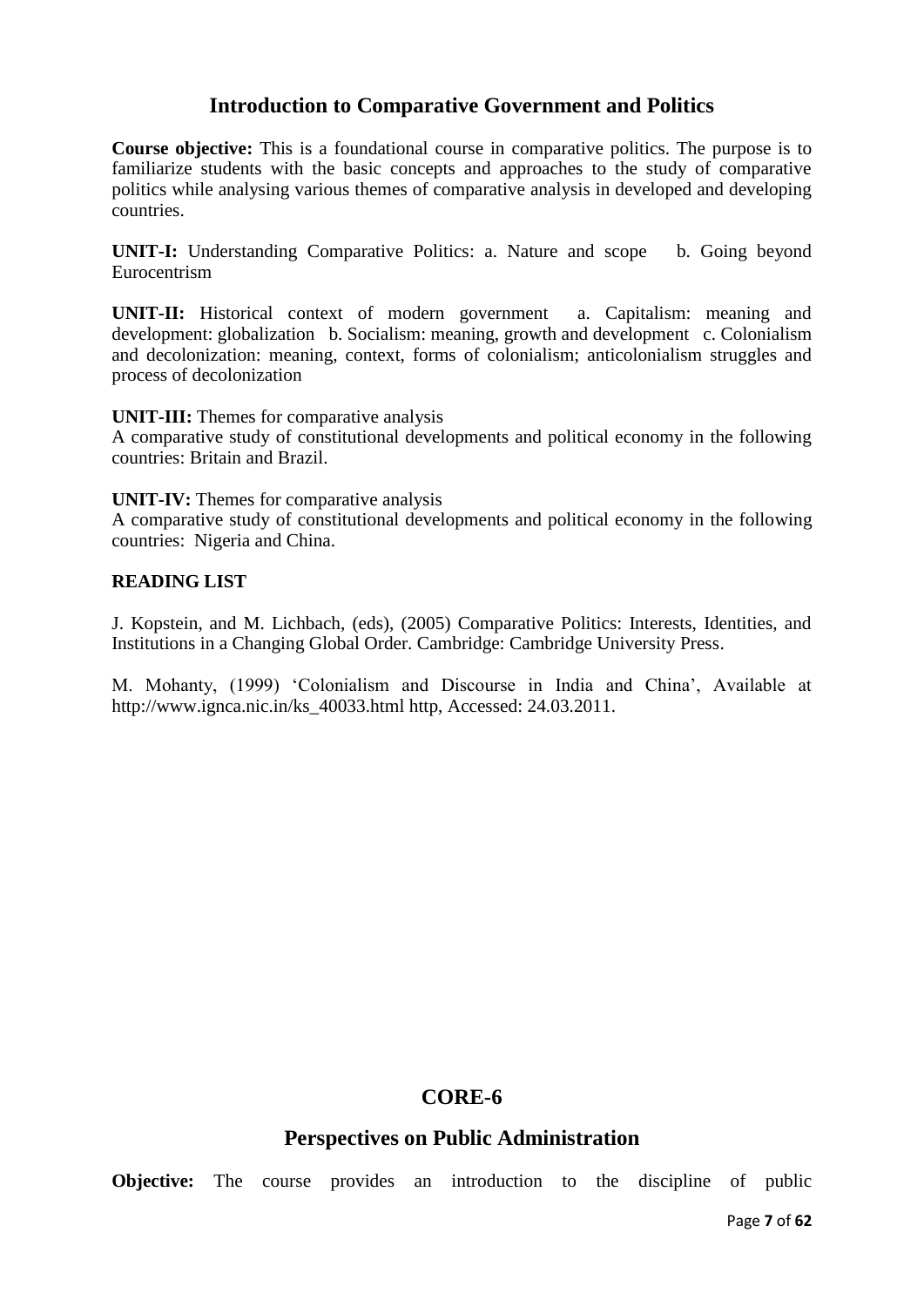administration.This paper encompasses public administration in its historical context with an emphasis on the various classical and contemporary administrative theories. The course also explores some of the recent trends, including feminism and ecological conservation and how the call for greater democratization is restructuring public administration. The course will also attempt to provide the students a comprehensive understanding on contemporary administrative developments.

#### **UNIT-I:** PUBLIC ADMINISTRATION AS A DISCIPLINE

Meaning, Dimensions and Significance of the Discipline, Public and Private Administration, Evolution of Public Administration

#### **UNIT-II:** THEORETICAL PERSPECTIVES

CLASSICAL THEORIES: Scientific management (F.W.Taylor), Administrative Management (Gullick, Urwick and Fayol), Ideal-type bureaucracy (Max Weber) NEO-CLASSICAL THEORIES: Human relations theory (Elton Mayo), Rational decisionmaking (Herbert Simon)

**UNIT-III:** CONTEMPORARY THEORIES and PUBLIC POLICY

(i) Ecological approach (Fred Riggs), Innovation and Entrepreneurship (Peter Drucker) (ii) Concept, relevance and approaches, Formulation, implementation and evaluation

**UNIT-IV:** MAJOR APPROACHES IN PUBLIC ADMINISTRATION : New Public Administration, New Public Management, New Public Service Approach, Good Governance, Feminist Perspectives

#### **READINGS**

B. Chakrabarty and M. Bhattacharya (eds) (2004), Administrative Change and Innovation: a Reader, New Delhi: Oxford University Press.

M. Bhattacharya, (2008) New Horizons of Public Administration, 5th Revised Edition. New Delhi: Jawahar Publishers.

Basu, Rumki (2014), Public Administration : Concepts and Theories, New Delhi: Sterling Publishers.

The Oxford Handbook of Public Policy (2006), OUP.

Prabir Kumar De (2012), Public Policy and Systems, Pearson Education.

Vaidyanatha Ayyar (2009), Public Policy Making In India, Pearson

M. Bhattacharya (2012), Public Administration: Issues and Perspectives, New Delhi: Jawahar Publishers.

U. Medury (2010), Public administration in the Globalization Era, New Delhi: Orient Black Swan.

B. Chakrabarty (2007) , Reinventing Public Administration: The India Experience. New Delhi: Orient Longman.

### **CORE-7**

### **Perspectives on International Relations and World History**

**Course Objective:** This paper seeks to equip students with the basic intellectual tools for understanding International Relations. It introduces students to some of the most important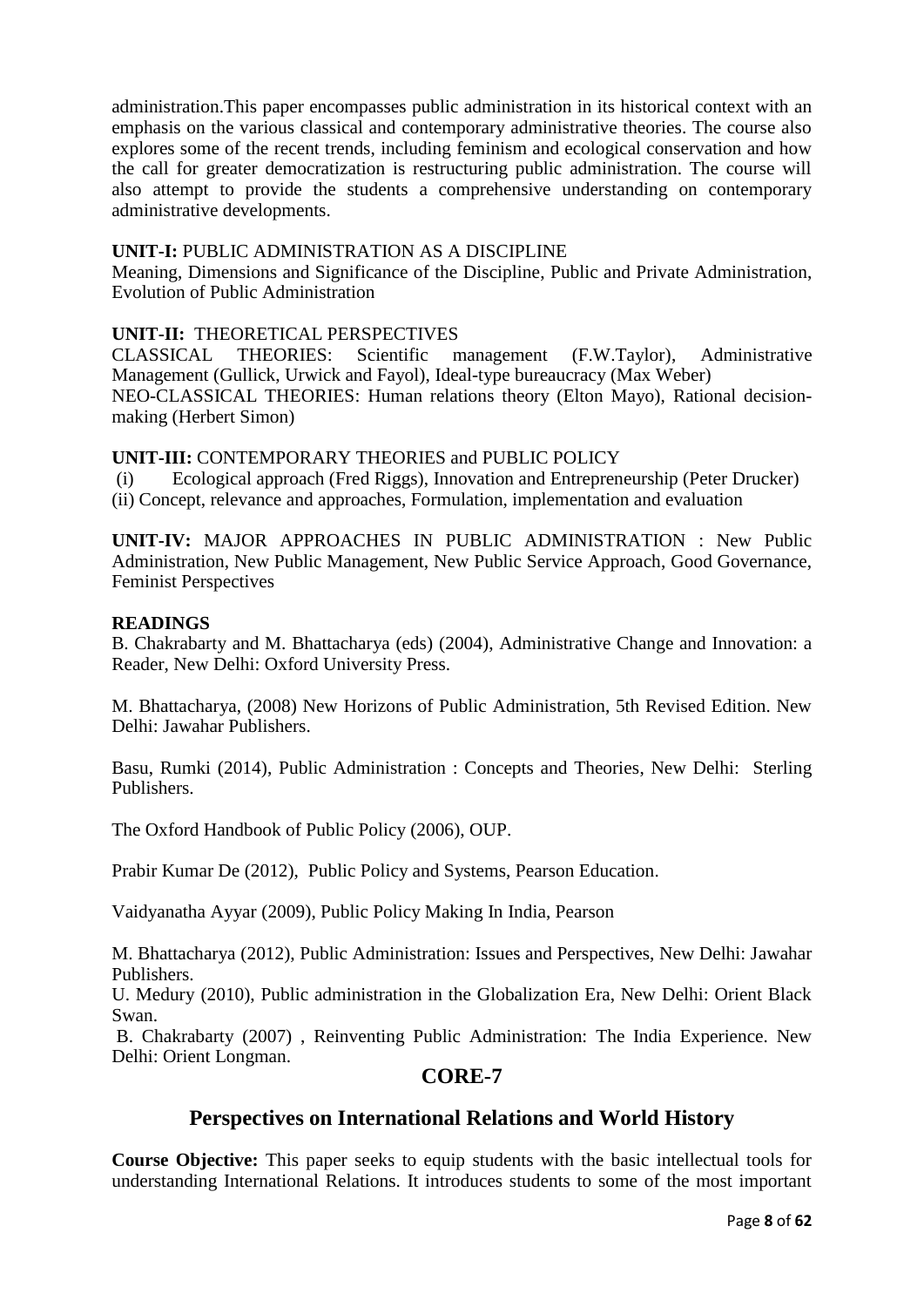theoretical approaches for studying international relations. It provides a fairly comprehensive overview of the major political developments and events starting from the twentieth century. Students are expected to learn about the key milestones in world history and equip them with the tools to understand and analyze the same from different perspectives. A key objective of the course is to make students aware of the implicit Euro - centricism of International Relations by highlighting certain specific perspectives from the Global South.

#### **UNIT-I:** Studying International Relations

i. How do you understand International Relations: Levels of Analysis (3 lectures) ii.History and IR: Emergence of the International State System iii.Pre-Westphalia and Westphalia iv.Post-Westphalia

#### **UNIT-II:** Theoretical Perspectives

i Classical Realism & Neo-Realism ii. Liberalism & Neoliberalism iii. Marxist Approaches

**UNIT-III:** Theoretical Perspectives and an Overview of Twentieth Century IR History-I i. Feminist Perspectives ii. Eurocentricism and Perspectives from the Global South

iii. World War I: Causes and Consequences (1 Lecture) iv. Significance of the Bolshevik Revolution v. Rise of Fascism / Nazism vi. World War II: Causes and Consequences

#### **UNIT-IV: A**n Overview of Twentieth Century IR History-II

i.Cold War: Different Phases, ii. Emergence of the Third World iii. Collapse of the USSR and the End of the Cold War iv. Post-Cold War Developments and Emergence of Other Power Centers of Power

#### **READING LIST**

M. Nicholson, (2002) International Relations: A Concise Introduction, New York: Palgrave.

R. Jackson and G. Sorensen, (2007) Introduction to International Relations: Theories andApproches, 3rd Edition, Oxford: Oxford University Press, pp. 2-7

S. Joshua. Goldstein and J. Pevehouse, (2007) International Relations, New York: Pearson Longman, 2007, pp. 29-35

J. Baylis and S. Smith (eds), (2008) The Globalization of World Politics: An Introduction to International Relations, New York: Oxford University Press, pp. 1-6.

Rumki Basu, (ed)(2012) International Politics: Concepts, Theories and Issues New Delhi, Sage.

Andrew Heywood (2011), Global Politics, New York: Palgrave MacMillan.

### **SEMESTER-IV**

### **CORE-8**

### **Political Processes and Institutions in Comparative Perspective**

**Course objective:** In this course students will be trained in the application of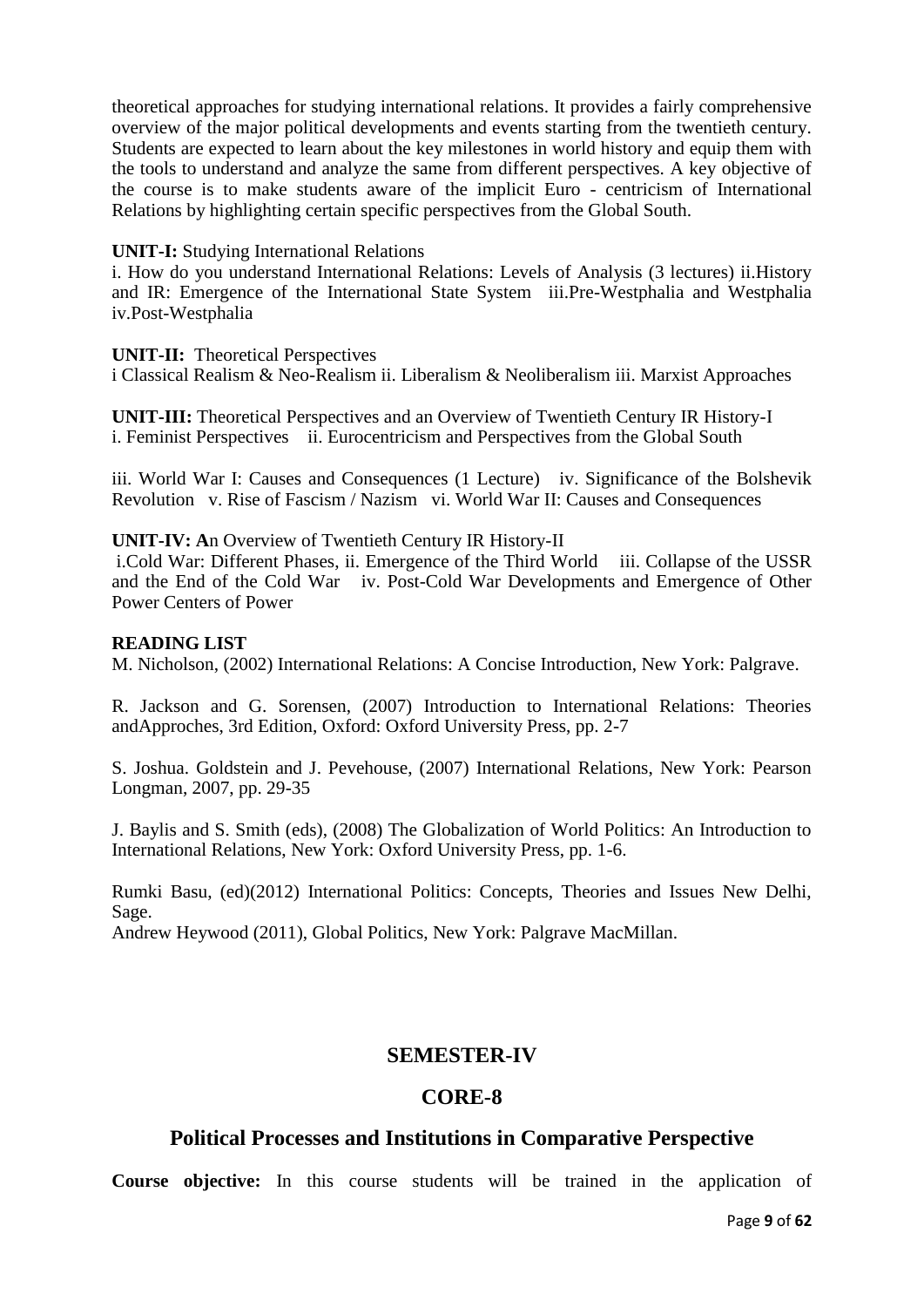comparativemethods to the study of politics. The course is comparative in both what we study and how we study. In the process the course aims to introduce undergraduate students to some of the range of issues, literature, and methods that cover comparative political.

**UNIT-I:** Approaches to Studying Comparative Politics a. Political Culture b. New Institutionalism

#### **UNIT-II: Electoral System and Party Systems**

Definition and procedures: Types of election system (First Past the Post, Proportional Representation, Mixed Representation)

Party System : Historical contexts of emergence of the party system and types of parties

**UNIT-III:** Nation-state : What is nation–state? Historical evolution in Western Europe and postcolonial contexts 'Nation' and 'State': debates

**UNIT-IV:** Democratization and Federalism

Process of democratization in postcolonial, post- authoritarian and post-communist countries

Federalism : Historical context Federation and Confederation: debates aroundterritorial division of power.

#### **READING LIST**

J. Bara and Pennington. (eds.)(2009), Comparative Politics: Explaining Democratic System. New Delhi: Sage Publications.

A. Heywood, (2002) Politics, New York: Palgrave.

W. O'Conner, (1994) 'A Nation is a Nation, is a Sate, is a Ethnic Group, is a …', in J. Hutchinson and A. Smith, (eds.) Nationalism. Oxford: Oxford University Press.

K. Newton, and J. Deth, (2010) 'Foundations of Comparative Politics: Democracies of the Modern World'. Cambridge: Cambridge University Press.

B. Smith, (2003) 'Understanding Third World Politics: Theories of Political Change and Development'. London: Palgrave Macmillan.

M. Burgess, (2006) Comparative Federalism: Theory and Practice. London: Routledge.

R. Watts, (2008), Comparing Federal Systems. Montreal: McGill Queen's Univ. Press.

Saxena, R (eds.) (2011), Varieties of Federal Governance: MajorContemporary Models. New Delhi: Cambridge University Press.

### **CORE-9**

### **Public Policy and Administration in India**

**Objective:** The paper seeks to provide an introduction to the interface between public policy and administration in India. The essence of public policy lies in its effectiveness in translating the governing philosophy into programs and policies and making it a part of the community living. It deals with issues of decentralization, financial management, citizens and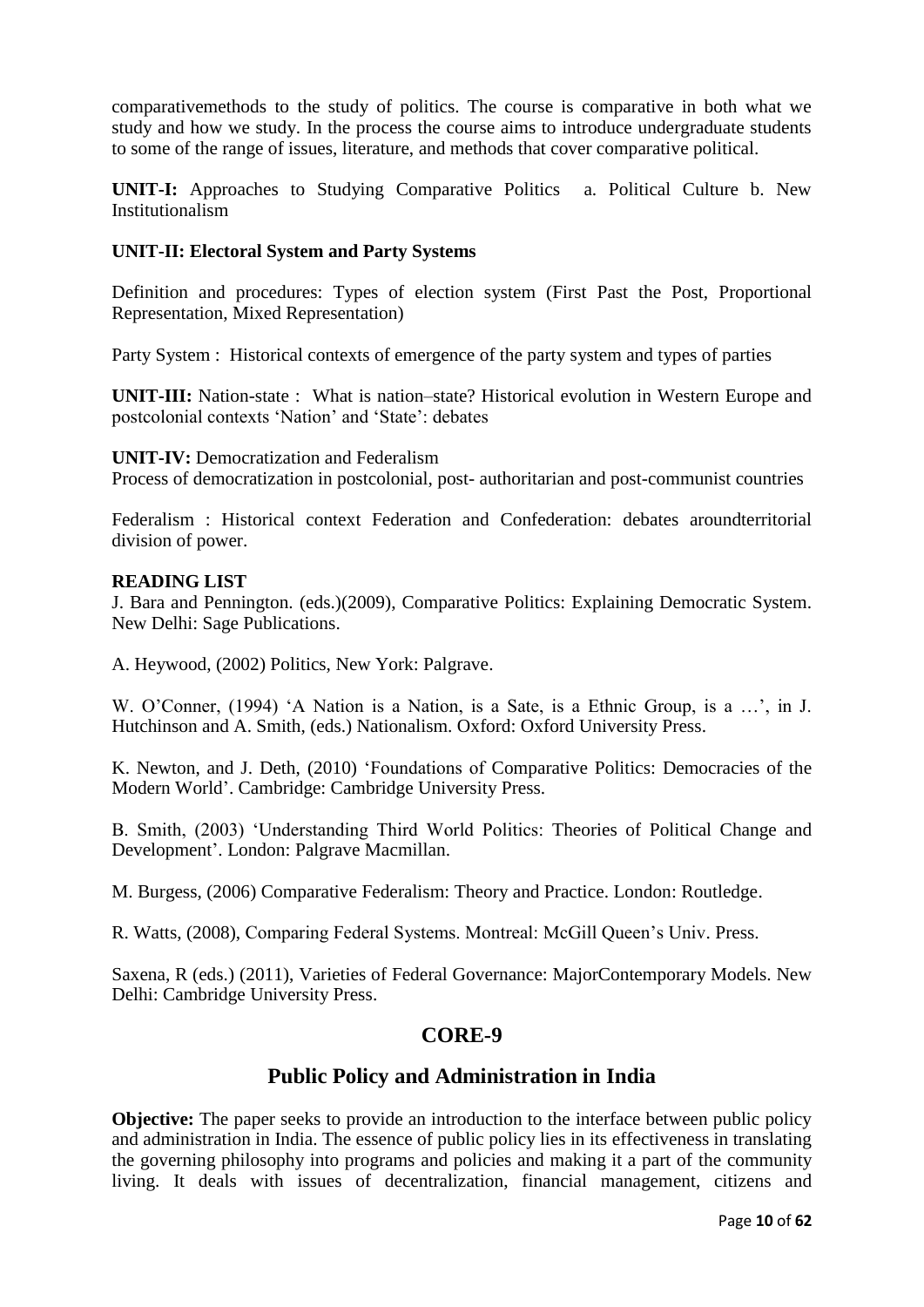administration and social welfare from a non-western perspective.

#### **UNIT-I : (i)** Public Policy

a. Definition, characteristics and models b. Public Policy Process in India

(ii) Decentralization

a. Meaning, significance and approaches and types

b. Local Self Governance: Rural and Urban

#### **UNIT-II:** Budget

a. Concept and Significance of Budget b. Budget Cycle in India c. Various Approaches and Types Of Budgeting

**UNIT-III:** Citizen and Administration Interface a. Public Service Delivery b. Redressal of Public Grievances: RTI, Lokpal, Citizens' Charter and E-Governance

#### **UNIT-IV:** Social Welfare Administration

a. Concept and Approaches of Social Welfare b. Social Welfare Policies: Education: Right To Education, Health: National Health Mission, Food: Right To Food Security Employment: MNREGA

#### **READING LIST**

Public Policy T. Dye, (1984) Understanding Public Policy, 5th Edition. U.S.A: Prentice Hall

R.B. Denhardt and J.V. Denhardt, (2009) Public Administration, New Delhi: Brooks/Cole

M. Howlett, M. Ramesh, and A. Perl, (2009), Studying Public Policy: Policy Cycles and Policy subsystems, 3rd edition, Oxford: Oxford University Press.

T. Dye, (2002) Understanding Public Policy, New Delhi: Pearson Y. Dror, (1989) Public Policy Making Reexamined. Oxford: Transaction Publication.

Satyajit Singh and Pradeep K. Sharma [eds.](2007), Decentralisation: Institutions And Politics In Rural India, OUP.

N.G.Jayal(1999), Democracy and The State: Welfare, Secular and Development in Contemporary India, Oxford : Oxford University Press.

Bidyut Chakrabarty (2007), Reinventing Public Administration: The Indian Experience, Orient Longman.

Basu Rumki (2015) Public Administration in India Mandates, Performance and Future Perspectives, New Delhi, Sterling Publishers

### **CORE-10**

### **Global Politics**

**Course objective:** This course introduces students to the key debates on the meaning and nature of globalization by addressing its political, economic, social, cultural and technological dimensions. In keeping with the most important debates within the globalization discourse, it imparts an understanding of the working of the world economy, its anchors and resistances offered by global social movements while analyzing the changing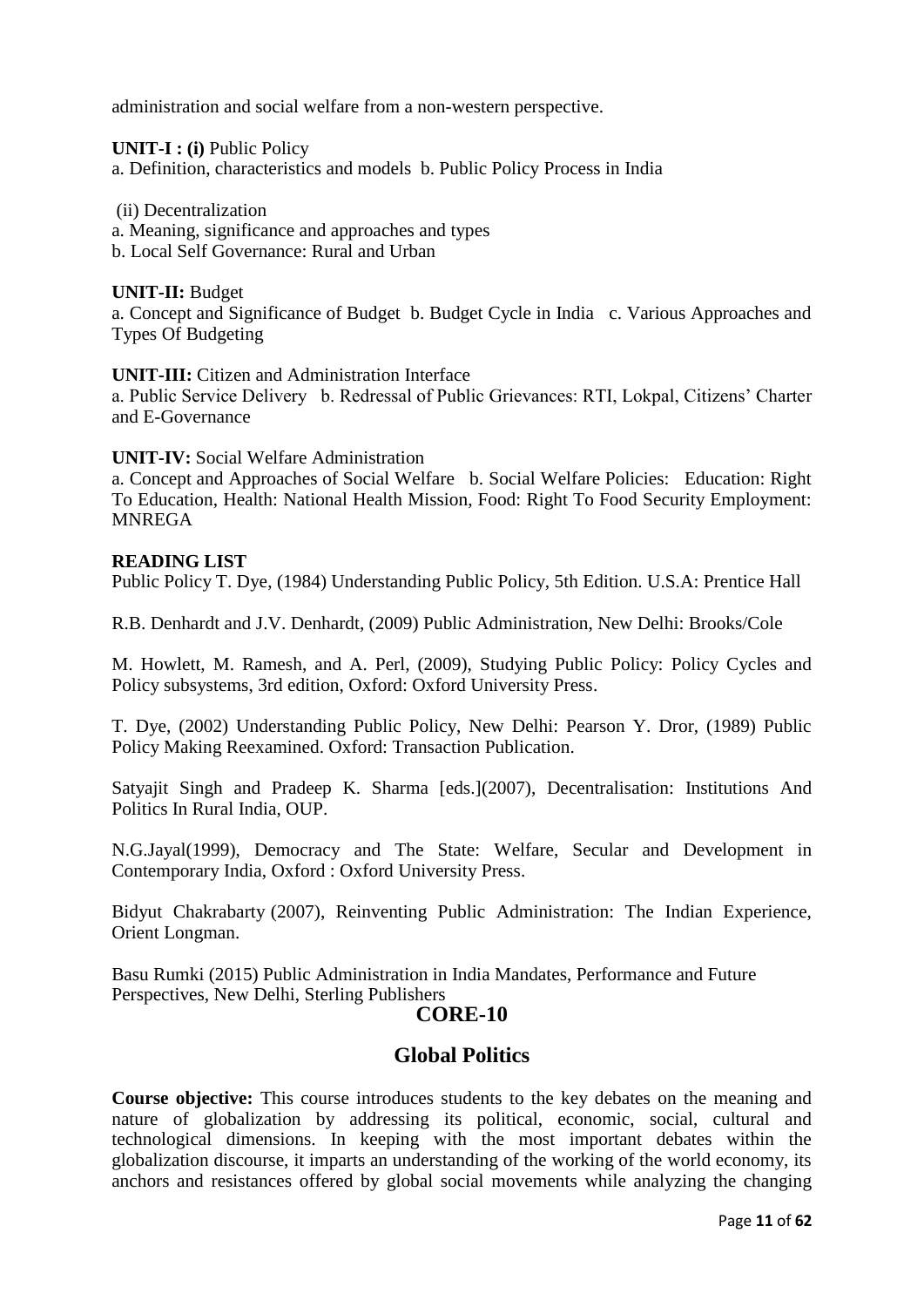nature of relationship between the state and trans-national actors and networks. The course also offers insights into key contemporary global issues such as the proliferation of nuclear weapons, ecological issues, international terrorism, and human security before concluding with a debate on the phenomenon of global governance.

**UNIT-I:** Globalization: Conceptions and Perspectives-I : a. Understanding Globalization and its Alternative Perspectives (6 lectures) b. Political: Debates on Sovereignty and **Territoriality** 

c. Global Economy: Its Significance and Anchors of Global Political Economy: IMF, d. World Bank, WTO, TNCs

**UNIT-II:** Globalization: Conceptions and Perspectives-II and Contemporary Global Issues- I

**(i)** Cultural and Technological Dimension (ii) Global Resistances (Global Social Movements and NGOs)

**(iii)** Ecological Issues: Historical Overview of International Environmental Agreements, Climate Change, Global Commons Debate

**UNIT-III:** Contemporary Global Issues- II

a. Proliferation of Nuclear Weapons b. International Terrorism: Non-State Actors and State Terrorism; Post 9/11 developments c.. Migration d. Human Security . **UNIT-IV:** Global Shifts: Power and Governance

#### **READING LIST**

G. Ritzer, (2010) Globalization: A Basic Text, Sussex: Wiley-Blackwell, pp. 33-62.

A. Heywood, (2011) Global Politics, New York: Palgrave.

B. Chimni and S.Mallavarapu (eds.) (2012), International Relations: Perspectives For the Global South, New Delhi: Pearson.

J. Rosenau, and E. Czempiel (eds.) (1992), Governance without Government: Order and Change in World Politics, Cambridge: Cambridge University Press.

A. Kumar and D. Messner (eds), (2010) Power Shifts and Global Governance: Challengesfrom South and North, London: Anthem Press.

P. Dicken, (2007) Global Shift: Mapping the Changing Contours of the World Economy, New York: The Guilford Press.

J. Close, (2001) 'The Global Shift: A quantum leap in human evolution', Available at http://www.stir-global-shift.com/page22.php, Accessed: 19.04.2013.

Mingst, Karen A. (2004), " Essentials of International Relations", New York: W.W. Norton and Company.

Ghosh, Peu (2015), International Relations, New Delhi: PHI Learning Private Limited.

### **SEMESTER-V**

### **CORE-11**

### **Classical Political Philosophy**

**Course objective:** This course goes back to Greek antiquity and familiarizes students withthe manner in which the political questions were first posed. Machiavelli comes as an interlude inaugurating modern politics followed by Hobbes and Locke. This is a basic foundation course for students.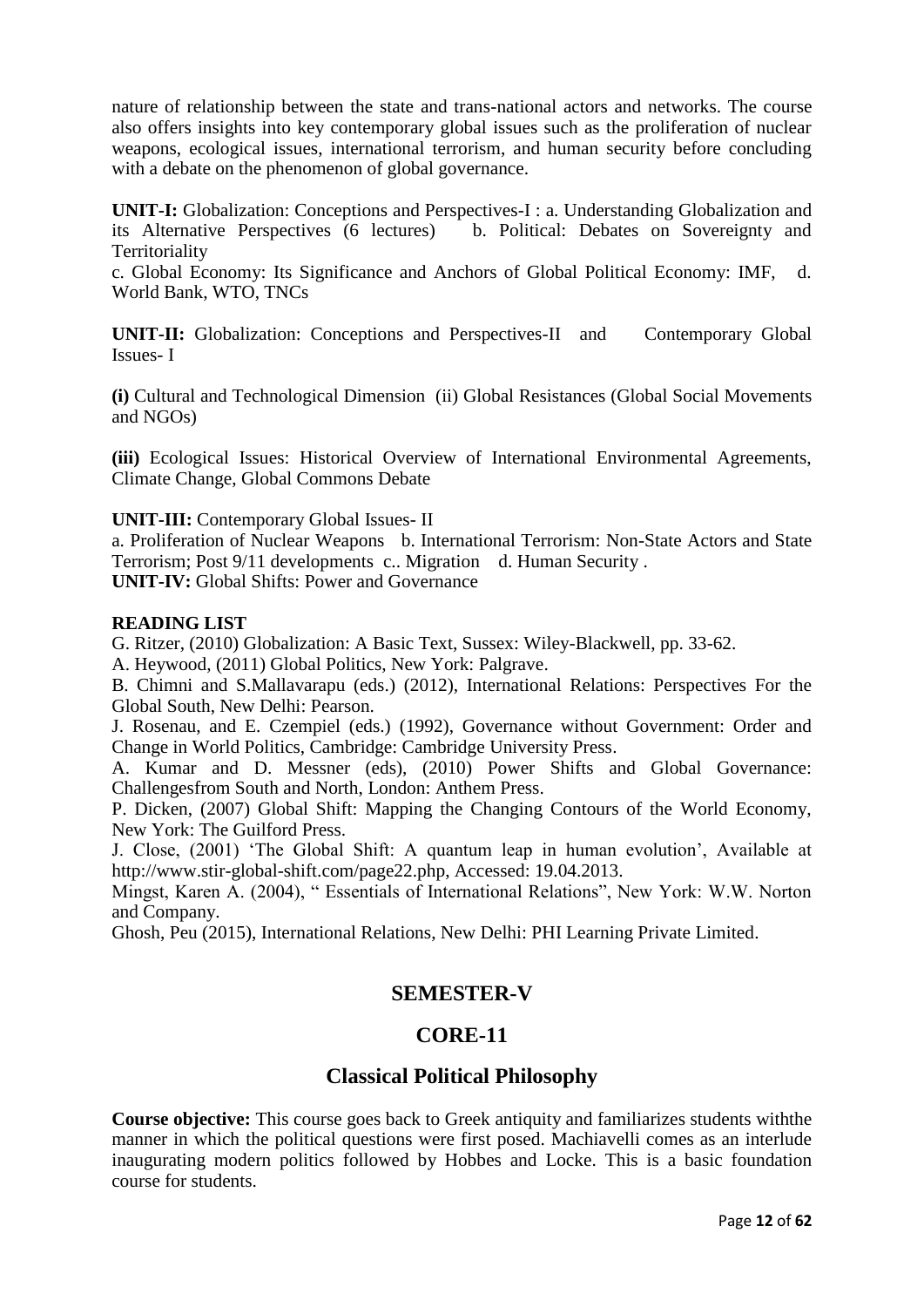#### **UNIT-I:** Antiquity-I:

a) Significance of Political Thought , b) Works of Plato and their interpretation c)Plato: Philosophy and Politics, Theory of Forms, Justice, Philosopher King/Queen, Communism Presentation theme: Critique of Democracy; Women and Guardianship, Censorship

#### **UNIT-II:** Antiquity-II:

a) Works of Aristotle and their interpretation b) Aristotle : Forms, Virtue, Citizenship, Justice, State and Household Presentation themes: Classification of governments; man as zoon politikon

#### **UNIT-III:** Interlude: Machiavelli

Virtue, Religion, Republicanism Presentation themes: morality and statecraft; vice and virtue

**UNIT-IV:** Possessive Individualism Hobbes : Human nature, State of Nature, Social Contract, State Presentation themes: State of nature; social contract; Leviathan; atomistic individuals.

Locke: Laws of Nature, Natural Rights, Property, Presentation themes: Natural rights; right to dissent; justification of property

#### **READING LIST**

C. Kukathas and G. Gaus, (eds.)(2004), Handbook of Political Theory, London: Sage Publications Ltd.

J. Coleman, (2000) 'Introduction', in A History of Political Thought: From Ancient Greece toEarly Christianity, Oxford: Blackwell Publishers.

A. Skoble and T. Machan, (2007), Political Philosophy: Essential Selections. New Delhi: Pearson Education.

R. Kraut(ed.) (1996) ' The Cambridge Companion to Plato'. Cambridge: Cambridge University Press.

Macpherson (1962) The Political Theory of Possessive Individualism: Hobbes to Locke. Oxford University Press, Ontario.

I. Hampsher-Monk, (2001) 'A History of Modern Political Thought: Major Political Thinkers from Hobbes to Marx', Oxford: Blackwell Publishers.

T. Sorell, (ed.) (1996) Cambridge Companion to Hobbes. Cambridge: Cambridge University Press.

### **CORE-12**

### **Indian Political Thought-I**

**Course objective:** This course introduces the specific elements of Indian Political Thoughtspanning over two millennia. The basic focus of study is on individual thinkers whose ideas are however framed by specific themes. The course as a whole is meant to provide a sense of the broad streams of Indian thought while encouraging a specific knowledge of individual thinkers and texts. Selected extracts from some original texts are also given to discuss in class. The list of additional readings is meant for teachers as well as the more interested students.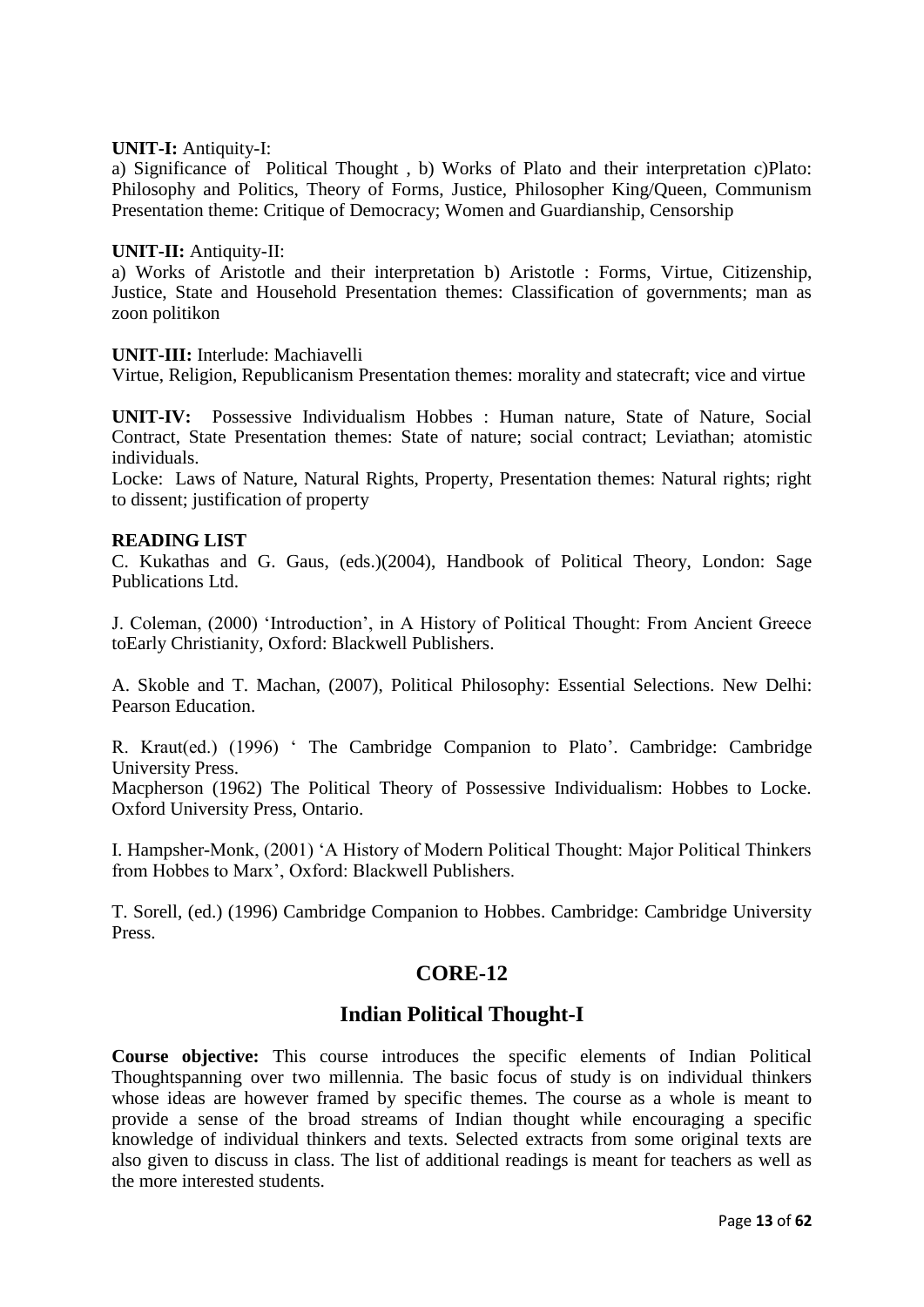**UNIT-I: (**i) Traditions of Pre-colonial Indian Political Thought

- a. Brahmanic and Shramanic b. Islamic and Syncretic.
	- (ii) Ved Vyasa (Shantiparva): Rajadharma
- **UNIT-II:** (a) Manu: Social Laws
	- (b) Kautilya: Theory of State
- **UNIT-III:** (a) Aggannasutta (Digha Nikaya): Theory of kingship (b)Barani: Ideal Polity
- **UNIT-IV:** (a) Abul Fazal: Monarchy (b) Kabir: Syncretism

### **READING LIST**

T. Pantham, and K. Deutsch (eds.) (1986) , Political Thought in Modern India, New Delhi: Sage Publications.

The Mahabharata (2004), Vol. 7 (Book XI and Book XII, Part II), Chicago and London:University of Chicago Press.

V. Varma, (1974) Studies in Hindu Political Thought and Its Metaphysical Foundations, Delhi: Motilal Banarsidass.

V. Mehta, (1992) ' Foundations of Indian Political Thought', Delhi: Manohar.

S. Collins (ed) (2001) Agganna Sutta: An Annotated Translation, New Delhi: Sahitya Academy.

Habib, (1998) 'Ziya Barni's Vision of the State', in The Medieval History Journal, Vol. 2, (1), pp. 19- 36.

M. Alam, (2004) 'Sharia Akhlaq', in The Languages of Political Islam in India 1200- 1800, Delhi: Permanent Black, pp. 26- 43.

### **SEMESTER-VI**

### **CORE-13**

### **Modern Political Philosophy**

**Course objective:** Philosophy and politics are closely intertwined. We explore this convergence by identifying four main tendencies here. Students will be exposed to the manner in which the questions of politics have been posed in terms that have implications for larger questions of thought and existence.

**UNIT-I:** Modernity and its discourses : This section will introduce students to the idea of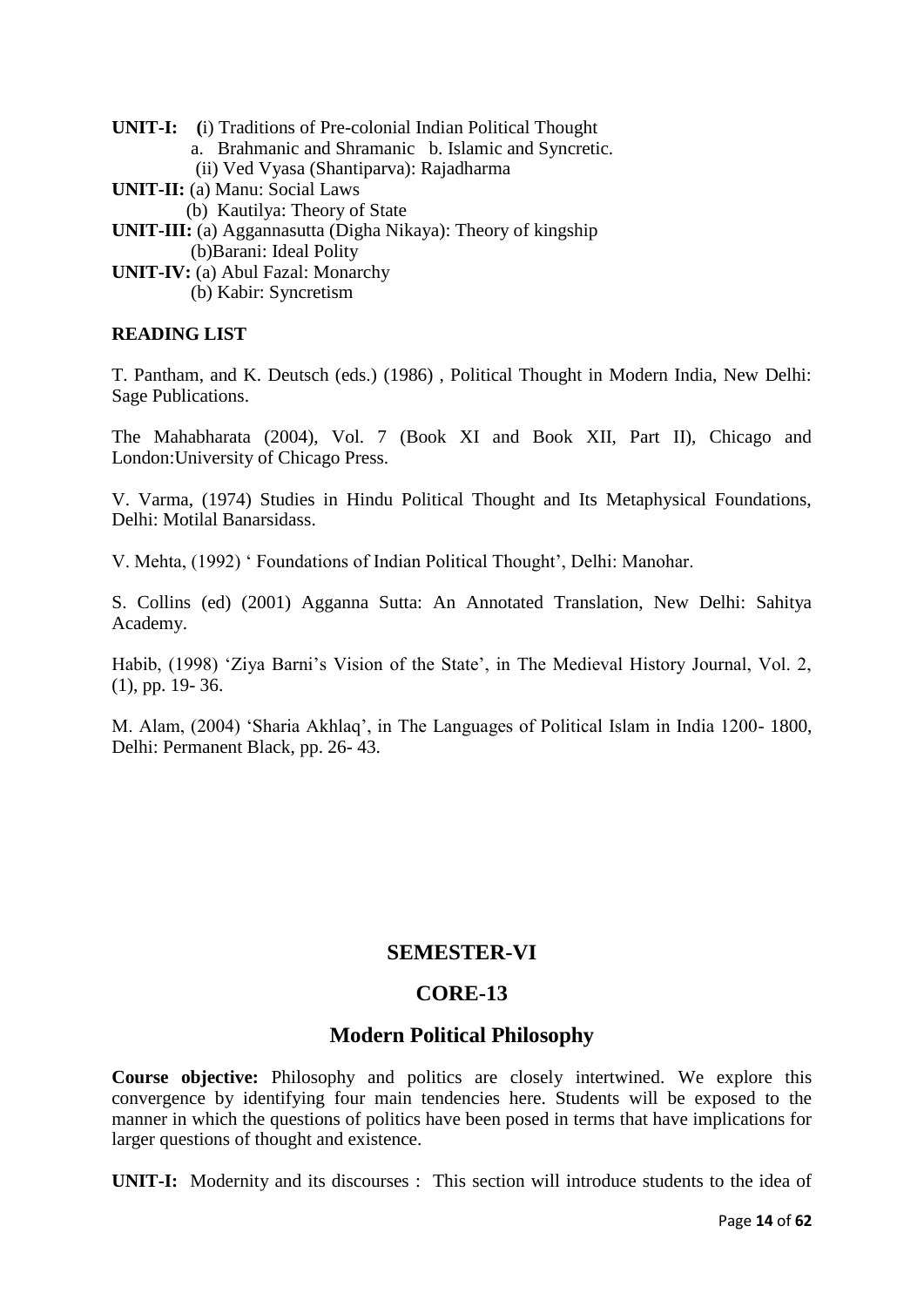modernity and the discourses around modernity.

#### **UNIT-II:** Romantics : a. Jean Jacques Rousseau

Presentation themes: General Will; local or direct democracy; self-government; origin of inequality.

b. Mary Wollstonecraft

Presentation themes: Women and paternalism; critique of Rousseau's idea of education; legal rights

#### **UNIT-III:** Liberal socialist : a. John Stuart Mill

Presentation themes: Liberty, suffrage and subjection of women, right of minorities; utility principle.

**UNIT-IV:** Radicals : a. Karl Marx

Presentation themes: Alienation; difference with other kinds of materialism; class struggle b. Alexandra Kollontai

Presentation themes: Winged and wingless Eros; proletarian woman; socialization of housework; disagreement with Lenin

#### **READING LIST**

Kant. (1784) 'What is Enlightenment?,' available at http://theliterarylink.com/kant.html, Accessed: 19.04.2013

S. Hall (1992), 'Formations of Modernity', UK: Polity Press, pages 1-16.

B. Nelson, (2008) Western Political Thought. New York: Pearson Longman, pp. 221-255.

C. Johnson, (ed.)(2002), ' The Cambridge Companion to Mary Wollstonecraft', Cambridge: Cambridge University Press, pp. 42-58.

S. Ferguson, (1999) 'The Radical Ideas of Mary Wollstonecraft', in Canadian Journal ofPolitical Science XXXII (3), pp. 427-50, Available athttp://digitalcommons.ryerson.ca/politics, Accessed: 19.04.2013.

C. Sypnowich, (1993) 'Alexandra Kollontai and the Fate of Bolshevik Feminism' Labour/LeTravail Vol. 32 (Fall 1992) pp. 287-295.

A. Kollontai (1909), The Social Basis of the Woman Question, Available at http://www.marxists.org/archive/kollonta/1909/social-basis.htm, Accessed: 19.04.2013.

C. Porter, (1980) Alexandra Kollontai: The Lonely Struggle of the Woman who defied Lenin, New York: Dutton Children's Books.

### **CORE-14**

### **Indian Political Thought-II**

**Course objective:** Based on the study of individual thinkers, the course introduces a widespan of thinkers and themes that defines the modernity of Indian political thought. The objective is to study general themes that have been produced by thinkers from varied social and temporal contexts. Selected extracts from original texts are also given to discuss in the class. The list of additional readings is meant for teachers as well as the more interested students.

**UNIT-I:** (a) Introduction to Modern Indian Political Thought

- (b) Rammohan Roy: Rights
- (c) Pandita Ramabai: Gender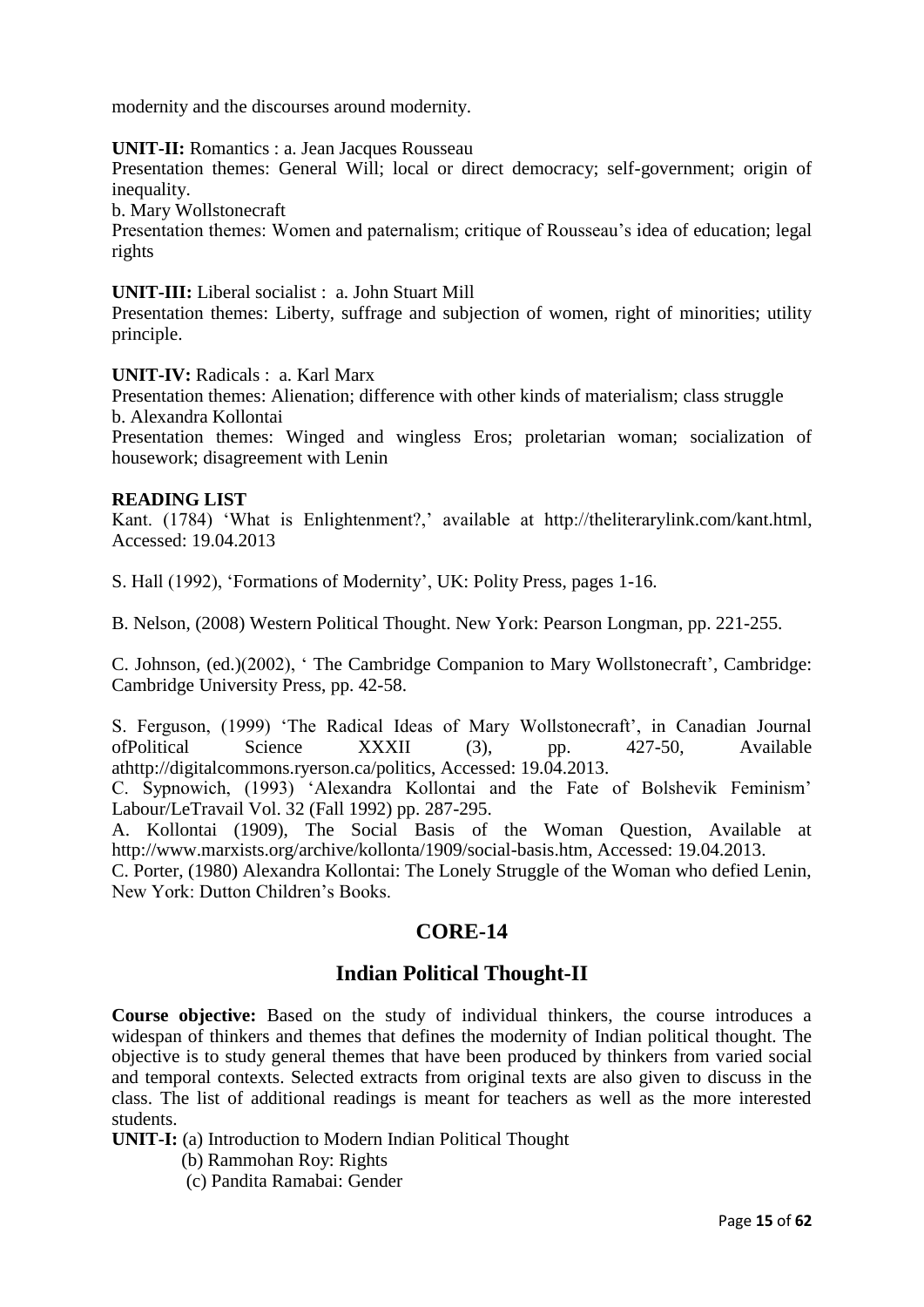**UNIT-II:** (a) Vivekananda: Ideal Society (b) Gandhi: Swaraj

**UNIT-III:** (a) Ambedkar: Social Justice

(b)Tagore: Critique of Nationalism

(c) Jaya Prakash Narayan, Total Revolution

**UNIT-IV:** (a) Savarkar: Hindutva

(b) Nehru: Secularism

(c) Lohia: Socialism

#### **READING LIST**

I. Introduction to Modern Indian Political Thought Essential Readings: V. Mehta and T. Pantham (eds.), (2006) 'Modern India: Thematic Explorations, History of Science, Philosophy and Culture in Indian civilization' Vol. 10, Part: 7, New Delhi: Sage Publications, pp. xxvii-ixi.

D. Dalton, (1982) 'Continuity of Innovation', in Indian Idea of Freedom: Political Thought of Swami Vivekananda, Aurobindo Ghose, Rabindranath Tagore and Mahatma Gandhi, Academic Press: Gurgaon, pp. 1-28.

II. Rammohan Roy: Rights

Essential Readings: R. Roy, (1991) 'The Precepts of Jesus, the Guide to Peace and Happiness', S. Hay, (ed.) Sources of Indian Traditio, Vol. 2. Second Edition. New Delhi: Penguin, pp. 24-29.

C. Bayly, (2010) 'Rammohan and the Advent of Constitutional Liberalism in India 1800- 1830', in Sh. Kapila (ed.), An intellectual History for India, New Delhi: Cambridge University Press, pp. 18- 34.

T. Pantham, (1986) 'The Socio-Religious Thought of Rammohan Roy', in Th. Panthom and K. Deutsch, (eds.) Political Thought in Modern India, New Delhi: Sage, pp.32-52.

Additional Reading: S. Sarkar, (1985) 'Rammohan Roy and the break With the Past', in A Critique on colonialIndia, Calcutta: Papyrus, pp. 1-17.

III. Pandita Ramabai: Gender

Essential Readings:

P. Ramabai, (2000) 'Woman's Place in Religion and Society', in M. Kosambi (ed.), PanditaRamabai Through her Own Words: Selected Works, New Delhi: Oxford University Press, pp.150-155.

M. Kosambi, (1988) 'Women's Emancipation and Equality: Pandita Ramabai's Contribution to Women's Cause', in Economic and Political Weekly, Vol. 23(44), pp. 38-49. Additional Reading: U. Chakravarti, (2007) Pandita Ramabai - A Life and a Time, New Delhi: Critical Quest, pp. 140.

G. Omvedt, (2008) 'Ramabai: Women in the Kingdom of God', in Seeking Begumpura: TheSocial Vision of Anti Caste Intellectuals, New Delhi: Navayana. pp. 205-224.

#### IV. Vivekananda: Ideal Society

Essential Readings: S. Vivekananda, (2007) 'The Real and the Apparent Man', S. Bodhasarananda (ed.), Selections from the Complete Works of Swami Vivekananda, Kolkata: Advaita Ashrama, pp.126-129.

A. Sen, (2003) 'Swami Vivekananda on History and Society', in Swami Vivekananda, Delhi: Oxford University Press, pp. 62- 79.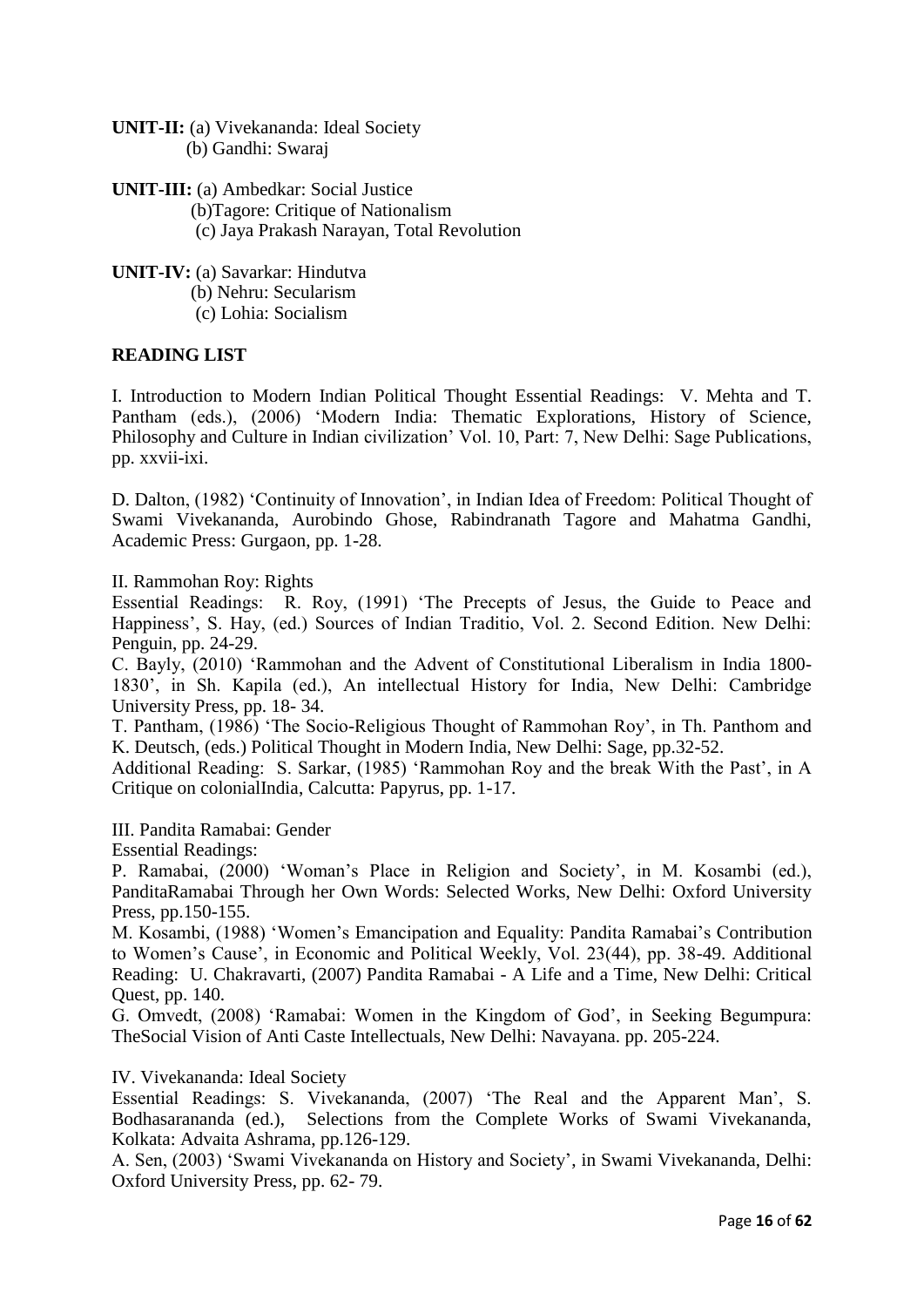H. Rustav, (1998) 'Swami Vivekananda and the Ideal Society', in W. Radice (ed.), SwamiVivekananda and the Modernisation of Hinduism, Delhi: Oxford University Press, pp. 264-280.

Additional Reading: Raghuramaraju, (2007) 'Swami and Mahatma, Paradigms: State and Civil Society', in Debatesin Indian Philosophy: Classical, Colonial, and Contemporary, Delhi: Oxford University Press,pp. 29-65.

V. Gandhi: Swaraj Essential Readings: M. Gandhi, (1991) 'Satyagraha: Transforming Unjust Relationships through the Power of the Soul', in S. Hay (ed.), Sources of Indian Tradition, Vol. 2.Second Edition, New Delhi: Penguin, pp. 265-270.

A. Parel, (ed.), (2002) 'Introduction', in Gandhi, freedom and Self Rule, Delhi: Vistaar Publication.

D. Dalton, (1982) Indian Idea of Freedom: Political Thought of Swami Vivekananda, Aurobindo Ghose, Mahatma Gandhi and Rabindranath Tagore, Gurgaon: The Academic Press, pp. 154- 190.

Additional Reading: R. Terchek, (2002) 'Gandhian Autonomy in Late Modern World', in A. Parel (ed.), Gandhi,Freedom and Self Rule. Delhi: Sage.

#### VI. Ambedkar: Social Justice

Essential Readings: B. Ambedkar, (1991) 'Constituent Assembly Debates', S. Hay (ed.), Sources of IndianTradition, Vol. 2, Second Edition, New Delhi: Penguin, pp. 342-347. V. Rodrigues, (2007) 'Good society, Rights, Democracy Socialism', in S. Thorat and Aryama (eds.), Ambedkar in Retrospect - Essays on Economics, Politics and Society, Jaipur: IIDS and Rawat Publications.

B. Mungekar, (2007) 'Quest for Democratic Socialism', in S. Thorat, and Aryana (eds.), Ambedkar in Retrospect - Essays on Economics, Politics and Society, Jaipur: IIDS and Rawat Publications, pp. 121-142.

Additional Reading: P. Chatterjee, (2005) 'Ambedkar and the Troubled times of Citizenship', in V. Mehta and Th. Pantham (eds.), Political ideas in modern India: Thematic Explorations, New Delhi: Sage, pp. 73-92.

VII. Tagore: Critique of Nationalism Essential Readings: R. Tagore, (1994) 'The Nation', S. Das (ed.), The English Writings of Rabindranath Tagore, Vol. 3, New Delhi: Sahitya Akademi, pp. 548-551.

R. Chakravarty, (1986) 'Tagore, Politics and Beyond', in Th. Panthams and K. Deutsch (eds.), Political Thought in Modern India, New Delhi: Sage, pp. 177-191.

M. Radhakrishnan, and Debasmita, (2003) 'Nationalism is a Great Menace: Tagore and Nationalism' in P. Hogan, Colm and L. Pandit, (eds.) Rabindranath Tagore: Universality andTradition, London: Rosemont Publishing and Printing Corporation, pp. 29-39.

Additional Reading: A. Nandy, (1994) 'Rabindranath Tagore & Politics of Self', in Illegitimacy of Nationalism, Delhi: Oxford University Press, pp. 1-50.

VIII. J.P. Narayan Chakravarty, Bidyut (2009) Modern Indian Political Thought, sage, PP-103-121 Ghose, Shankar (1984) Modern Indian Political Thought, New Delhi, Allied Publishers. Sarkar, Sumit (1989) Modern India 1885-1947,Macmillan, New Delhi

IX. Savarkar: Hindutva

Essential Readings:

V.Savarkar, 'Hindutva is Different from Hinduism', available at http://www.savarkar.org/en/hindutva-/essentials-hindutva/hindutva-different-hinduism, Accessed: 19.04.2013

J. Sharma, (2003) Hindutva: Exploring the Idea of Hindu Nationalism, Delhi: Penguin, pp. 124172.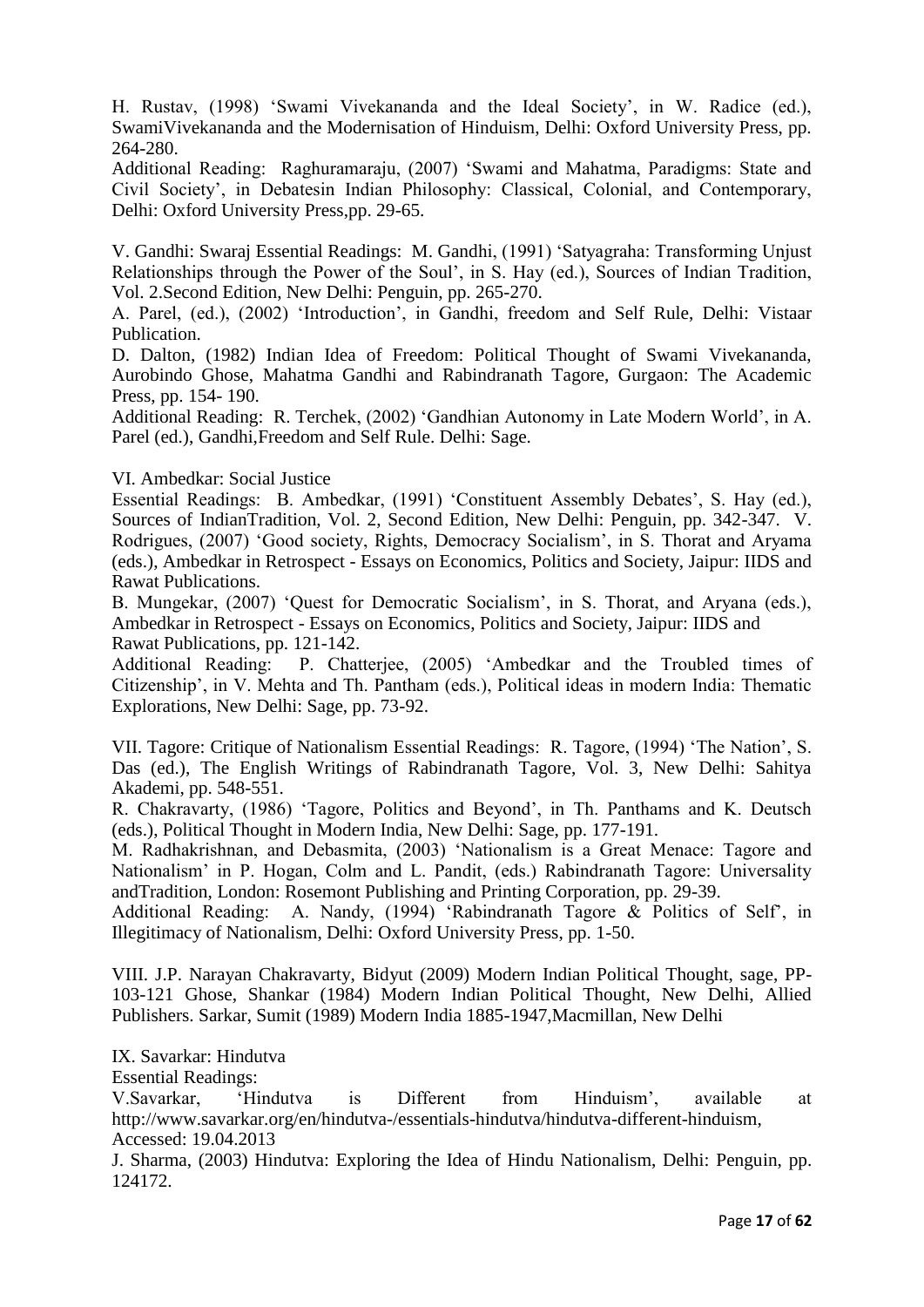Additional Reading: Dh. Keer, (1966) Veer Savarkar, Bombay: Popular Prakashan, pp. 223- 250.

X. Nehru: Secularism

Essential Readings: J. Nehru, (1991) 'Selected Works', in S. Hay (ed.), Sources of Indian Tradition, Vol. 2, Second Edition, New Delhi: Penguin, pp. 317-319.

R. Pillai, (1986) 'Political thought of Jawaharlal Nehru', in Th. Pantham, and K. Deutsch (eds.), Political Thought in Modem India, New Delhi: Sage, pp. 260- 274.

B. Zachariah, (2004) Nehru, London: Routledge Historical Biographies, pp. 169-213.

Additional Reading: P. Chatterjee, (1986) 'The Moment of Arrival: Nehru and the Passive Revolution', in Nationalist Thought and the Colonial World: A Derivative Discourse? London: Zed Books, pp.131-166

XI. Lohia: Socialism

Essential Readings: M. Anees and V. Dixit (eds.), (1984) Lohia: Many Faceted Personality, Rammanohar Lohia Smarak Smriti.

S. Sinha, (2010) 'Lohia's Socialism: An underdog's perspective', in Economic and PoliticalWeekly, Vol. XLV (40) pp. 51-55.

A. Kumar, (2010) 'Understanding Lohia's Political Sociology: Intersectionality of Caste, Class, Gender and Language Issue', in Economic and Political Weekly, Vol. XLV (40), pp. 64-70.

#### **(B) Two Generic Elective Courses (GE) meant for Honours Students of other Disciplines (Each course is of 6 credits)**

**Two papers (Paper-I and II) under Generic Elective Course are being offered by Political Science with each paper having an option to be exercised by the concerned student**

#### **GE: Paper-1: INDIAN POLITY-I / GOVERNANCE: ISSUES AND CHALLENGES**

#### **INDIAN POLITY-I**

**Unit -I**

Landmarks of Freedom Movement in India: Non-Cooperation Movement, Civil Disobedience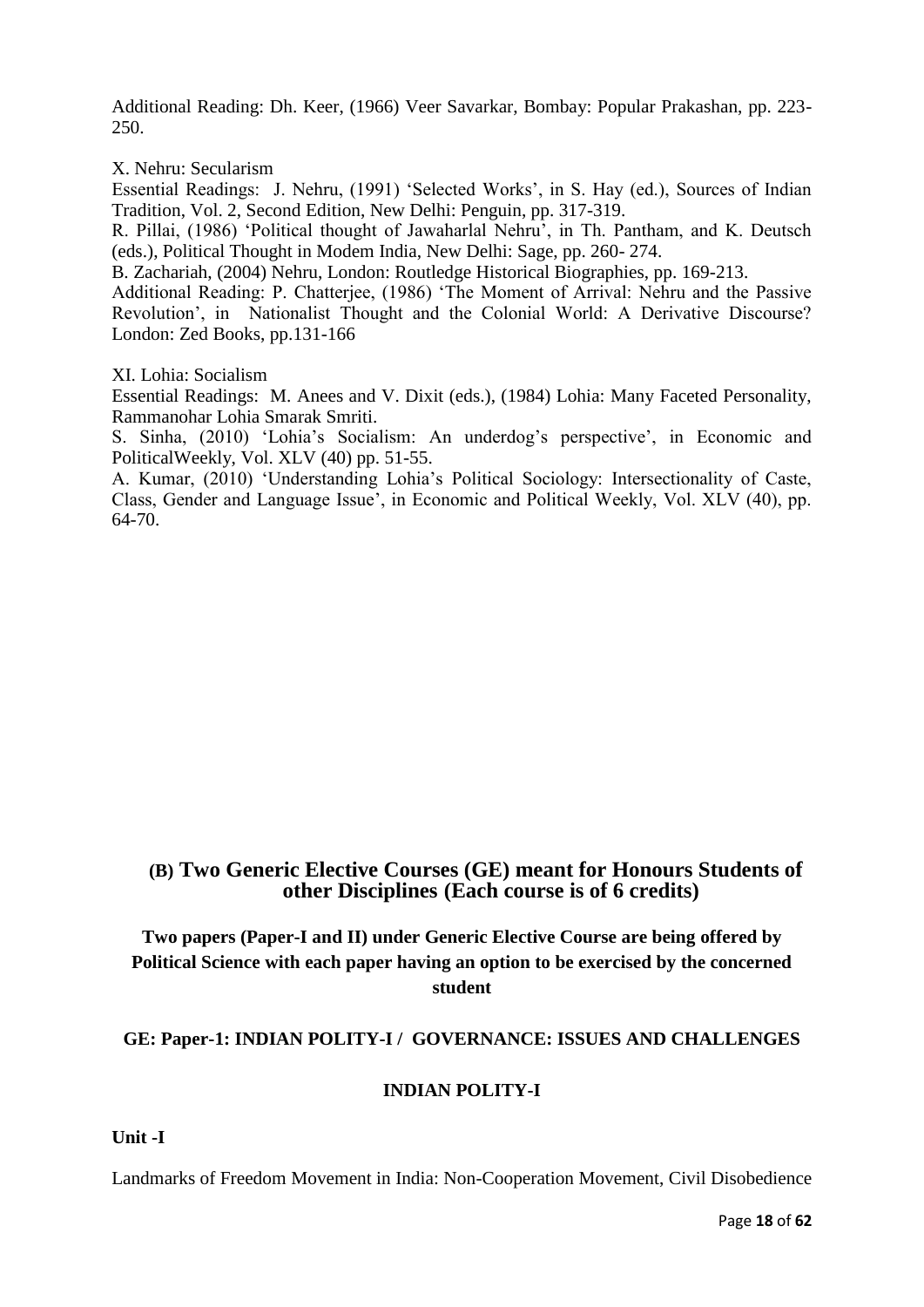Movement and Quit India Movement

Making of the Constitution of India: Cabinet Mission Plan, Formation of the Constituent Assembly of India, Indian Independence Act, 1947, Drafting and Adoption of the Constitution of India.

#### **Unit-II**

Salient Features of the Constitution of India: Preamble, Fundamental Rights, Directive Principles of State Policy, Fundamental Duties, Parliamentary form of Government, Federal System

#### **Unit-III**

Organs of the Union Government: Executive: President, Vice-President, Council of Ministers and the Prime Minister Legislature: Parliament- composition and functions Judiciary: Supreme Court – composition and jurisdiction

#### **Unit-IV**

Organs of the State Government: Executive: Governor, Council of Ministers and the Chief Minister Legislature: State Legislature – Composition and functions Judiciary: High Court and the Subordinate Courts

#### **READING LIST**

**Fadia, B.L**.(2011), "Indian Government and Politics", Agra: Sahitya Bhawan Publications. **Chaube, Shibanikinkar**(2000), " Constituent Assembly of India springboard of revolution", New Delhi: Manohar Publishers & Distributors.

Pylee , M.V.(2003), "Our Constitution Government and Politics", New Delhi : Universal Law Publishing Co.

**Sikri, S.L**.(2002), "Indian Government and Politics", New Delhi: Kalyani Publishers.

**Kashyap, Subhash C**.(1989/1993/1995), " Our Constitution/ Our Parliament/Our Judiciary", New Delhi: NBT, India.

**Bhagwan, Vishnoo & Vandana Mohla**(2007), "Indian Government and Politics", New Delhi: Kalyani Publishers.

**Ghai, K.K.(2008)**, "Indian Government and Politics", New Delhi: Kalyani Publishers.

### **GE-Paper-1 (OR)**

### **GOVERNANCE: ISSUES AND CHALLENGES**

### **UNIT-I**: (a) GOVERNMENT AND GOVERNANCE: CONCEPTS

Role of State In The Era Of Globalisation State, Market and Civil Society

(b) GOVERNANCE AND DEVELOPMENT

 Changing Dimensions of Development Strengthening Democracy through Good Governance

#### **UNIT-II:** ENVIRONMENTAL GOVERNANCE

Human-Environment Interaction Green Governance: Sustainable Human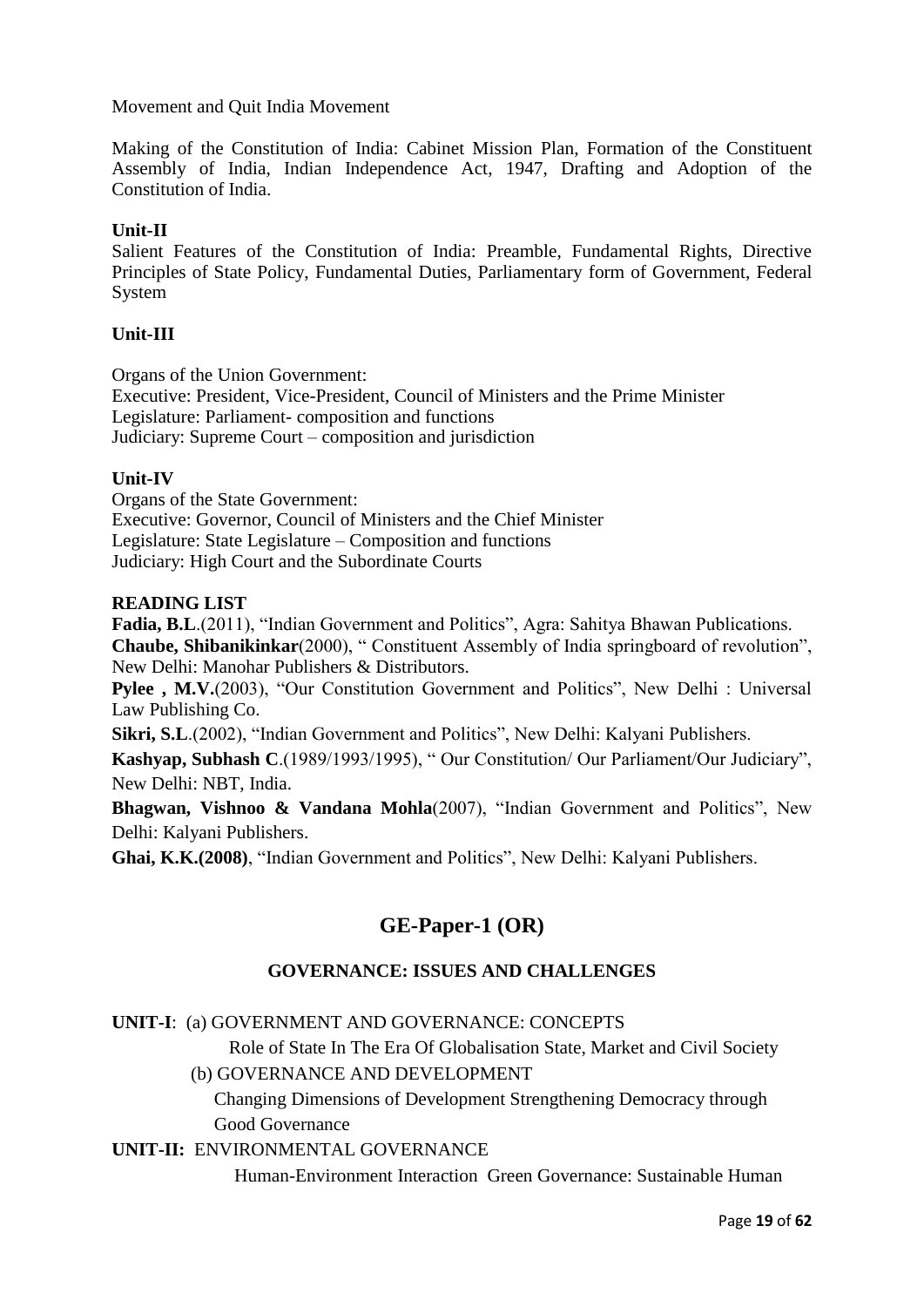Development

**UNIT-III**: LOCAL GOVERNANCE

Democratic Decentralisation People's Participation In Governance

**UNIT-IV:** GOOD GOVERNANCE INITIATIVES IN INDIA: BEST PRACTICES Public Service Guarantee Acts, Electronic Governance, Citizens Charter & Right to Information, Corporate Social Responsibility

### **READING LIST**

B. Chakrabarty and M. Bhattacharya, (eds.) The Governance Discourse. New Delhi: Oxford University Press,1998

Surendra Munshi and Biju Paul Abraham [eds.] , Good Governance, Democratic Societies And Globalisation, Sage Publishers, 2004

Vasudha Chotray and Gery Stroker , Governance Theory: A Cross Disciplinary Approach , Palgrave Macmillan ,2008

J. Rosenau, 'Governance, Order, and Change in World Politics', in J. Rosenau, and E. Czempiel (eds.) Governance without Government: Order and Change in World Politics, Cambridge: Cambridge University Press ,1992

B. Nayar (ed.), Globalization and Politics in India. Delhi: Oxford University Press, 2007 pp. 218-240.

Smita Mishra Panda , Engendering Governance Institutions: State, Market And Civil Society, Sage Publications,2008

Neera Chandhoke, State And Civil Society Explorations In Political Theory , Sage Publishers,1995.

B. C. Smith, Good Governance and Development, Palgrave, 2007

P. Bardhan, 'Epilogue on the Political Economy of Reform in India', in The Political Economy of Development in India. 6th edition, Delhi: Oxford University Press, 2005

J. Dreze and A. Sen, India: Economic Development and Social Opportunity. New Delhi: Oxford University Press, 1995

Niraja Gopal Jayal[ed.], Democracy in India, Oxford University Press, 2007

Ramachandra Guha, Environmentalism: A Global History, Longman Publishers, 1999

J.P. Evans, Environmental Governance, Routledge , 2012

Emilio F. Moran, Environmental Social Science: Human - Environment interactions and Sustainability, Wiley-Blackwell, 2010

Burns H Weston and David Bollier, Green Governance: Ecological Survival, Human Rights, and the Law of the Commons, Cambridge University Press, 2013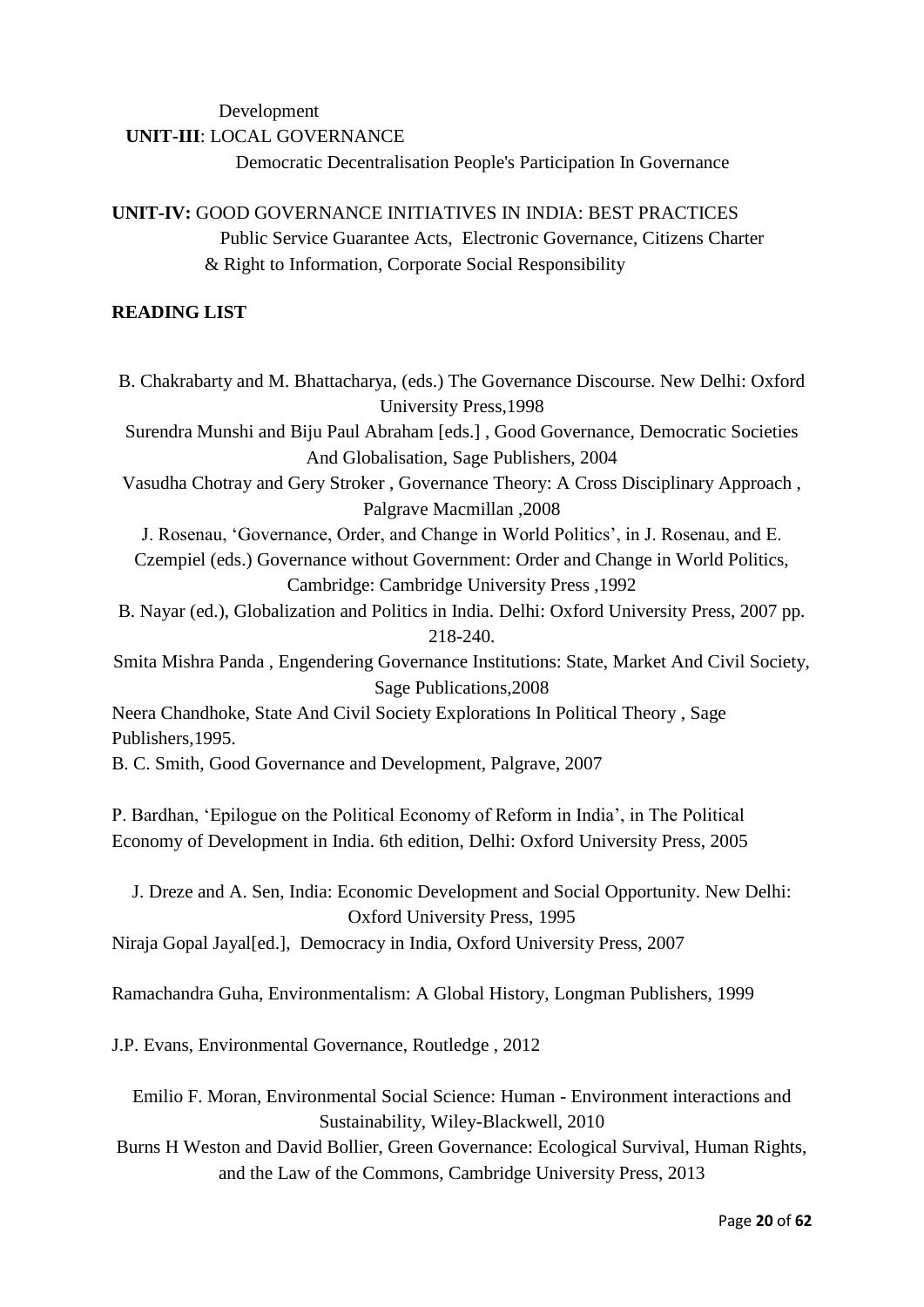Bina Agarwal, Gender And Green Governance , Oxford University Press, Oxford, 2013 J. Volger, 'Environmental Issues', in J. Baylis, S. Smith and P. Owens (eds.) Globalization of World Politics, New York: Oxford University Press, 2011, pp. 348-362. A. Heywood, Global Politics, New York: Palgrave, 2011, pp. 383-411. N. Carter, The Politics of Environment: Ideas, Activism, Policy, Cambridge: Cambridge University Press, 2007, pp. 13-81. Pranab Bardhan and Dilip Mookherjee, Decentralization And Local Governance In Developing Countries: A Comparative Perspective, MIT Press, 2006 T.R. Raghunandan, Decentralization And Local Governments: The Indian Experience, Readings On The Economy, Polity And Society, Orient Blackswan, 2013 Pardeep Sachdeva, Local Government In India, Pearson Publishers, 2011 P. de Souza, (2002) 'Decentralization and Local Government: The Second Wind of Democracy in India', in Z. Hasan, E. Sridharan and R. Sudarshan (eds.) India's Living Constitution: Ideas, Practices and Controversies, New Delhi: Permanent Black, 2002 Mary John, 'Women in Power? Gender, Caste and Politics of Local Urban Governance', in Economic and Political Weekly, Vol. 42(39), 2007 Niraja Gopal Jayal , Democracy and the State: Welfare, Secularism, and Development in Contemporary India, Oxford University Press, 1999 Reetika Khera[ed.], The Battle for Employment Guarantee, Oxford University Press,2011 Nalini Juneja, Primary Education for All in the City of Mumbai: The Challenge Set By Local Actors' , International Institute For Educational Planning, UNESCO : Paris, 2001 Maxine Molyneux and Shahra Razavi , Gender, Justice, Development, and Rights , Oxford University Press, 2002 Jugal Kishore, National Health Programs of India: National Policies and Legislations, Century Publications, 2005 Jean Drèze and Amartya Sen, India, Economic Development and Social Opportunity, Oxford University Press, 1995 K. Lee and Mills, The Economic Of Health In Developing Countries, Oxford University Press,1983 Marmar Mukhopadhyay and Madhu Parhar (eds.) Education in India: Dynamics of Development, Shipra Publications, 2007 K. Vijaya Kumar, Right to Education Act 2009: Its Implementation as to Social Development in India, Akansha Publishers, 2012 Amartya Sen and Jean Dreze, Omnibus: Poverty and Famines, Hunger and Public Action, India- Economic Development and Social Opportunity, Oxford University Press, 1998 Jean Dreze and Amartya Sen, An Uncertain Glory: India And Its Contradictions, Princeton University Press, 2013 Reetika Khera- Rural Poverty And Public Distribution System, EPW, Vol-XLVIII,No.45- 46,Nov 2013 Pradeep Chaturvedi , Women And Food Security: Role Of Panchayats , Concept Publishing House, 2002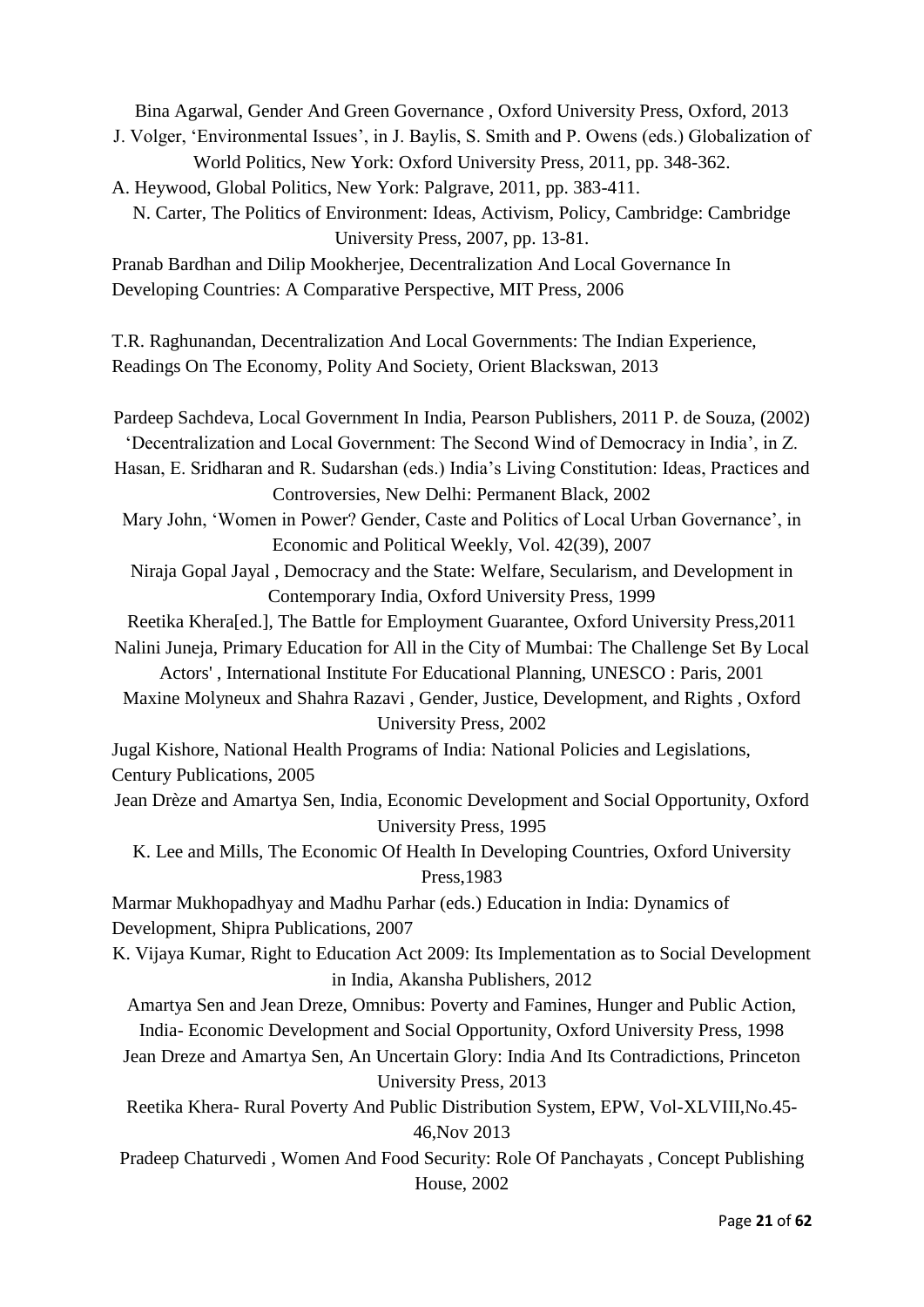Bidyut Mohanty, "Women, Right to Food and Role of Panchayats", Mainstream, Vol. LII, No. 42, October 11, 2014

D. Crowther, Corporate Social Responsibility, Deep and Deep Publishers, 2008

Sanjay K. Agarwal, Corporate Social Responsibility in India, Sage Publishers, 2008 .

Sahu, Santosh Kumar, " Governance: Issues and Challenges", Kalyani Publishers, 2016.

Pushpa Sundar, Business & Community: The Story of Corporate Social Responsibility in India, New Delhi: Sage Publications, 2013

### **GENERAL ELECTIVE- PAPER-2:**

### **INDIAN POLITY-II / GANDHI AND THE CONTEMPORARY WORLD**

### **Generic Elective: Paper-2**

### **INDIAN POLITY-II**

#### **Unit –I**

Indian Federalism and Centre-States Relations:

- (i) Administrative Relations
- (ii) Legislative Relations
- (iii) Financial Relations
- (iv) Areas of Tension in the Centre- State relations

#### **Unit-II**

Democracy at the Grass root Level:

Structure and functioning of Local Self Government: Urban and Rural Levels

#### **Unit-III**

Important Constitutional Authorities in India:

- (i) Election Commission: Composition and Functions
- (ii) Finance Commission: Composition and Functions
- (iii) Comptroller and Auditor General of India: Functions and Role
- (iv) Attorney General

#### **Unit-IV**

Challenges to National Integration in India: Caste, Communalism, Regionalism, Separatist movement, Language.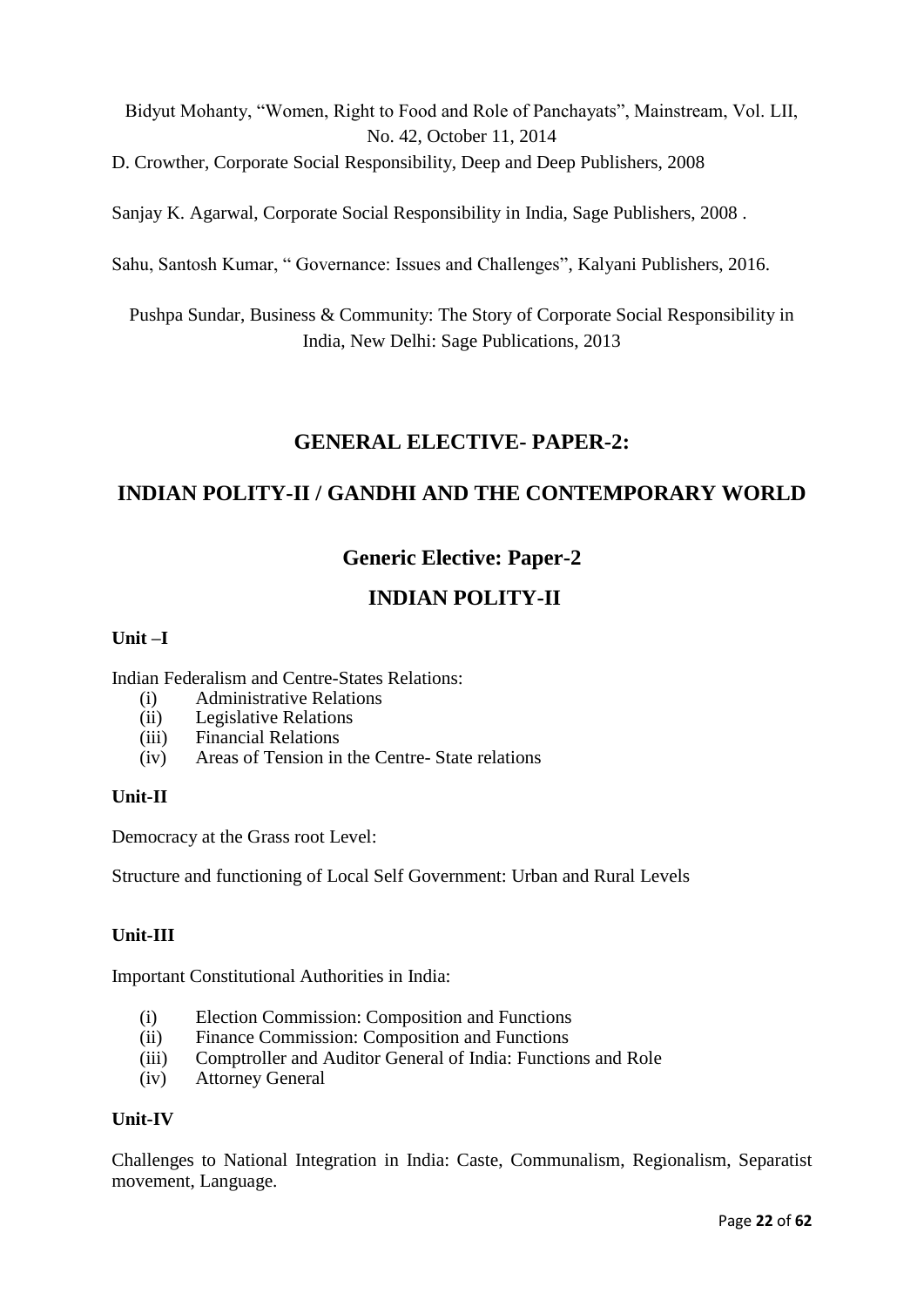### **READING LIST**

**Hasan , Zoya & E.Sridharan** et al(eds.)(2002), " India's Living Constitution: Ideas,Practices, Controversies", Delhi :Permanent Black.

Pandey, J.N.(2003), "Constitutional Law of India", Allahabad: Central Law Agency.

**Mohanty, Biswaranjan**(2009), "Constitution, government and politics in India", New Delhi: New Century Pub.

**Chakrabarty, B. and Rajendra Kumar Pandey**(2008), " Indian Government and Politics", New Delhi: Sage India.

**Bhuyan, Dasarathy** (2010), 'Indian Polity', Cuttack: Nalanda.

### **GENERIC ELECTIVE: PAPER-2 (OR)**

### **Gandhi and the Contemporary World**

**UNIT-I:** Gandhi on Modern Civilization and Ethics of Development : a. Conception of Modern Civilisation and Alternative Modernity b. Critique of Development: Narmada Bachao Andolan

**UNIT-II:** Gandhian Thought: Theory and Action: a. Theory of Satyagraha b. Satyagraha in Action i. Peasant Satyagraha: Kheda and the Idea of Trusteeship ii. Temple Entry and Critique of Caste iii. Social Harmony: 1947and Communal Unity

**UNIT-III:** Gandhi's Legacy: a) Tolerance: Anti - Racism Movements (Anti - Apartheid and Martin Luther King) b) The Pacifist Movement c) Women's Movements d) Gandhigiri: Perceptions in Popular Culture

**UNIT-IV:** Gandhi and the Idea of Political: a) Swaraj b) Swadeshi

### **READING LIST**

B. Parekh, (1997) 'The Critique of Modernity', in Gandhi: A Brief Insight, Delhi: Sterling Publishing Company, pp. 63-74.

K. Ishii, (2001) 'The Socio-economic Thoughts of Mahatma Gandhi: As an Origin of Alternative Development', Review of Social Economy. Vol. 59 (3), pp. 297-312.

D. Hardiman, (2003) 'Narmada Bachao Andolan', in Gandhi in his Time and Ours. Delhi: Oxford University Press, pp. 224- 234.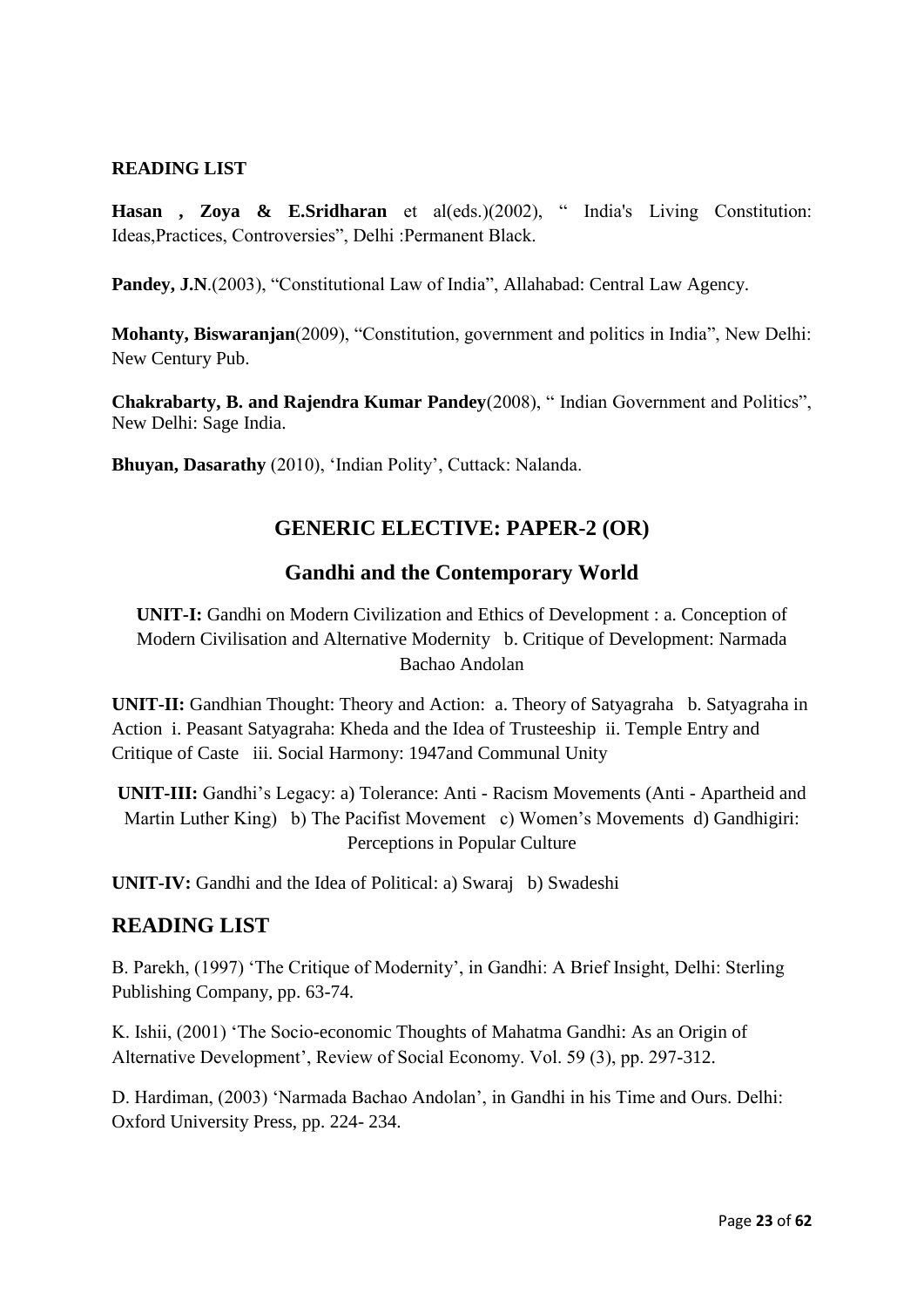D. Hardiman, (2003) 'Gandhi's Global Legacy', in Gandhi in His Time and Ours. Delhi: Oxford University Press, pp. 238-283.

### **( C ) Discipline Specific Elective(DSE)- 4 Papers**

### **DSE-1**

### **Human Rights in a Comparative Perspective**

**Course objective:** This course attempts to build an understanding of human rights amongstudents through a study of specific issues in a comparative perspective. It is important for students to see how debates on human rights have taken distinct forms historically and in the contemporary world. The course seeks to anchor all issues in the Indian context, and pulls out another country to form a broader comparative frame. Students will be expected to use a range of resources, including films, biographies, and official documents to study each theme. Thematic discussion of sub-topics in the second and third sections should include state response to issues and structural violence questions.

**UNIT-I:** Human Rights: Theory and Institutionalization: a. Understanding Human Rights: Three Generations of Rights b. Institutionalization: Universal Declaration of Human Rights c. Rights in National Constitutions: South Africa and India

**UNIT-II:** Issues : a. Torture: USA and India b. Surveillance and Censorship: China and India c. Terrorism and Insecurity of Minorities: USA and India

**UNIT-III.** Structural Violence-I : a. Caste and Race: South Africa and India

**UNIT-IV:** Structural Violence-II: b. Gender and Violence: India and Pakistan c. Adivasis/Aboriginals and the Land Question: Australia and India

### **READING LIST**

I: J. Hoffman and P. Graham, (2006) 'Human Rights', Introduction to Political Theory, Delhi, Pearson, pp. 436-458.

SAHRDC (2006) 'Introduction to Human Rights'; 'Classification of Human Rights: An Overview of the First, Second, and Third Generational Rights', in Introducing Human Rights, New Delhi: Oxford University Press.

The Constitution of the Republic of South Africa, Chapter 2: Bill of Rights.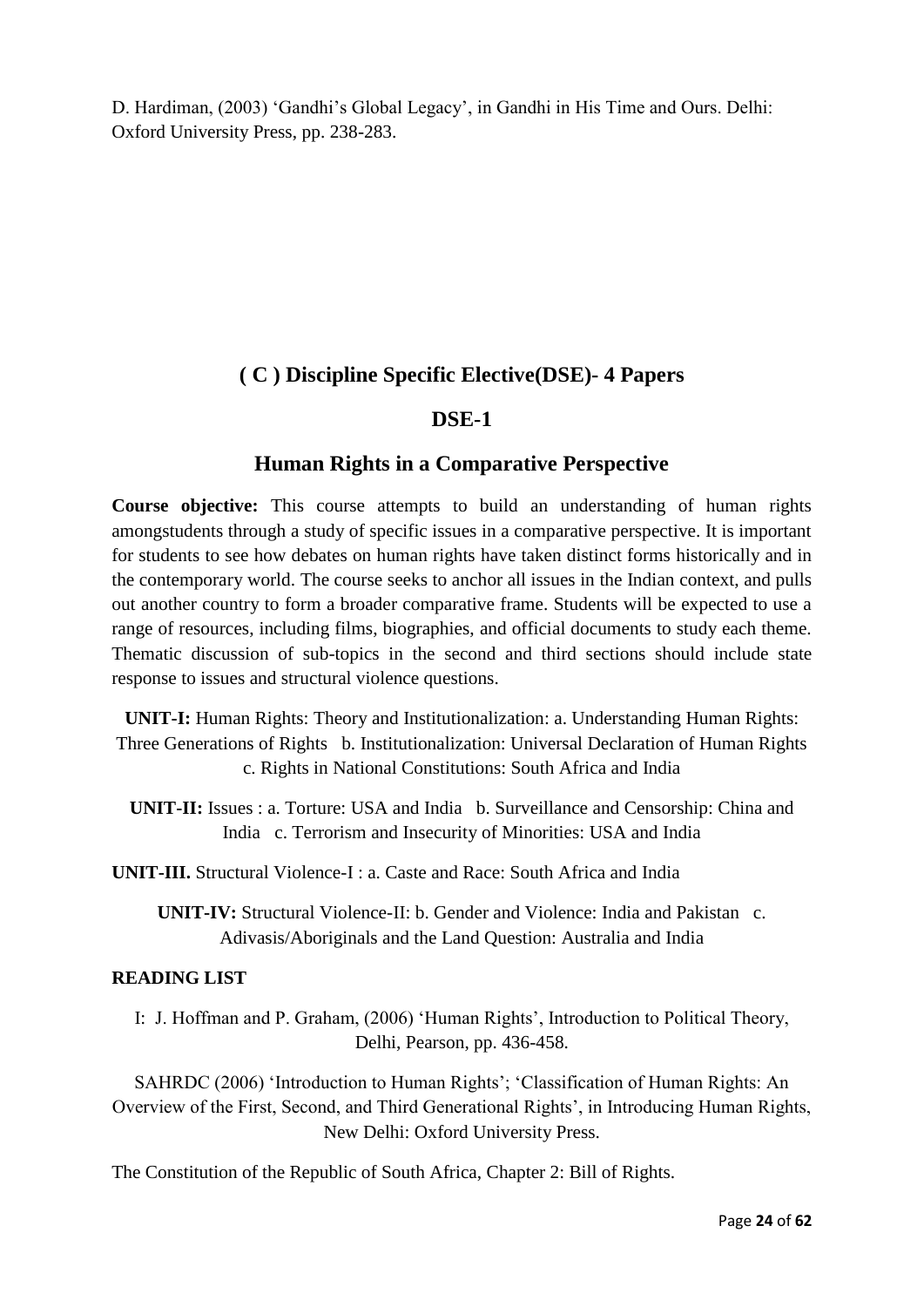The Constitution of India, Chapter 3: Fundamental Rights

II. Issues a. Torture: USA and India Essential Readings: M. Lippman, (1979) 'The Protection of Universal Human Rights: The Problem of Torture' Universal Human Rights, Vol. 1(4), pp. 25-55.

- J. Lokaneeta, (2011) 'Torture in the TV Show 24: Circulation of Meanings'; 'Jurisprudence on Torture and Interrogations in India', in Transnational Torture Law, Violence, and State Powerin the United States and India, Delhi: Orient Blackswan,
- D. O'Byrne, (2007) 'Torture', in Human Rights: An Introduction, Delhi: Pearson, pp. 164- 197.
- b. Surveillance and Censorship: China and India Essential Readings: D. O'Byrne, (2007) 'Censorship', in Human Rights: An Introduction, Delhi: Pearson, pp. 106138.

D. Lyon, (2008) Surveillance Society, Talk for Festival del Diritto, Piacenza, Italia, September 28, pp.1-7.

Fu Hualing, (2012) 'Politicized Challenges, Depoliticized Responses: Political Monitoring in China's Transitions', paper presented at a conference on States of Surveillance: Counter Terrorism and Comparative Constitutionalism, at the University of New South Wales, Sydney, 13-14 December.

U. Singh, (2012) 'Surveillance Regimes in India', paper presented at a conference on States of Surveillance: Counter-Terrorism and Comparative Constitutionalism, at the University of New South Wales, Sydney, 13-14 December.

c. Terrorism and Insecurity of Minorities: USA and India Essential Readings: E. Scarry, (2010) 'Resolving to Resist', in Rule of Law, Misrule of Men, Cambridge: Boston Review Books, MIT, pp.1-53.

M. Ahmad, (2002) 'Homeland Insecurities: Racial Violence the Day after September 11', Social Text, 72, Vol. 20(3), pp. 101-116.

U. Singh, (2007) 'The Unfolding of Extraordinariness: POTA and the Construction of Suspect Communities', in The State, Democracy and Anti-terror Laws in India, Delhi: Sage Publications, pp.165-219

3. Structural Conflicts a. Caste and Race: South Africa and India Essential Readings: A. Pinto, (2001) 'UN Conference against Racism: Is Caste Race?', in Economic and PoliticalWeekly, Vol. 36(30)

D. O'Byrne, (2007) 'Apartheid', in Human Rights: An Introduction, Delhi: Pearson, pp. 241- 262.

R. Wasserstorm, (2006), 'Racism, Sexism, and Preferential Treatment: An approach to the Topics', in R. Goodin and P. Pettit, Contemporary Political Philosophy: an Anthology, Oxford: Blackwell, pp-549-574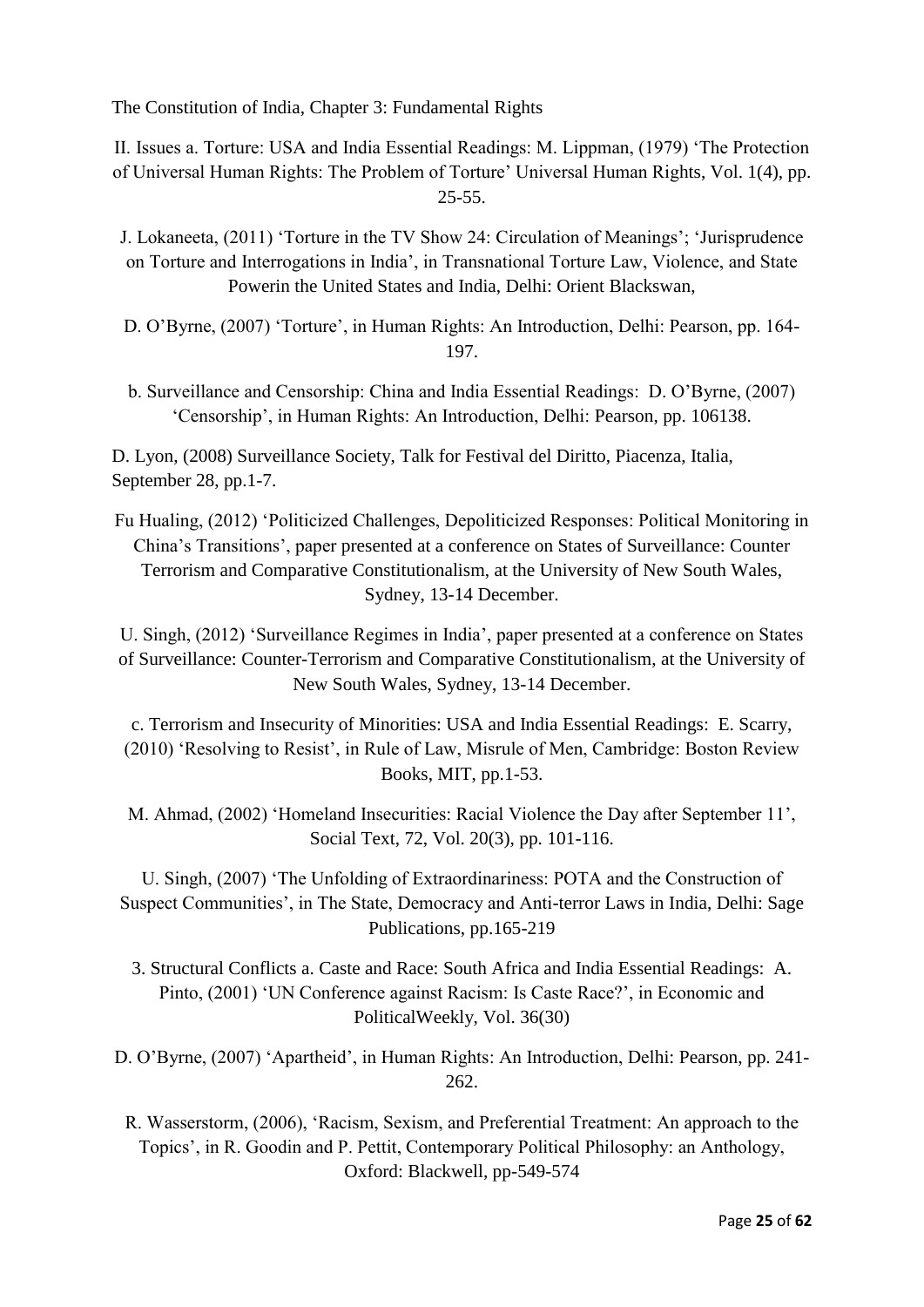R. Wolfrum, (1998) 'Discrimination, Xenophobia and Racism' in J. Symonides, Human Rights:New Dimensions and Challenges, Aldershot, Ashgate/UNESCO, pp.181-198.

b. Gender and Violence: India and Pakistan Essential Readings: A. Khan and R. Hussain, (2008), 'Violence Against Women in Pakistan: Perceptions and Experiences of Domestic Violence', Asian Studies Review, Vol. 32, pp. 239 – 253

K. Kannabiran (2012) 'Rethinking the Constitutional Category of Sex', in Tools of Justice:Non-Discrimination and the Indian Constitution,New Delhi, Routledge, pp.425-443

N. Menon (2012) 'Desire', Seeing Like a Feminist, New Delhi: Zubaan/Penguin, pp. 91-146 c. Adivasis/Aboriginals and the Land Question: Australia and India Essential Readings: H. Goodall, (2011) 'International Indigenous Community Study: Adivasi Indigenous People in India', in A. Cadzow and J. Maynard (eds.),Aboriginal Studies, Melbourne: Nelson Cengage Learning, pp.254-259.

K. Kannabiran, (2012) 'Adivasi Homelands and the Question of Liberty', in Tools of Justice:Non-Discrimination and the Indian Constitution, New Delhi: Routledge, pp.242-271.

N. Watson (2011) 'Aboriginal and Torres Strait Islander Identities' in A. Cadzow and J. Maynard (eds.),Aboriginal Studies, Melbourne: Nelson Cengage Learning, pp.43-52.

W. Fernandes (2008) 'India's Forced Displacement Policy and Practice. Is Compensation up to its Functions?', in M. Cernea and H. Mathus (eds), Can Compensation Prevent Impoverishment? Reforming Resettlement through Investments and BenefitSharing,pp.181- 207, New Delhi: Oxford University Press.

- Additional Readings: A. Laws and V. Iacopino, (2002) 'Police Torture in Punjab, India: An Extended Survey', inHealth and Human Rights, Vol. 6(1), pp. 195-210
- D. O'Byrne, (2007) 'Theorizing Human Rights', in Human Rights: An Introduction, Delhi, Pearson, pp.26-70.

J. Morsink, (1999) The Universal Declaration of Human Rights: Origins, Drafting and Intent, Philadelphia: University of Pensylvania Press, pp. ix-xiv

J. Nickel, (1987) Making Sense of Human Rights: Philosophical Reflections on the UniversalDeclaration of Human Rights,Berkeley: University of California Press.

J. Goldman, (2005) 'Of Treaties and Torture: How the Supreme Court Can Restrain the Executive', in Duke Law Journal, Vol. 55(3), pp. 609-640.

K. Tsutsui and C. Wotipka, (2004) Global Civil Society and the International Human RightsMovement: Citizen Participation in Human Rights International Nongovernmental Organizations, in Social Forces, Vol. 83(2), pp. 587-620.

L. Rabben, (2001) Amnesty International: Myth and Reality, in Agni, No. 54, Amnesty International Fortieth Anniversary pp. 8-28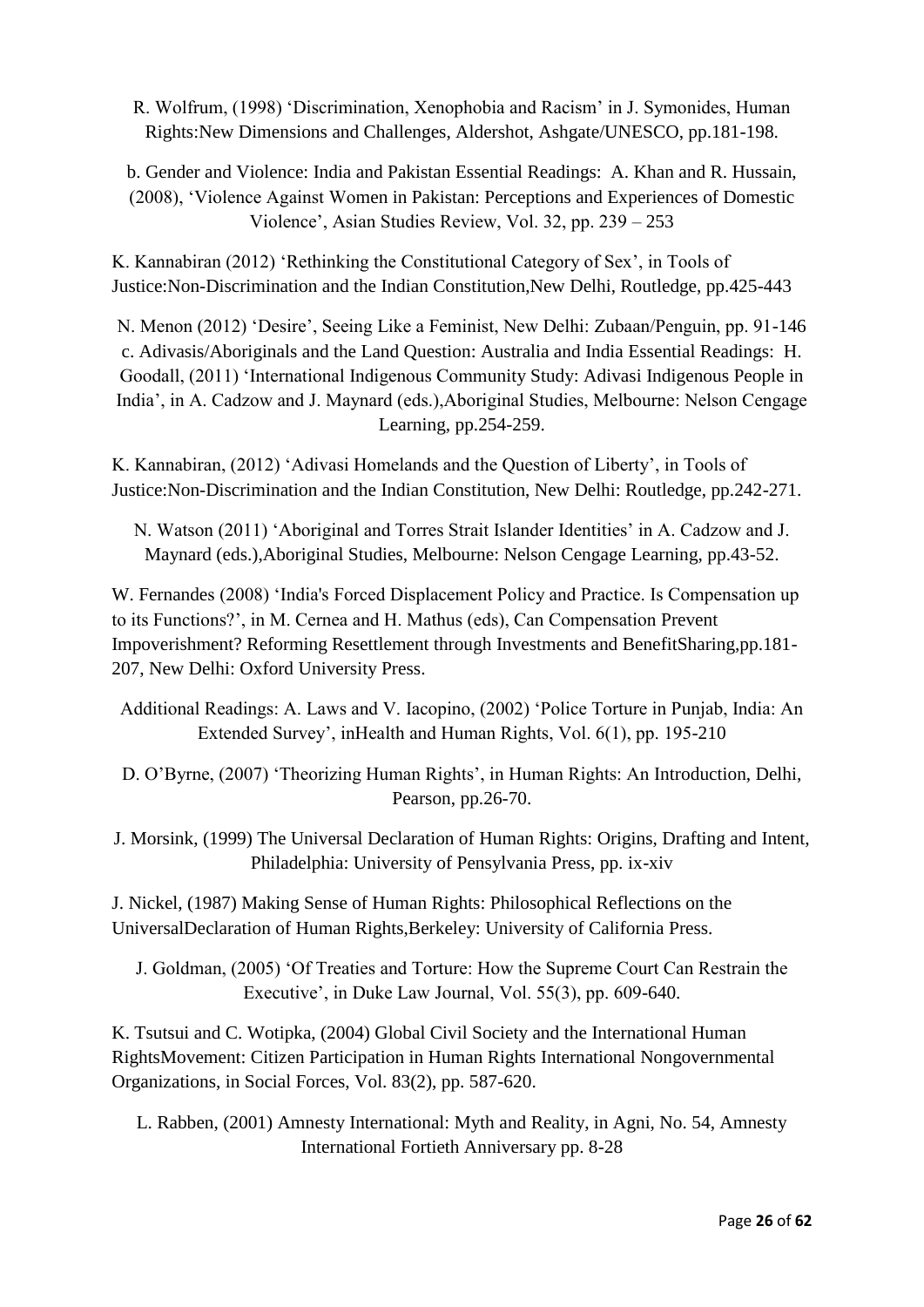- M. Mohanty, (2010) 'In Pursuit of People's Rights: An Introduction', in M. Mohanty et al., Weapon of the Oppressed: Inventory of People's Rights in India, New Delhi: Danish Books,pp.1-11
- M. Cranston, (1973) What are Human Rights? New York: Taplinger
	- M. Ishay, (2004) The History of Human Rights: From Ancient Times to the Globalization Era, Delhi: Orient Blackswan.
- R. Sharan, (2009) 'Alienation and Restoration of Tribal Land in Jharkhand in N Sundar (ed.) Legal Grounds, New Delhi: Oxford University Press, pp. 82-112

Text of UDHR available at http://www.un.org/en/documents/udhr/index.shtml

U. Baxi, (1989) 'From Human Rights to the Right to be Human: Some Heresies', in S. Kothari and H. Sethi (eds.), Rethinking Human Rights, Delhi: Lokayan, pp.181-166 .

# **DSE-1(OR)**

### **Development Process and Social Movements in Contemporary India**

**Course objective:** Under the influence of globalization, development processes in India haveundergone transformation to produce spaces of advantage and disadvantage and new geographies of power. The high social reproduction costs and dispossession of vulnerable social groups involved in such a development strategy condition new theatres of contestation and struggles. A variety of protest movements emerged to interrogate and challenge this development paradigm that evidently also weakens the democratic space so very vital to the formulation of critical consensus. This course proposes to introduce students to the conditions, contexts and forms of political contestation over development paradigms and their bearing on the retrieval of democratic voice of citizens.

**UNIT-I:** Development Process since Independence : a. State and planning b. Liberalization and reforms

**UNIT-II:** Industrial Development Strategy and its Impact on the Social Structure: a. Mixed economy, privatization, the impact on organized and unorganized labour b. Emergence of the new middle class

**UNIT-III:** Agrarian Development Strategy and its Impact on the Social Structure: a. Land Reforms, Green Revolution b. Agrarian crisis since the 1990s and its impact on farmers

**UNIT-IV:** Social Movements : a. Tribal, Peasant, Dalit and Women's movements b. Maoist challenge c. Civil rights movements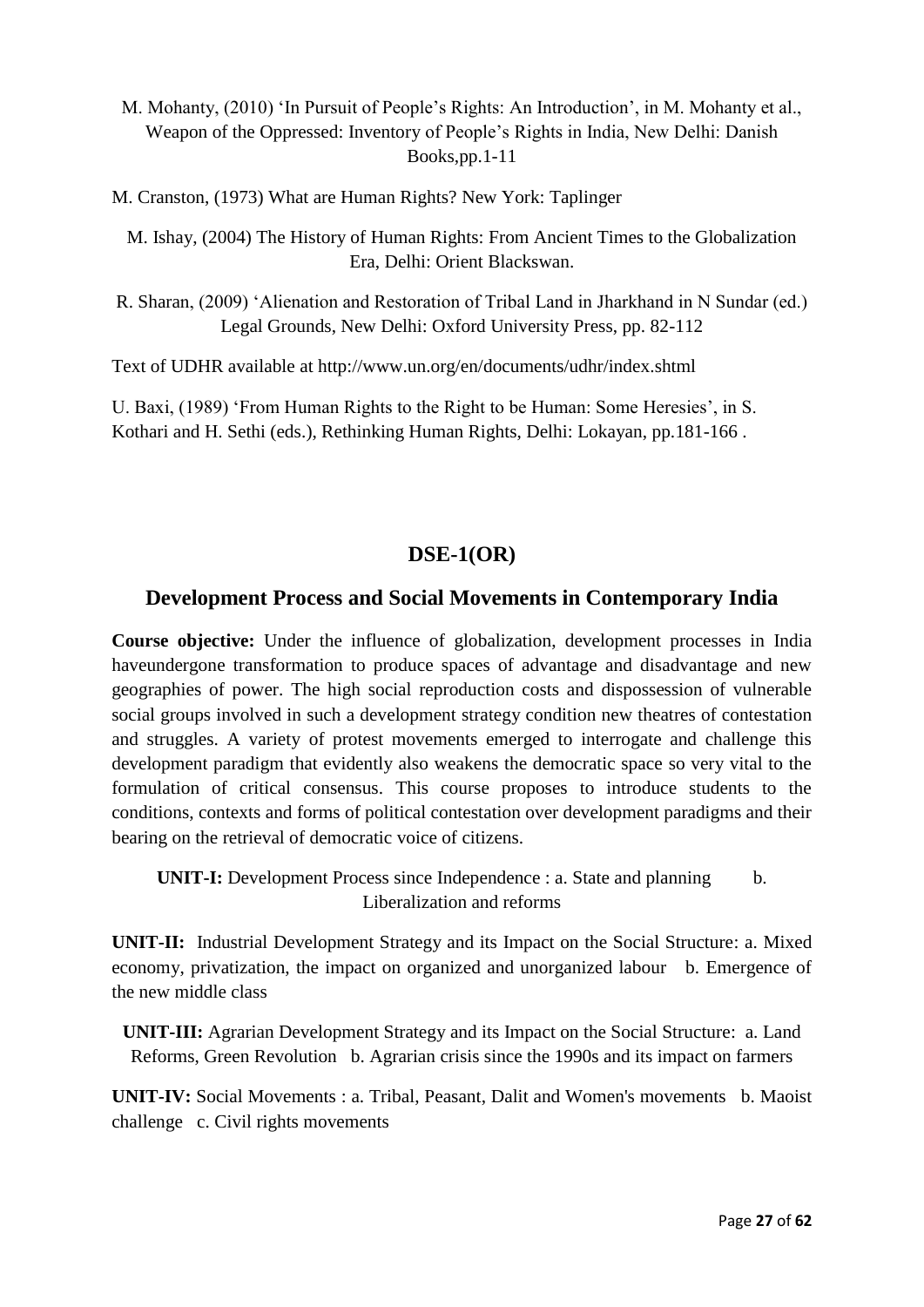### **READING LIST**

I. The Development Process since Independence Essential Readings: A. Mozoomdar, (1994) 'The Rise and Decline of Development Planning in India', in T. Byres (ed.) The State and Development Planning in India. Delhi: Oxford University Press, pp. 73108.

A. Varshney, (2010) 'Mass Politics or Elite Politics? Understanding the Politics of India's Economic Reforms' in R. Mukherji (ed.) India's Economic Transition: The Politics of Reforms, Delhi: Oxford University Press, pp 146-169.

P. Chatterjee, (2000) 'Development Planning and the Indian State', in Zoya Hasan (ed.),Politics and the State in India, New Delhi: Sage, pp.116-140.

P. Patnaik and C. Chandrasekhar, (2007) 'India: Dirigisme, Structural Adjustment, and the Radical Alternative', in B. Nayar (ed.), Globalization and Politics in India. Delhi: Oxford University Press, pp. 218-240.

P. Bardhan, (2005) 'Epilogue on the Political Economy of Reform in India', in The PoliticalEconomy of Development in India. 6th impression, Delhi: Oxford University Press.

T. Singh, (1979) 'The Planning Process and Public Process: a Reassessment', R. R. KaleMemorial Lecture, Pune: Gokhale Institute of Politics and Economics.

II. Industrial development strategy and its impact on social structure Essential Readings: A. Aggarwal, (2006) 'Special Economic Zones: Revisiting the Policy Debate', in Economic andPolitical Weekly, XLI (43-44), pp.4533-36.

B. Nayar (1989) India's Mixed Economy: The Role of Ideology and its Development, Bombay: Popular Prakashan.

F. Frankel, (2005) 'Crisis of National Economic Planning', in India's Political Economy (19472004): The Gradual Revolution, Delhi: Oxford University Press, pp. 93-340.

L. Fernandes, (2007) India's New Middle Class: Democratic Politics in an Era of EconomicReform, Delhi: Oxford University Press.

S. Shyam, (2003) 'Organizing the Unorganized', in Seminar, [Footloose Labour: A Symposium on Livelihood Struggles of the Informal Workforce, 531] pp. 47-53.

S. Chowdhury, (2007) 'Globalization and Labour', in B. Nayar (ed.) Globalization and Politicsin India, Delhi: Oxford University Press, pp.516-526.

V. Chibber, (2005) 'From Class Compromise to Class Accommodation: Labor's Incorporation into the Indian Political Economy' in R. Ray, and M.F. Katzenstein (eds.) SocialMovements inIndia, Delhi: Oxford University Press, pp 32-60.

III. Agrarian development strategy and its impact on social structure Essential Readings: A. Desai, (ed.), (1986) Agrarian Struggles in India After Independence, Delhi: Oxford University Press, pp. xi-xxxvi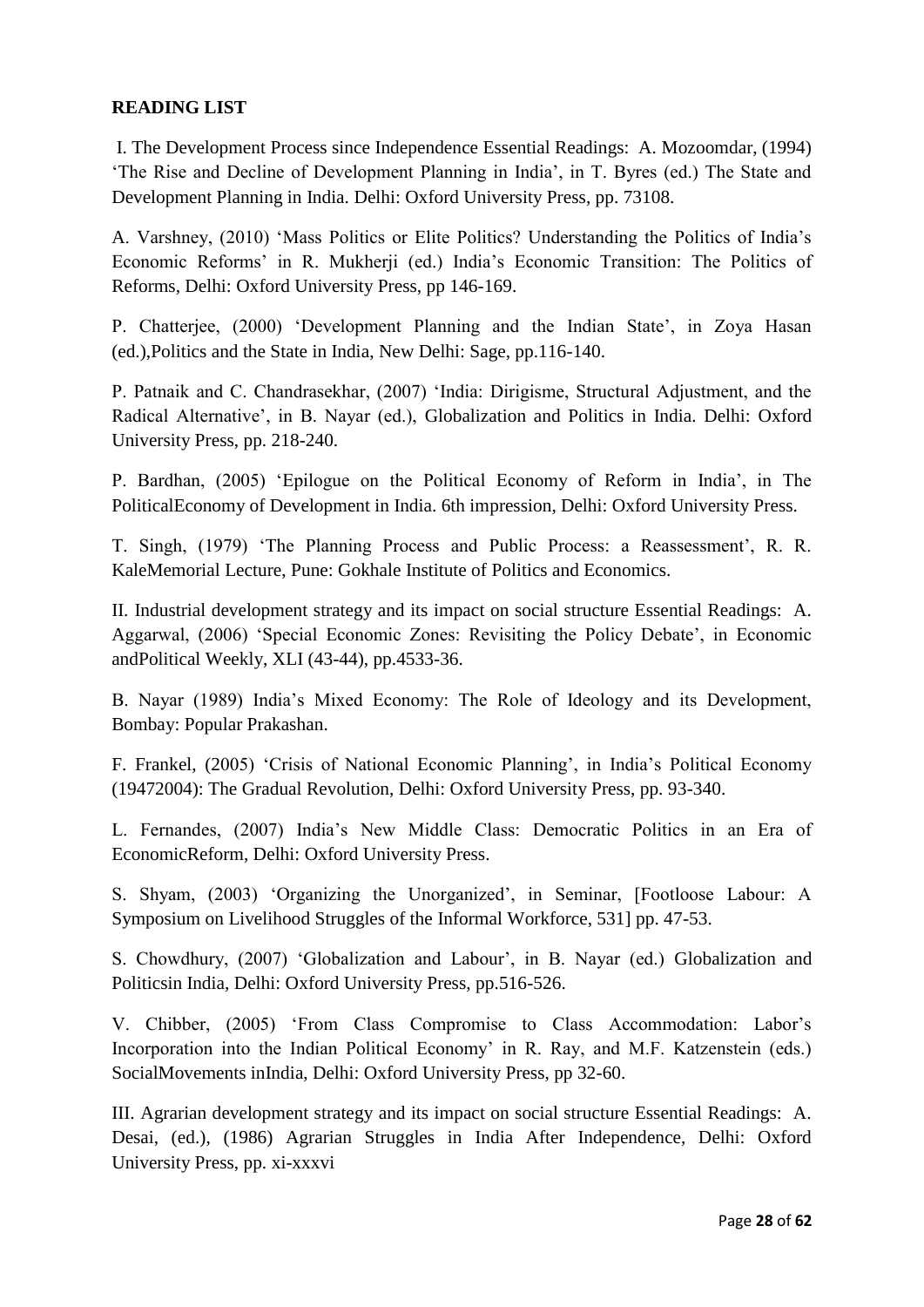F. Frankel, (1971) India's Green Revolution: Economic Gains and Political Costs, Princeton and New Jersey: Princeton University Press.

F. Frankel, (2009) Harvesting Despair: Agrarian Crisis in India, Delhi: Perspectives, pp. 161169.

J. Harriss, (2006) 'Local Power and the Agrarian Political Economy' in Harriss, J. (ed) PowerMatters: Essays on Institutions, Politics, and Society in India, Delhi. Oxford University Press,pp. 29-32.

K. Suri, (2006) 'Political economy of Agrarian Distress', in Economic and Political Weekly, XLI(16) pp. 1523-1529.

P. Joshi, (1979) Land Reforms in India: Trends and Perspectives, New Delhi: Allied publishers.

P. Appu, (1974) 'Agrarian Structure and Rural Development', in Economic and PoliticalWeekly, IX (39),  $pp.70 - 75$ .

P. Sainath, (2010) 'Agrarian Crisis and Farmers', Suicide', Occasional Publication22, New Delhi: India International Centre (IIC).

M. Sidhu, (2010) 'Globalisation vis-à-vis Agrarian Crisis in India', in R. Deshpande and S. Arora, (eds.) Agrarian Crises and Farmer Suicides (Land Reforms in India Series), New Delhi: Sage, pp. 149-174.

V. Sridhar, (2006) 'Why Do Farmers Commit Suicide? The Case Study of Andhra Pradesh', in Economic and Political Weekly, XLI (16).

IV. Social Movements Essential Readings: G. Haragopal, and K. Balagopal, (1998) 'Civil Liberties Movement and the State in India', in M. Mohanty, P. Mukherji and O. Tornquist, (eds.) People's Rights: Social Movements and theState in the Third World New Delhi: Sage, pp. 353-371.

M. Mohanty, (2002) 'The Changing Definition of Rights in India', in S. Patel, J. Bagchi, and K. Raj (eds.) Thinking Social Sciences in India: Essays in Honour of Alice Thorner Patel, New Delhi: Sage.

G. Omvedt, (2012) 'The Anti-caste Movement and the Discourse of Power', in N. Jayal (ed.) Democracy in India, New Delhi: Oxford India Paperbacks, sixth impression, pp.481-508.

P. Ramana, (2011) 'India's Maoist Insurgency: Evolution, Current Trends and Responses', in M. Kugelman (ed.) India's Contemporary Security Challenges, Woodrow Wilson International Centre for Scholars Asia Programme, Washington D.C., pp.29-47.

A. Ray, (1996) 'Civil Rights Movement and Social Struggle in India', in Economic and PoliticalWeekly, XXI (28). pp. 1202-1205.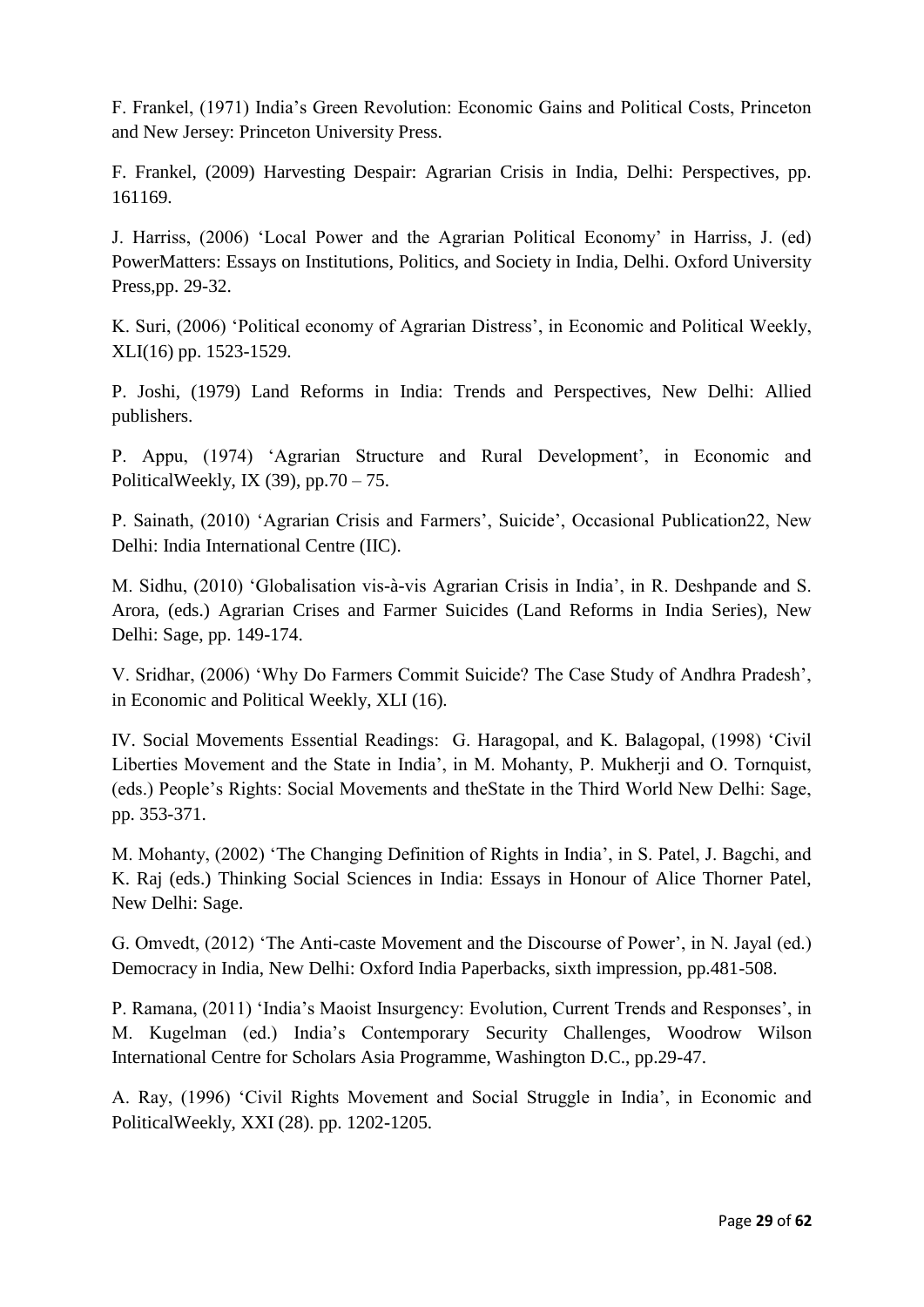A. Roy, (2010) 'The Women's Movement', in N.Jayal and P. Mehta (eds.) The OxfordCompanion to Politics in India, New Delhi: Oxford University Press, pp.409-422.

N. Sundar, (2011) 'At War with Oneself: Constructing Naxalism as India's Biggest Security Threat', in M. Kugelman (ed.) India's Contemporary Security Challenges, Woodrow Wilson International Centre for Scholars Asia Programme, Washington D.C., pp.46-68.

M. Weiner, (2001) 'The Struggle for Equality: Caste in Indian Politics', in A.Kohli. (ed.) TheSuccess of India's Democracy, Cambridge: CUP, pp.193-225.

S. Sinha, (2002) 'Tribal Solidarity Movements in India: A Review', in G. Shah. (ed.) SocialMovements and the State, New Delhi: Sage, pp. 251-266.

Additional Readings: S. Banerjee, (1986) 'Naxalbari in Desai', in A.R. (ed.) Agrarian Struggles in India AfterIndependence. Delhi: Oxford University Press, pp.566-588.

B. Nayar, (ed.), (2007) Globalization and Politics in India. Delhi: Oxford University Press. S. Roy and K. Debal, (2004) Peasant Movements in Post-Colonial India: Dynamics ofMobilization and Identity, Delhi: Sage.

G. Omvedt, (1983) Reinventing Revolution, New Social Movements and the SocialistTradition in India, New York: Sharpe.

G. Shah, (ed.), (2002) Social Movements and the State. New Delhi: Sage Publications.

G. Shah, (2004) Social Movements in India: A Review of Literature, New Delhi: Sage Publications.

G. Rath, (ed.), (2006) Tribal development in India: The Contemporary Debate, New Delhi: Sage Publications.

J. Harris, (2009) Power Matters: Essays on Institutions, Politics, and Society in India. Delhi: Oxford University press.

K. Suresh, (ed.), (1982) Tribal Movements in India, Vol I and II, New Delhi: Manohar (emphasis on the introductory chapter).

M. Mohanty, P. Mukherji and O.Tornquist, (1998) People's Rights: Social Movements andthe State in the Third World. New Delhi: Sage Publications. M. Rao, (ed.), (1978) Social Movements in India, Vol. 2, Delhi: Manohar.

N. Jayal, and P. Mehta, (eds.), (2010) The Oxford Companion to Politics in India, Delhi:Oxford University Press.

P. Bardhan, (2005) The Political Economy of Development in India, 6th impression, Delhi: Oxford University Press.

R. Mukherji, (ed.), (2007) India's Economic Transition: The Politics of Reforms, Delhi: Oxford University Press.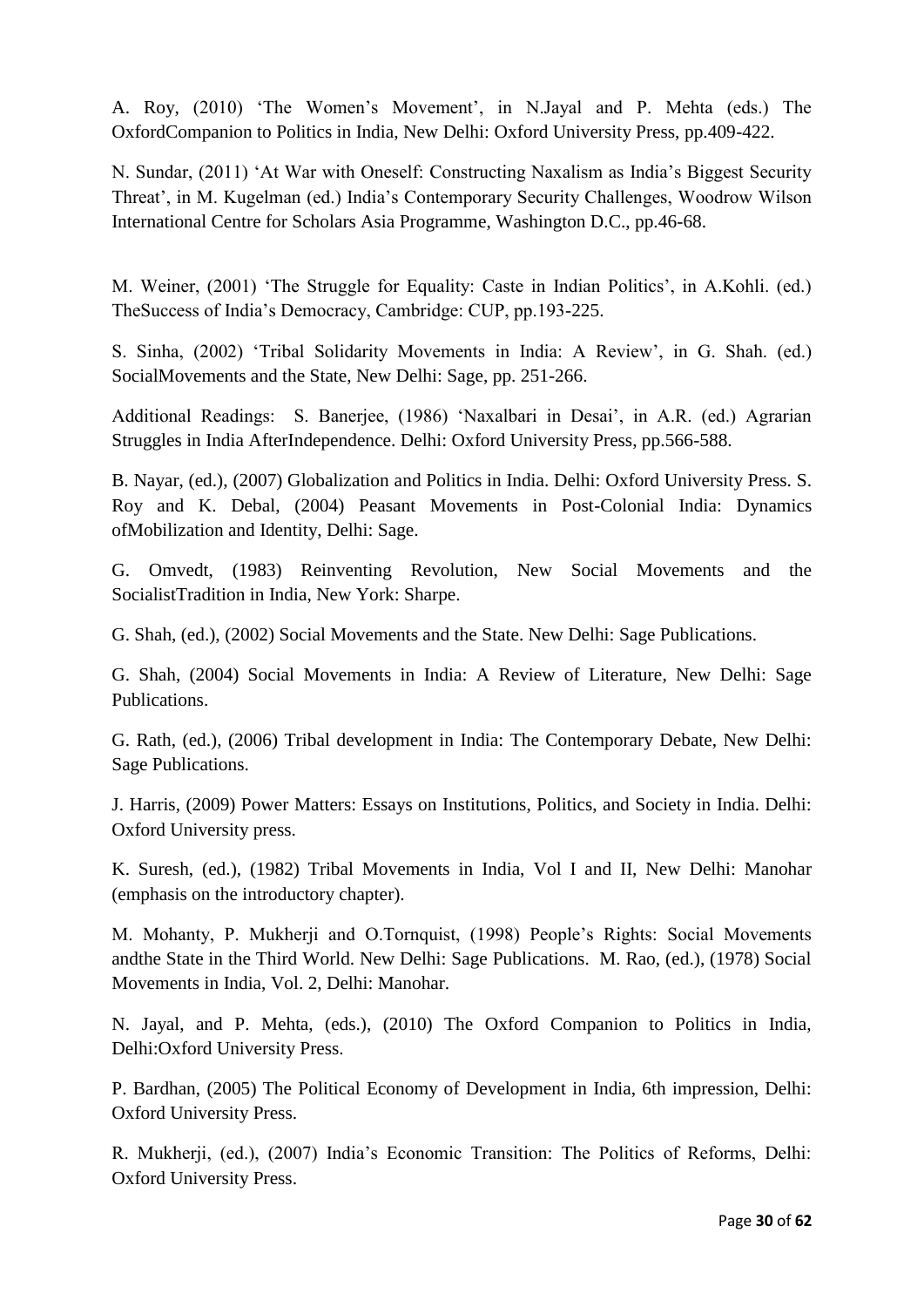R, Ray and M. Katzenstein, (eds.), (2005) Social Movements in India, Delhi: Oxford University Press.

S. Chakravarty, (1987) Development Planning: The Indian Experience, Delhi: Oxford University Press.

### **DSE-2**

### **India's Foreign Policy in a globalizing world**

**Course objective:** This course's objective is to teach students the domestic sources and thestructural constraints on the genesis, evolution and practice of India's foreign policy. The endeavour is to highlight integral linkages between the 'domestic' and the 'international' aspects of India's foreign policy by stressing on the shifts in its domestic identity and the corresponding changes at the international level. Students will be instructed on India's shifting identity as a postcolonial state to the contemporary dynamics of India attempting to carve its identity as an 'aspiring power'. India's evolving relations with the superpowers during the Cold War and after, bargaining strategy and positioning in international climate change negotiations, international economic governance, international terrorism and the United Nations facilitate an understanding of the changing positions and development of India's role as a global player since independence.

**UNIT-I:** India's Foreign Policy: From a Postcolonial State to an Aspiring Global Power

**UNIT-II:**. India's Relations with the USA and USSR/Russia

**UNIT-III:** (a) India's Engagements with China

(b) India in South Asia: Debating Regional Strategies

**UNIT-IV:** (a) India's Negotiating Style and Strategies: Trade, Environment and Security Regimes

(b) India in the Contemporary Multipolar World

#### **READING LIST**

I. India's Foreign Policy: From a Postcolonial State to an Aspiring Global Power

Essential Readings: S. Ganguly and M. Pardesi, (2009) 'Explaining Sixty Years of India's Foreign Policy', in IndiaReview, Vol. 8 (1), pp. 4–19. Ch. Ogden, (2011) 'International 'Aspirations' of a Rising Power', in David Scott (ed.), Handbook of India's International Relations, London: Routeledge, pp.3-31

W. Anderson, (2011) 'Domestic Roots of Indian Foreign Policy', in W. Anderson, Trysts withDemocracy: Political Practice in South Asia, Anthem Press: University Publishing Online.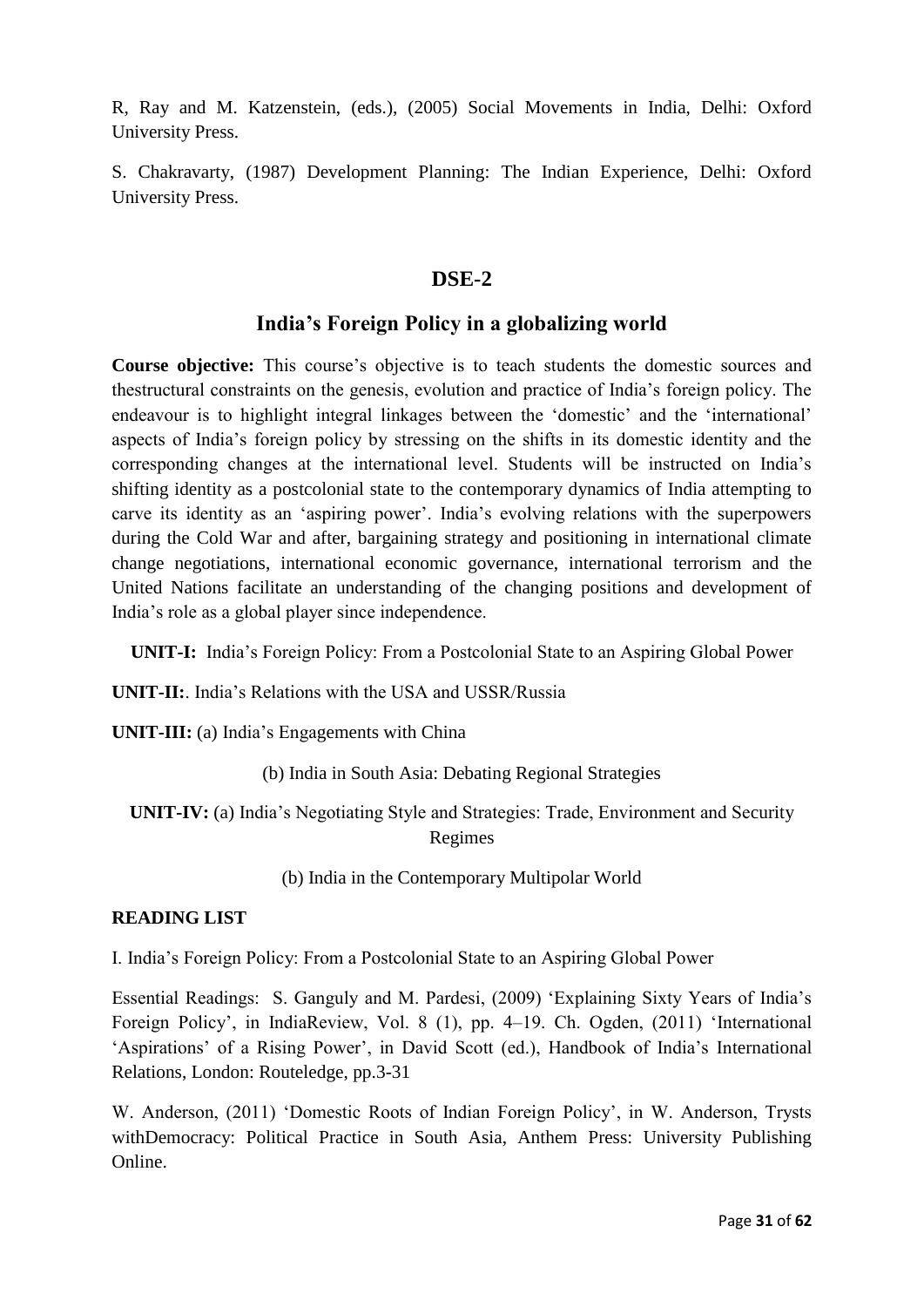Additional Reading: J. Bandhopadhyaya, (1970) The Making Of India's Foreign Policy, New Delhi: Allied Publishers.

II: India's Relations with the USA and USSR/Russia Essential Readings: S. Mehrotra, (1990) 'Indo-Soviet Economic Relations: Geopolitical and Ideological Factors', in India and the Soviet Union: Trade and Technology Transfer, Cambridge University Press: Cambridge, pp. 8-28.

R. Hathaway, (2003) 'The US-India Courtship: From Clinton to Bush', in S. Ganguly (ed.), India as an Emerging Power, Frank Cass: Portland.

A. Singh, (1995) 'India's Relations with Russia and Central Asia', in International Affairs, Vol. 71 (1): 69-81.

M. Zafar, (1984), 'Chapter 1', in India and the Superpowers: India's Political Relations withthe Superpowers in the 1970s, Dhaka, University Press.

Additional Readings: H. Pant, (2008) 'The U.S.-India Entente: From Estrangement to Engagement', in H. Pant, Contemporary Debates in Indian Foreign and Security Policy: India Negotiates Its Rise in the International System, Palgrave Macmillan: London.

D. Mistry, (2006) 'Diplomacy, Domestic Politics, and the U.S.-India Nuclear Agreement', in Asian Survey, Vol. 46 (5), pp. 675-698.

III: India's Engagements with China Essential Readings: H. Pant, (2011) 'India's Relations with China', in D. Scott (ed.), Handbook of India'sInternational Relations, London: Routeledge, pp. 233-242.

A. Tellis and S. Mirski, (2013) 'Introduction', in A. Tellis and S. Mirski (eds.), Crux of Asia:China, India, and the Emerging Global Order, Carnegie Endowment for International Peace:Washington.

S. Raghavan, (2013) 'Stability in Southern Asia: India's Perspective', in A. Tellis and S. Mirski (eds.), Crux of Asia: China, India, and the Emerging Global Order, Carnegie Endowment for International Peace: Washington.

Additional Reading: Li Li, (2013) 'Stability in Southern Asia: China's Perspective', in A. Tellis and S. Mirski (eds.),

Crux of Asia: China, India, and the Emerging Global Order, Carnegie Endowment forInternational Peace: Washington.

IV: India in South Asia: Debating Regional Strategies Essential Readings: S. Muni, (2003) 'Problem Areas in India's Neighbourhood Policy', in South Asian Survey, Vol. 10 (2), pp. 185-196.

S. Cohen, (2002) India: Emerging Power, Brookings Institution Press.V. Sood, (2009) 'India and regional security interests', in Alyssa Ayres and C. Raja Mohan (eds), Powerrealignments in Asia: China, India, and the United States, New Delhi: Sage.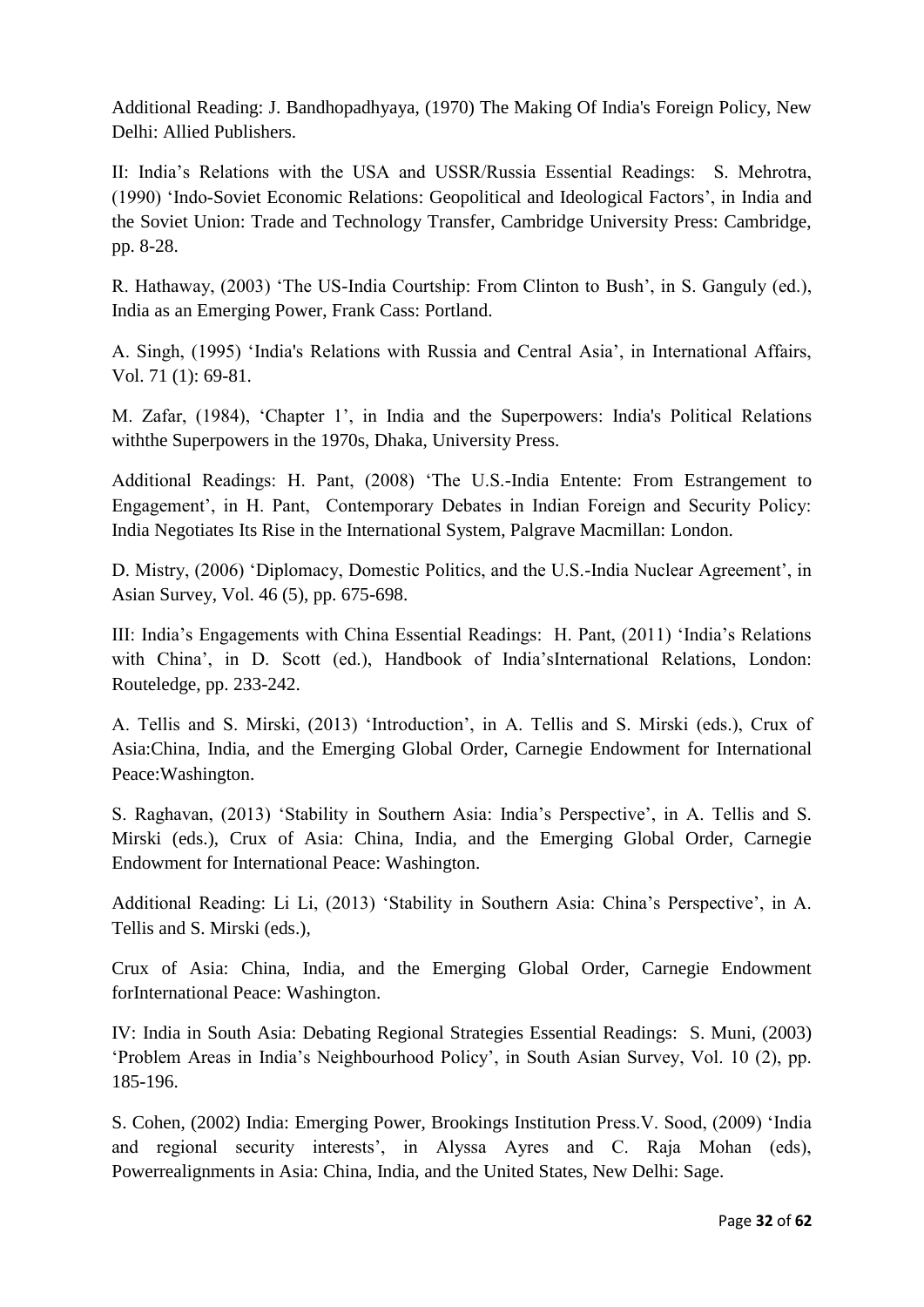Additional Readings: M. Pardesi, (2005) 'Deducing India's Grand Strategy of Regional Hegemony from Historical and Conceptual Perspectives', IDSS Working Paper, 76, Available at http://www.rsis.edu.sg/publications/WorkingPapers/WP76.pdf, Accessed: 19.04.2013.

D. Scott, (2009) 'India's "Extended Neighbourhood" Concept: Power Projection for a Rising Power', in India Review, Vol. 8 (2), pp. 107-143

V: India's Negotiating Style and Strategies: Trade, Environment and Security Regimes Essential Readings: S. Cohen, (2002) 'The World View of India's Strategic Elite', in S. Cohen, India: EmergingPower, Brookings Institution Press, pp. 36-65.

A. Narlikar, (2007) 'All that Glitters is not Gold: India's Rise to Power', in Third WorldQuarterly, Vol. 28 (5) pp. 983 – 996.

N. Dubash, (2012) 'The Politics of Climate Change in India: Narratives of Enquiry and Cobenefits', Working Paper, New Delhi: Centre for Policy Research.

N. Jayaprakash, (2000) 'Nuclear Disarmament and India', in Economic and Political Weekly, Vol. 35 (7), pp. 525-533.

Additional Readings: P. Bidwai, (2005) 'A Deplorable Nuclear Bargain', in Economic and Political Weekly, Vol. 40 (31), pp. 3362-3364.

A. Anant, (2011) 'India and International Terrorism', in D. Scott (ed.), Handbook of India'sInternational Relations, London: Routledge, pp. 266-277.

VI: India in the Contemporary Multipolar World Essential Readings:

R. Rajgopalan and V. Sahni (2008), 'India and the Great Powers: Strategic Imperatives, Normative Necessities', in South Asian Survey, Vol. 15 (1), pp. 5–32.

C. Mohan, (2013) 'Changing Global Order: India's Perspective', in A. Tellis and S. Mirski (eds.), Crux of Asia: China, India, and the Emerging Global Order, Carnegie Endowment for International Peace: Washington.

A. Narlikar, (2006) 'Peculiar Chauvinism or Strategic Calculation? Explaining the Negotiating Strategy of a Rising India', in International Affairs, Vol. 82 (1), pp. 59-76.

Additional Reading: P. Mehta, (2009) 'Still Under Nehru's Shadow? The Absence of Foreign Policy Frameworks in India', in India Review, Vol. 8 (3), pp. 209–233.

Online Resources: Government of India's Ministry of External Relations website at http://www.mea.gov.in/ and specially its library which provides online resources at http://mealib.nic.in/ The Council of Foreign Relations has a regularly updated blog on India's foreign policy: http://www.cfr.org/region/india/ri282 Centre for Policy Research's blog on IR and strategic affairs though it is not exclusively on India's foreign policy. http://www.cprindia.org/blog/international- relations-and-security-blog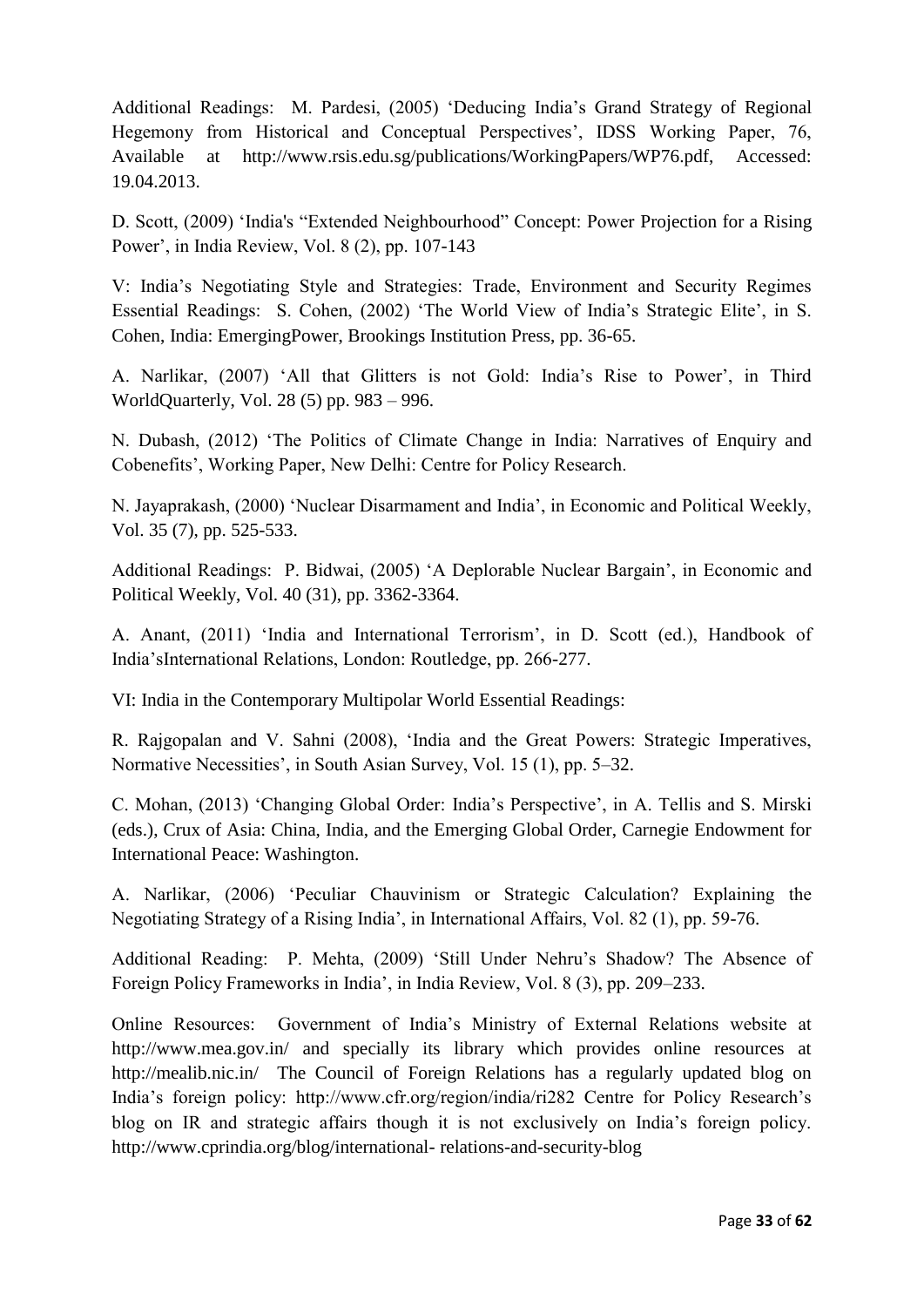Institute for Defence Studies and Analyses: http://www.idsa.in/ Research and Information System: www.ris.org.in/

Indian Council of World Affairs: www.icwa.in/ Institute of Peace and Conflict Studies: www.ipcs.org/ Indian Council for Research on International Economic Relations: [www.icrier.org/](http://www.icrier.org/)

Biswanath Chakraborty et al (eds.) (2015), 'An outline of Indian Foreign Policy and Relations', (Kolkata: Mitram Publishers).

### **DSE-2(OR)**

### **Women, Power and Politics**

**Course objective:** This course opens up the question of women's agency, taking it beyond'women's empowerment' and focusing on women as radical social agents. It attempts to question the complicity of social structures and relations in gender inequality. This is extended to cover new forms of precarious work and labour under the new economy. Special attention will be paid to feminism as an approach and outlook. The course is divided into broad units, each of which is divided into three sub-units.

**UNIT-I:** Groundings-I : 1. Patriarchy : a. Sex-Gender Debates b. Public and Private c. Power

**UNIT-II:** Groundings-II: (i) Feminism , (ii) Family, Community, State : a. Family b. Community c. State

**UNIT-III:** Movements and Issues-I : 1. History of the Women's Movement in India

### **UNIT-IV: Movements and Issues-II**

(i) Violence against women : (ii) Work and Labour : a. Visible and Invisible work b. Reproductive and care work c. Sex work

### **READING LIST**

I. Groundings 1. Patriarchy Essential Readings: T. Shinde, (1993) 'Stree Purusha Tulna', in K. Lalitha and Susie Tharu (eds), Women Writingin India, New Delhi, Oxford University Press, pp. 221-234

U. Chakravarti, (2001) 'Pitrasatta Par ek Note', in S. Arya, N. Menon & J. Lokneeta (eds.) Naarivaadi Rajneeti: Sangharsh evam Muddey, University of Delhi: Hindi MediumImplementation Board, pp.1-7 a. Sex Gender Debates Essential Reading: V Geetha, (2002) Gender, Kolkata, Stree, pp. 1-20 b. Public and Private Essential Reading: M. Kosambi, (2007) Crossing the Threshold, New Delhi, Permanent Black, pp. 3-10; 40-46 c. Power Essential Reading: N. Menon, (2008) 'Power', in R. Bhargava and A. Acharya (eds), Political Theory: AnIntroduction, Delhi: Pearson, pp.148-157 2. Feminism Essential Readings: B. Hooks, (2010) 'Feminism: A Movement to End Sexism', in C. Mc Cann and S. Kim (eds),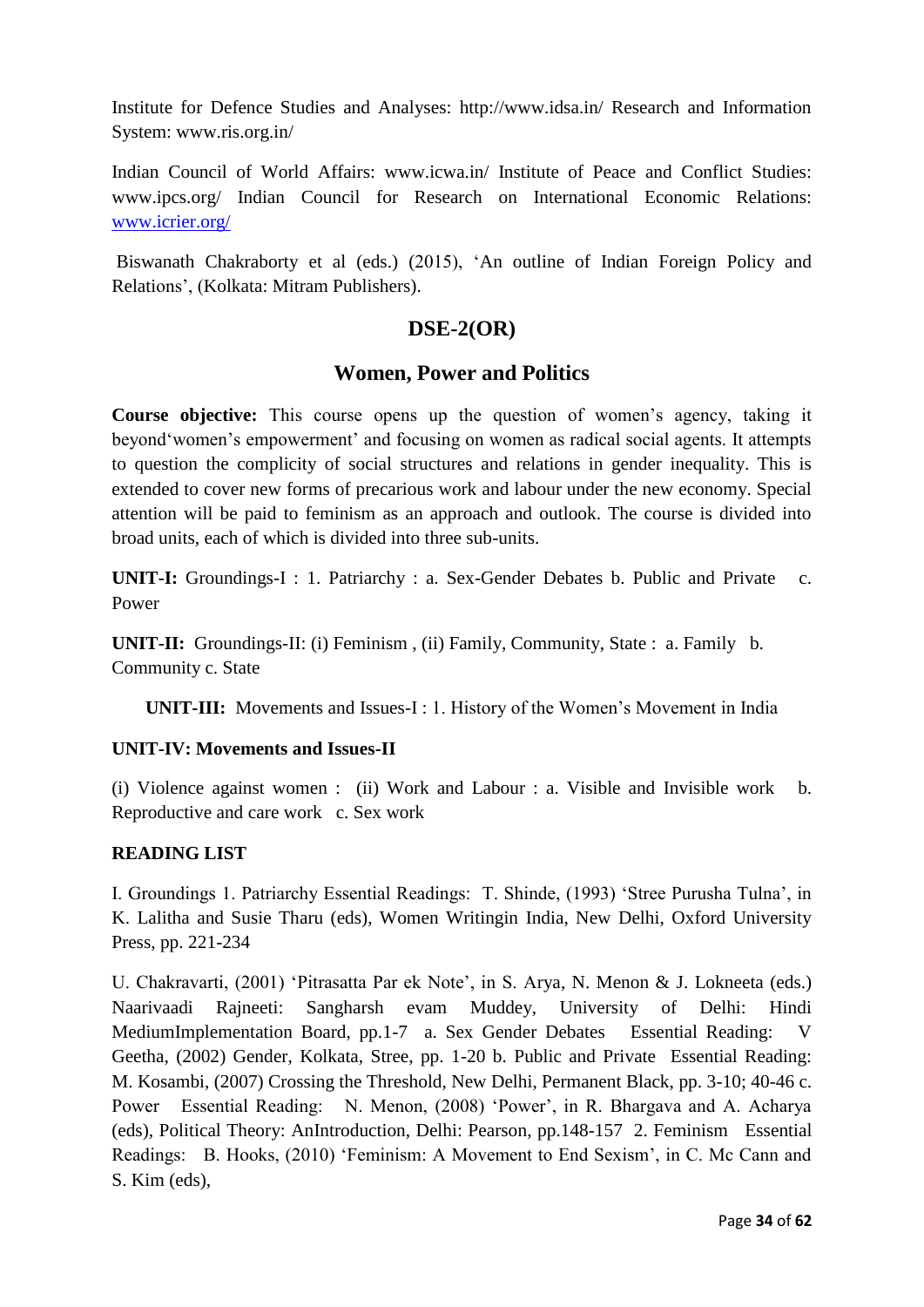The Feminist Reader: Local and Global Perspectives, New York: Routledge, pp. 51-57

R. Delmar, (2005) 'What is Feminism?', in W. Kolmar & F. Bartkowski (eds) Feminist Theory:A Reader, pp. 27-37 3.Family, Community and State a.Family Essential Readings: R. Palriwala, (2008) 'Economics and Patriliny: Consumption and Authority within the Household' in M. John. (ed) Women's Studies in India, New Delhi: Penguin, pp. 414-423

b. Community Essential Reading: U. Chakravarti, (2003) Gendering Caste through a Feminist Len, Kolkata, Stree, pp. 139-159. c. State Essential Reading: C. MacKinnon, 'The Liberal State' from Towards a Feminist Theory of State, Available at http://fairuse.org/catharine-mackinnon/toward-a-feminist-theory-of-the-state/chapter-8, Accessed: 19.04.2013.

Additional Readings: K. Millet, (1968) Sexual Politics, Available at http://www.marxists.org/subject/women/authors/millett-kate/sexual-politics.htm, Accessed: 19.04.2013.

N. Menon (2008) 'Gender', in R. Bhargava and A. Acharya (eds), Political Theory: AnIntroduction, New Delhi: Pearson, pp. 224-233

R. Hussain, (1988) 'Sultana's Dream', in Sultana's Dream and Selections from the SecludedOnes – translated by Roushan Jahan, New York: The Feminist Press

S. Ray 'Understanding Patriarchy', Available at http://www.du.ac.in/fileadmin/DU/Academics/course\_material/hrge\_06.pdf, Accessed: 19.04.2013. S. de Beauvoir (1997) Second Sex, London: Vintage.

Saheli Women's Centre, (2007) Talking Marriage, Caste and Community: Women's Voicesfrom Within, New Delhi: monograph

II. Movements and Issues 1. History of Women's Movement in India Essential Readings: I. Agnihotri and V. Mazumdar, (1997) 'Changing the Terms of Political Discourse: Women's Movement in India, 1970s-1990s', Economic and Political Weekly, 30 (29), pp. 1869-1878.

R. Kapur, (2012) 'Hecklers to Power? The Waning of Liberal Rights and Challenges to Feminism in India', in A. Loomba South Asian Feminisms, Durham and London: Duke University Press, pp. 333-355

2. Violence against Women

Essential Readings: N. Menon, (2004) 'Sexual Violence: Escaping the Body', in Recovering Subversion, New Delhi: Permanent Black, pp. 106-165

3. Work and Labour a. Visible and Invisible work Essential Reading: P. Swaminathan, (2012) 'Introduction', in Women and Work, Hyderabad: Orient Blackswan, pp.1-17 b. Reproductive and care work Essential Reading: J. Tronto, (1996) 'Care as a Political Concept', in N. Hirschmann and C. Stephano, Revisioningthe Political, Boulder: Westview Press, pp. 139-156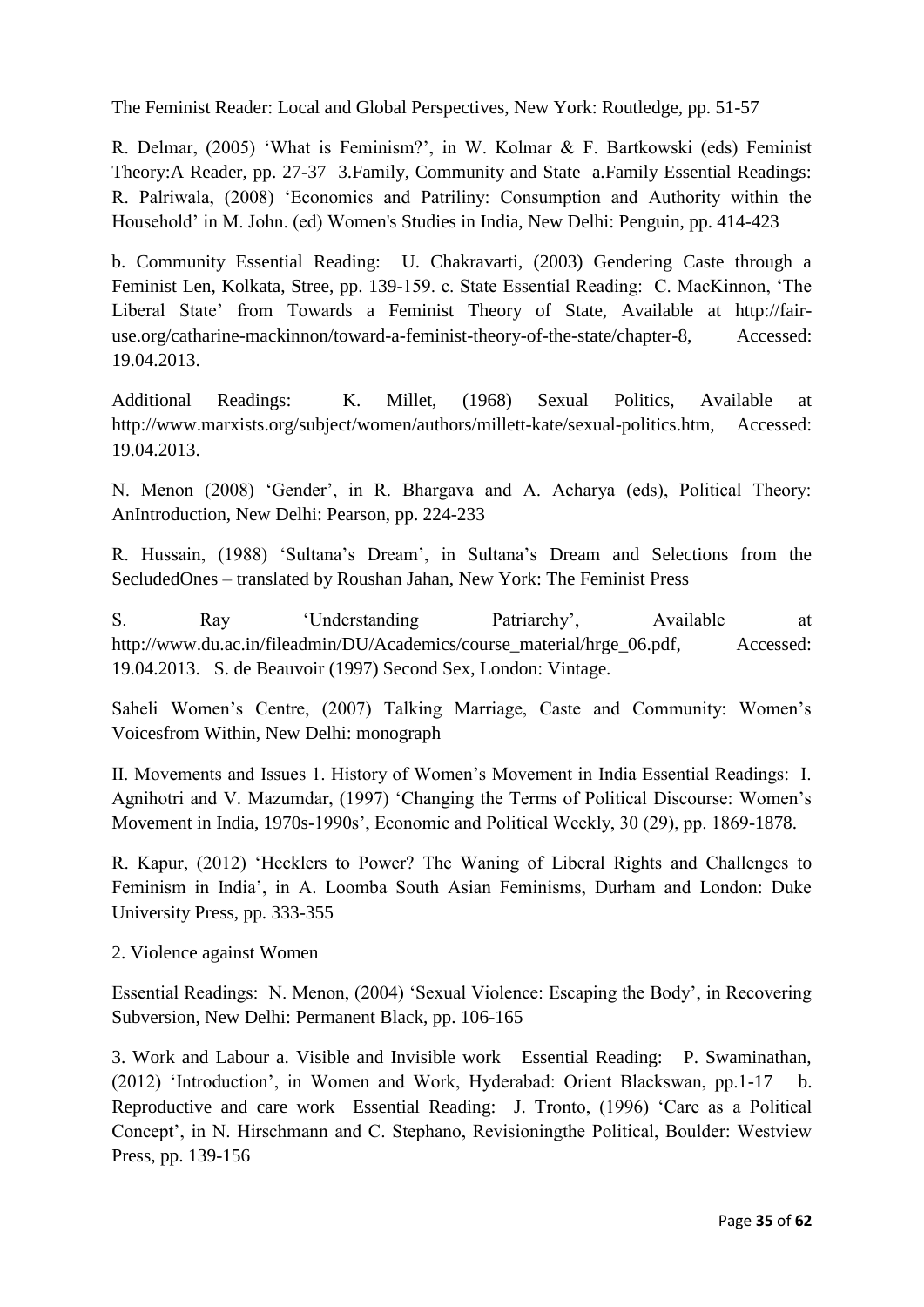c. Sex work Essential Readings: Darbar Mahila Samanwaya Committee, Kolkata (2011) 'Why the so-called Immoral Traffic (Preventive) Act of India Should be Repealed', in P. Kotiswaran, Sex Work, New Delhi, Women Unlimited, pp. 259-262

N. Jameela, (2011) 'Autobiography of a Sex Worker', in P. Kotiswaran, Sex Work, New Delhi: Women Unlimited, pp. 225-241

Additional Readings: C. Zetkin, 'Proletarian Woman', Available at http://www.marxists.org/archive/zetkin/1896/10/women.htm, Accessed: 19.04.2013.

F. Engles, Family, Private Property and State, Available at http://readingfromtheleft.com/PDF/EngelsOrigin.pdf, Accessed: 19.04.2013.

J. Ghosh, (2009) Never Done and Poorly Paid: Women's Work in Globalising India, Delhi: Women Unlimited

Justice Verma Committee Report, Available at http://nlrd.org/womens-rightsinitiative/justiceverma-committee-report-download-full-report, Accessed: 19.04.2013.

N. Gandhi and N. Shah, (1992) Issues at Stake – Theory and Practice in the Women'sMovement, New Delhi: Kali for Women.

V. Bryson, (1992) Feminist Political Theory, London: Palgrave-MacMillan, pp. 175-180; 196200

M. Mies, (1986) 'Colonisation and Housewifisation', in Patriarchy and Accumulation on aWorld Scale London: Zed, pp. 74-111, Available at

http://caringlabor.wordpress.com/2010/12/29/maria-mies-colonization-andhousewifization/, Accessed: 19.04.2013.

R. Ghadially, (2007) Urban Women in Contemporary India, Delhi: Sage Publications.

S. Brownmiller, (1975) Against our Wills, New York: Ballantine.

Saheli Women's Centre (2001) 'Reproductive Health and Women's Rights, Sex Selection and feminist response' in S Arya, N. Menon, J. Lokneeta (eds), Nariwadi Rajneeti, Delhi, pp. 284306 V. Bryson (2007) Gender and the Politics of Time, Bristol: Polity Press

Readings in Hindi: D. Mehrotra, (2001) Bhartiya Mahila Andolan: Kal, Aaj aur Kal, Delhi: Books for Change

G. Joshi, (2004) Bharat Mein Stree Asmaanta: Ek Vimarsh, University of Delhi: Hindi Medium Implementation Board

N. Menon (2008) 'Power', in R. Bhargava and A. Acharya (eds) Political Theory: AnIntroduction, New Delhi: Pearson

N. Menon (2008) 'Gender', in R. Bhargava and A. Acharya (eds) Political Theory: AnIntroduction, New Delhi, Pearson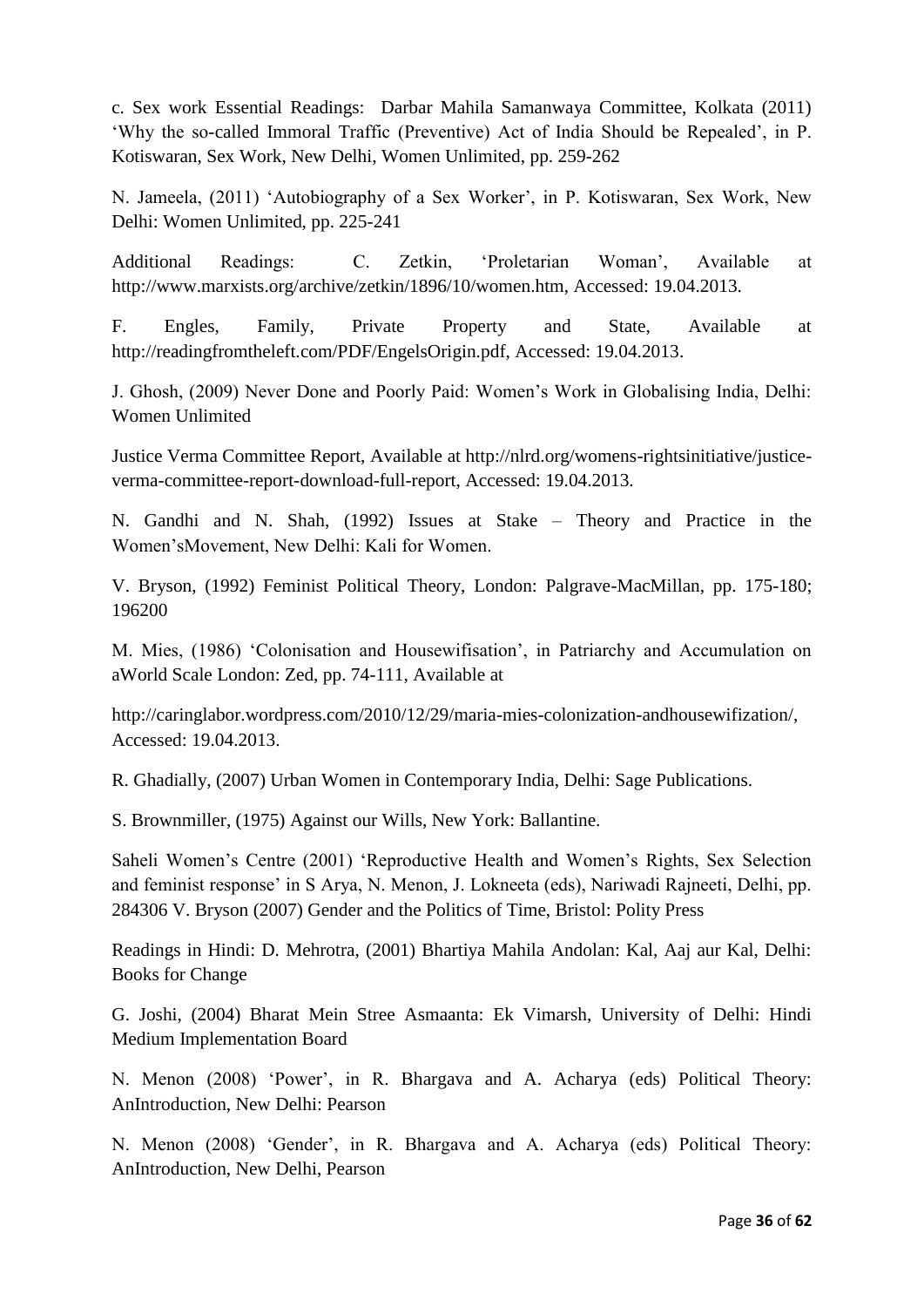R. Upadhyay and S. Upadhyay (eds.) (2004) Aaj ka Stree Andolan, Delhi: Shabd Sandhan.

S. Arya, N. Menon and J. Lokneeta (eds.) (2001) Naarivaadi Rajneeti: Sangharsh evamMuddey, University of Delhi: Hindi Medium Implementation Board.

# **DSE-3**

# **Understanding Global Politics**

Course Objectives: This course aims to provide students a basic yet interesting and insightful way of knowing and thinking about the world around them. It is centered around three sets of basic questions starting with what makes the world what it is by instructing students how they can conceptualize the world and their place within it. The second module focuses on the basic fault lines that drives the world apart and the last one is designed to help students explore how and why they need to think about the 'world' as a whole from alternate vantage points.

**UNIT-I:** What Makes the World What it is? a. The Sovereign State System (i ) Evolution of the state system ( ii) The concept of Sovereignty

**UNIT-II:** . What Makes the World What it is? (b) The Global Economy ( i ) Discussing the Bretton Woods Institutions and WTO (ii ) Ideological underpinnings (iii )Transnational Economic Actors c. Identity and Culture

**UNIT-III:** What Drives the World Apart? a. Global Inequalities b. Violence: Conflict, War and Terrorism

**UNIT-IV:** Why We Need to Bring the World Together? a. Global Environment b. Global Civil Society

### **READING LIST**

I. What Makes the World What it is? a. The Sovereign State System Essential Readings: S. Elden, (2009) 'Why Is The World Divided Territorially?', in J. Edkins and M. Zehfuss (eds.) Global Politics: A New Introduction, New York: Routledge, pp. 192-219.

M. Shapiro, (2009) 'How Does The Nation- State Work?', in J. Edkins and M. Zehfuss (eds.) Global Politics: A New Introduction, New York: Routledge, pp. 220-243.

R. Mansbach and K.Taylor, (2012) 'The Evolution of the Interstate System and Alternative Global Political Systems', Introduction to Global Politics, 2nd edition, New York: Routledge, pp. 34-68.

D. Armstrong, (2008) 'The Evolution of International Society', in J. Baylis, S. Smith, and P. Owens (ed.) The Globalization of World Politics: An Introduction to International Relations, New York: Oxford University Press, pp. 36-52.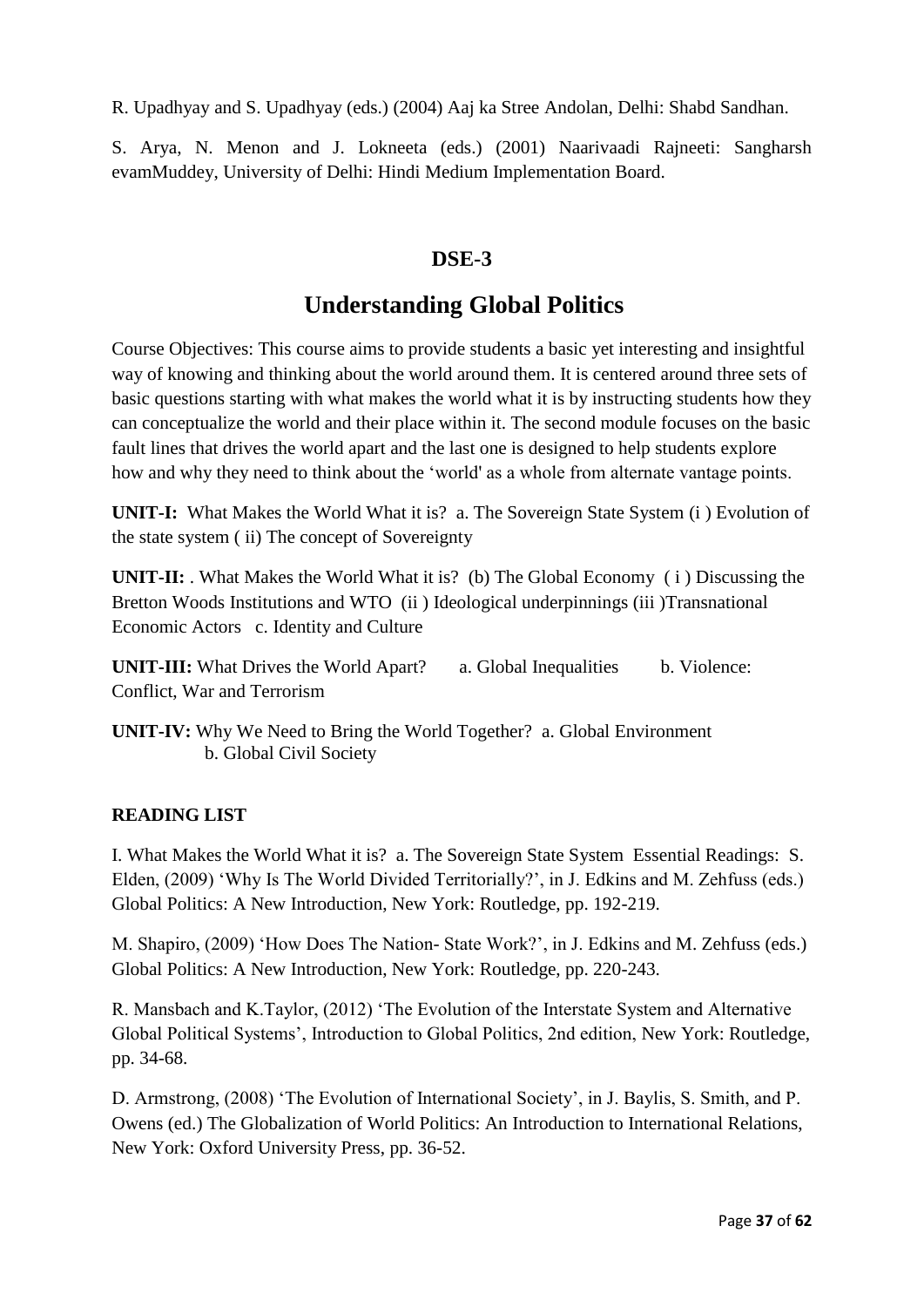N. Inayatullah and D. Blaney, (2012) 'Sovereignty' in B. Chimni and S. Mallavarapu (ed.) International Relations: Perspectives For the Global South, New Delhi: Pearson, pp. 124-134.

b. The Global Economy Essential Readings: V. Peterson, (2009) 'How Is The World Organized Economically?', in J. Edkins and M. Zehfuss (eds.) Global Politics: A New Introduction, New York: Routledge, pp. 271- 293.

R. Mansbach and K. Taylor, (2012) 'International Political Economy', Introduction to Global Politics, 2nd Edition, New York: Routledge, pp. 470-478.

A. Narlikar, (2005) The World Trade Organization: A Very Short Introduction, New Delhi: Oxford University Press.

J. Goldstein, (2006) International Relations, New Delhi: Pearson, pp. 327-368.

c. Identity and Culture Essential Readings: A. Wibben, (2009) 'What Do We Think We Are?', in J. Edkins and M. Zehfuss (eds.) Global Politics: A New Introduction, New York: Routledge, pp. 70-96.

R. Collin and P. Martin, (eds.), (2013) 'Community and Conflict: A Quick Look at the Planet', in An Introduction To World Politics: Conflict And Consensus On A Small Planet, New York: Rowman & Littlefield Publishers, pp. 67- 102.

Y. Isar, (2012) 'Global Culture', in B. Chimni and S. Mallavarapu (ed.) International Relations: Perspectives For the Global South, New Delhi: Pearson, pp. 272-285.

II. What Drives the World Apart? a. Global Inequalities Essential Readings: P. Chammack, (2009) 'Why are Some People Better off than Others?', in J. Edkins and M. Zehfuss (ed.) Global Politics: A New Introduction, New York: Routledge, pp. 294-319.

M. Pasha, (2009) 'How can we end Poverty?', in J. Edkins and M. Zehfuss (ed.) Global Politics: A New Introduction, New York: Routledge, pp. 320-343.

Additional Readings: R. Wade, (2008) 'Globalisation, Growth, Poverty, Inequality, Resentment, and Imperialism', in J. Ravenhill (ed.), Global Political Economy, Oxford: Oxford University Press, pp. 373-409. M. Duffield, (2011) Development and Security the Unending War: Governing the World of Peoples, Cambridge: Polity Press.

N. Adams, (1993) World Apart: The North-South Divide and the International System, London: Zed.

b. Violence: Conflict, War and Terrorism Essential Readings: M. Dillon, (2009) 'What Makes The World Dangerous?' in J. Edkins And M. Zehfuss (eds.) Global Politics: A New Introduction, New York: Routledge, pp. 397-426. R. Mansbach, and K. Taylor, (2012) 'Great Issues In Contemporary Global Politics', in Introduction to Global Politics, 2nd edition, New York: Routledge, 2012, pp. 206-247.

J. Bourke, (2009) 'Why Does Politics Turn Into Violence?', in J. Edkins And M. Zehfuss (eds.), Global Politics: A New Introduction, New York: Routledge, pp. 370-396.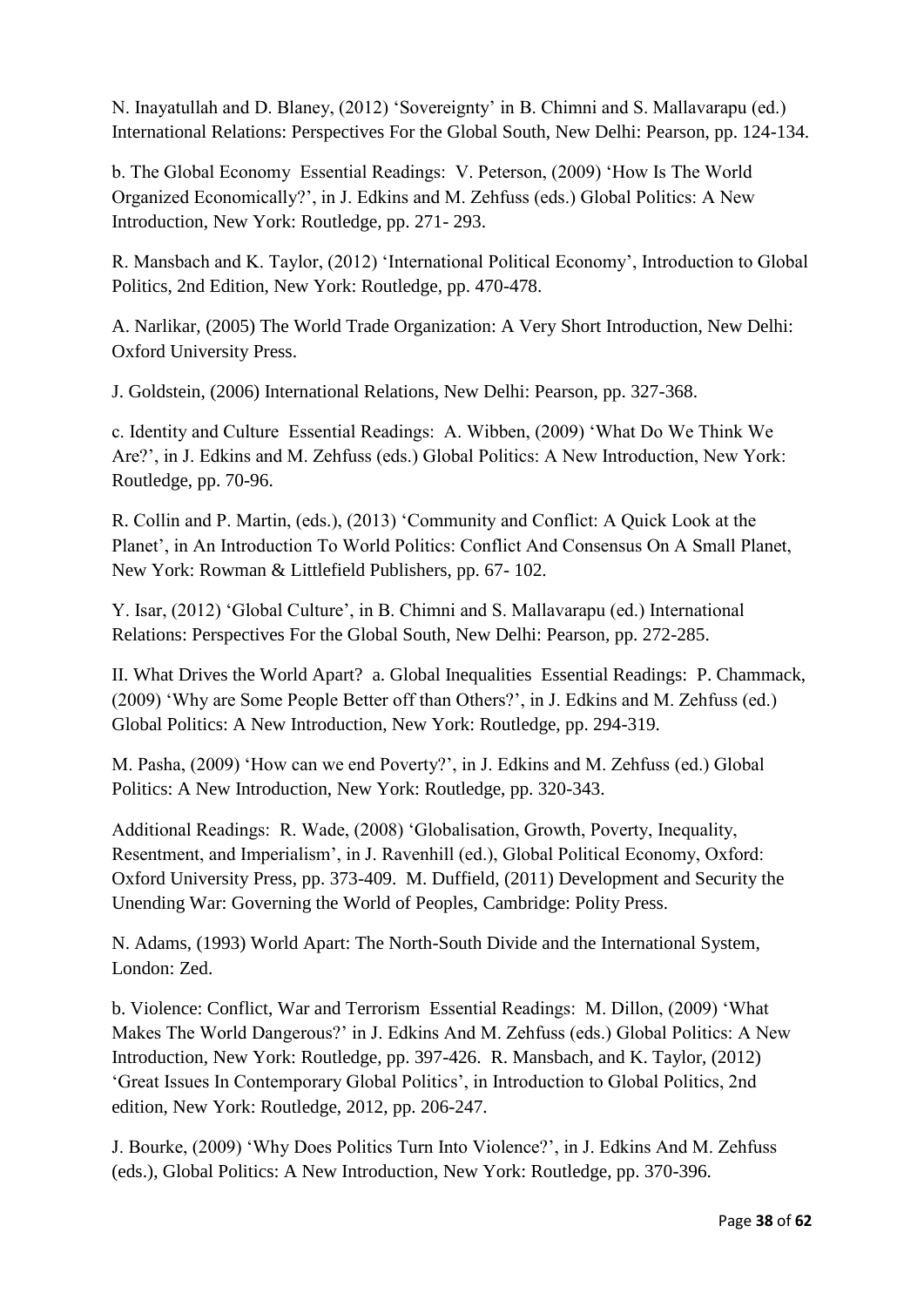K. Bajpai, (2012) 'Global Terrorism', in B. Chimni and S. Mallavarapu (ed.), International Relations: Perspectives For the Global South, New Delhi: Pearson, pp. 312-327.

R. Mansbach, and K. Taylor, (2012) 'The Causes of War And The Changing Nature Of Global Politics', in Introduction to Global Politics, 2nd edition, New York: Routledge, pp. 248-283.

R. Collin and P. Martin, 'Kinds Of Conflict: The World When Things Go Wrong', in An Introduction To World Politics: Conflict And Consensus On A Small Planet, London: Rowman & Littlefield Publishers, pp. 267-425.

III. Why We Need to Bring the World Together? a. Global Environment Essential Readings: S. Dalby, (2009) 'What Happens If We Do not Think In Human Terms?', in J. Edkins and M. Zehfuss (eds.), Global Politics: A New Introduction, New York: Routledge, pp. 45-69.

R. Collin and P. Martin, (2013) 'The Greening of A Blue Planet', in An Introduction To World Politics: Conflict And Consensus On A Small Planet, Maryland: The Rowman & Littlefield Publication Group, pp. 527-570.

A. Heywood, (2011) 'Global Environmental Issues', in Global Politics, London: Palgrave, 2011, pp. 383-411.

N. Carter, (2007) The Politics of Environment: Ideas, Activism, Policy, 2nd edition, Cambridge: Cambridge University Press, pp 13-81.

b. Global Civil Society Essential Readings: M. Zehfuss, (2009) 'What Can We Do To Change The World?', in J. Edkins and M. Zehfuss (eds.), Global Politics: A New Introduction , New York: Routledge, pp. 483-501.

N. Chandhoke, (2011) 'The Limits of Global Civil Society,' Available at www.gcsknowledgebase.org/wp-content/uploads/2002chapter2.pdf, Accessed: 19.04.2013.

K. Mingst and J. Snyder (eds.), (2011) 'Transnational Issues', in Essential Readings In World Politics, 4th Edition, New York: W. W. Norton And Company, pp. 574-626.

M. Keck and K. Sikkink,(2007) 'Transnational Activist Networks,' in Robert J. Art and R. Jervis (eds.) International Politics: Enduring Concepts And Contemporary Issues, 8th Edition, London: Pearson, pp. 532-538. M. Naim, (2007) 'The Five Wars Of Globalization', in R. Art and R. Jervis (eds.) International Politics: Enduring Concepts And Contemporary Issues, 8th Edition, London: Pearson, pp. 558566.

S. Mallaby, (2007) 'NGOs: Fighting Poverty, Hurting the Poor', in R. Art and R. Jervis (eds.) International Politics: Enduring Concepts and Contemporary Issues, 8th edition, New York: Pearson, pp. 539-545.

G. Lexter and S. Halperin (eds.), (2003) Global Civil Society And Its Limits, New York: Palgrave, pp. 1-21.

# **DSE-3(OR)**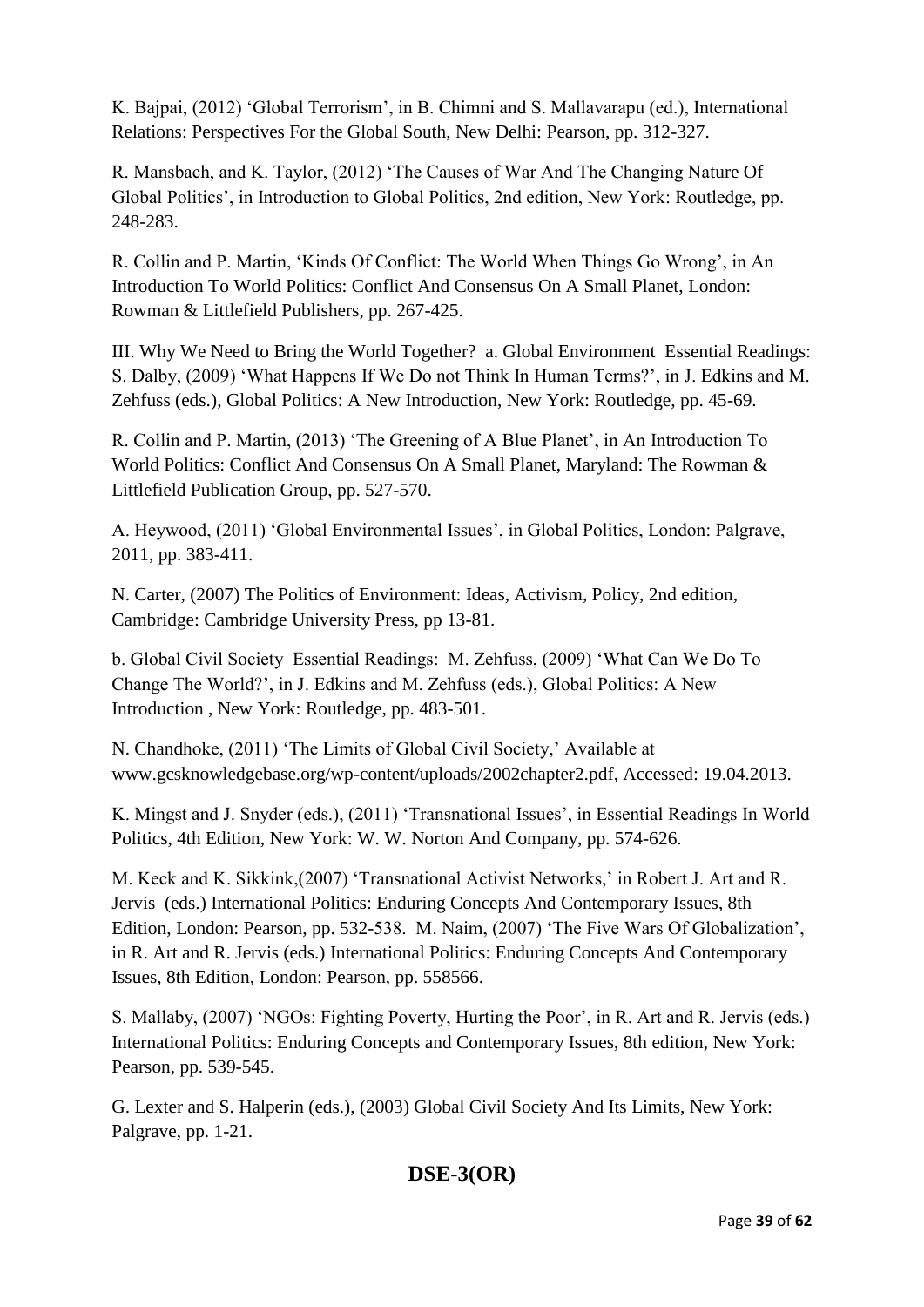# **Understanding South Asia**

**Course Objective**: The course introduces the historical legacies and geopolitics of South Asia as a region. It imparts an understanding of political regime types as well as the socioeconomic issues of the region in a comparative framework. The course also apprises students of the common challenges and the strategies deployed to deal with them by countries in South Asia.

**UNIT-I**: South Asia- Understanding South Asia as a Region

(a) Historical and Colonial Legacies (b) Geopolitics of South Asia

**UNIT-II:** Politics and Governance

(a) Regime types: democracy, authoritarianism, monarchy

(b) Emerging constitutional practices: federal experiments in Pakistan; constitutional debate in Nepal and Bhutan; devolution debate in Sri Lanka

**UNIT-III:** Socio-Economic Issues

Identity politics and economic deprivation: challenges and impacts (case studies of Pakistan, Bangladesh, Nepal, Sri Lanka)

**UNIT-IV:** Regional Issues and Challenges (15 Lectures)

(a) South Asian Association for Regional Cooperation (SAARC): problems and prospects (b) Terrorism(c) Migration Essential ReadingsI. South Asia- Understanding South Asia as a Region

### **READING LIST**

Hewitt, V. (1992) 'Introduction', in The International Politics of South Asia. Manchester: Manchester University Press, pp.1-10.

Hewitt, V. (2010) 'International Politics of South Asia' in Brass, P. (ed.) Routledge Handbook of South Asian Politics. London: Routledge, pp.399-418.

Muni, S.D. (2003) 'South Asia as a Region', South Asian Journal, 1(1), August-September, pp. 1-6

Baxter, C. (ed.) (1986) The Government and Politics of South Asia. London: Oxford University Press, pp.376-394.

Baxter, C. (2010) 'Introduction', Brass, P. (ed.) Routledge Handbook of South Asian Politics. London: Routledge, pp.1-24 II. Politics and Governance

De Silva, K.M. (2001)'The Working of Democracy in South Asia', in Panandikar, V.A (ed.) Problems of Governance in South Asia. New Delhi: Centre for Policy Research & Konark Publishing House, pp. 46-88.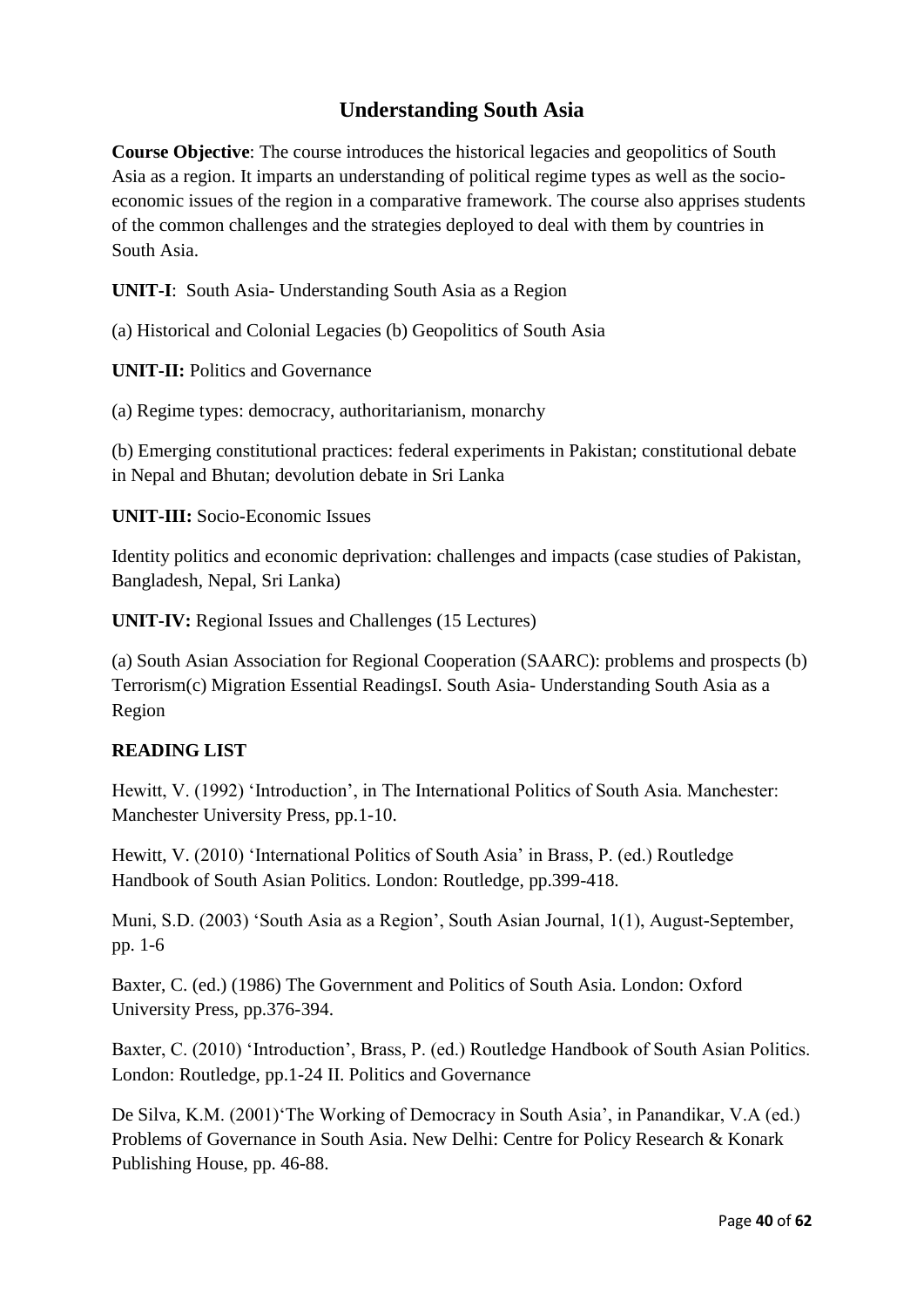Wilson, J. (2003) 'Sri Lanka: Ethnic Strife and the Politics of Space', in Coakley, J. (ed.) The Territorial Management of Ethnic Conflict. Oregon: Frank Cass, pp. 173-193.

Mendis, D. (2008) 'South Asian Democracies in Transition', in Mendis, D. (ed.) Electoral Processes and Governance in South Asia. New Delhi: Sage, pp.15-52.

Subramanyam, K. (2001) 'Military and Governance in South Asia', in V.A (ed.) Problems of Governance in South Asia. New Delhi: Centre for Policy Research & Konark Publishing House, pp.201-208.

Hachethi, K. and Gellner, D.N.(2010) 'Nepal : Trajectories of Democracy and Restructuring of the State', in Brass, P. (ed.) Routledge Handbook of South Asian Politics. London: Routledge, pp. 131-146.

Kukreja, V. 2011. 'Federalism in Pakistan', in Saxena R. (ed.) Varieties of Federal Governance. New Delhi: Foundation Books, pp. 104-130.

Jha, N.K. (2008) 'Domestic Turbulence in Nepal: Origin, Dimensions and India's Policy Options', in Kukreja, V. and Singh, M.P. (eds.) Democracy, Development and Discontent in South Asia. New Delhi: Sage, pp. 264-281.

Burki, S.J. (2010) 'Pakistan's Politics and its Economy', in Brass, P. (ed.) Routledge Handbook of South Asian Politics. London: Routledge, pp. 83-97.

Kaul, N. (2008)'Bearing Better Witness in Bhutan', Economic and Political Weekly, 13 September, pp. 67-69. III. Socio-Economic Issues

Phadnis, U.(1986) 'Ethnic Conflicts in South Asian States', in Muni, S.D. et.al. (eds.) Domestic Conflicts in South Asia : Political, Economic and Ethnic Dimensions. Vol. 2. New Delhi: South Asian Publishers, pp.100-119.

Kukreja, V. (2003) Contemporary Pakistan. New Delhi: Sage, pp. 75-111 and 112-153. IV. Regional Issues and Challenges

Narayan, S. (2010) 'SAARC and South Asia Economic Integration', in Muni, S.D. (ed.) Emerging dimensions of SAARC. New Delhi: Foundation Books, pp. 32-50.

Muni, S.D. and Jetley, R. (2010) 'SAARC prospects: the Changing Dimensions', in Muni, S.D. (ed.) Emerging dimensions of SAARC. New Delhi: Foundation Books, pp. 1-31.

Baral, L.R. (2006) 'Responding to Terrorism: Political and Social Consequences in South Asia', in Muni, S.D. (ed.) Responding to terrorism in South Asia. New Delhi: Manohar, pp.301-332.

Muni, S.D. (2006) 'Responding to Terrorism: An Overview', in Muni, S.D. (ed.) Responding to terrorism in South Asia. New Delhi: Manohar, pp.453-469.

Hoyt, T.D. (2005) 'The War on Terrorism: Implications for South Asia', in Hagerty, D.T. (ed.) South Asia in World Politics. Lanham: Roman and Littlefield Publishers, pp.281-295.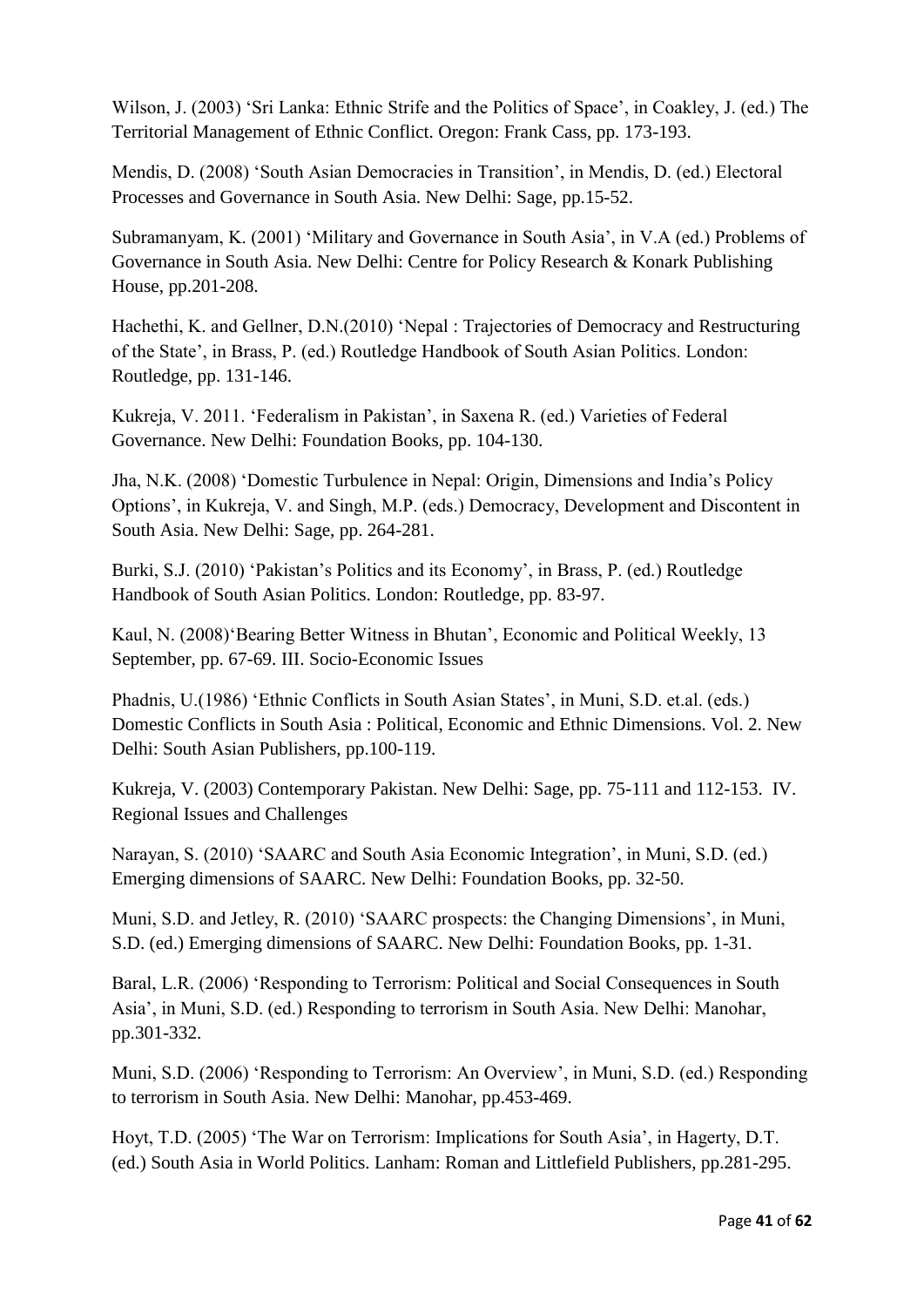Lama, M. (2003) 'Poverty, Migration and Conflict: Challenges to Human Security in South Asia', in Chari, P.R. and Gupta, S. (eds.) Human Security in South Asia: Gender, Energy, Migration and Globalisation. New Delhi: Social Science Press, pp. 124-144

Acharya, J. and Bose, T.K. (2001) 'The New Search for a Durable Solution for Refugees: South Asia', in Samaddar, S. and Reifeld, H. (eds.) Peace as Process: Reconciliation and Conflict Resolution in South Asia. New Delhi: Vedams ,pp-137-157 Additional Readings

Baxter, C. (ed.) (1986) The Government and Politics of South Asia. London: Oxford University Press.

Rizvi, G. (1993) South Asia in a Changing International Order. New Delhi: Sage.Thakur, R. and Wiggin, O.(ed.) (2005) South Asia and the world. New Delhi: Bookwell.

Hagerty, D.T. (ed.) (2005) South Asia in World Politics, Oxford: Rowman and Littlefield. Samaddar, R. (2002) 'Protecting the Victims of Forced Migration: Mixed Flows and Massive

Flows', in Makenkemp, M. Tongern, P.V. and Van De Veen, H. (eds.) Searching for

Peace in Central and South Asia. London: Lynne Reinner.

Kukreja, V. and Singh, M.P. (eds) (2008) Democracy, Development and Discontent in SouthAsia. New Delhi: Sage.

Mohapatra, Anil Kumar (2008), ' Small States in South Asia: A security perspective of the Himalayan States', Bhubaneswar: Panchasheel.

Debasish Nandy et al(eds.),(2016) 'South Asia and Democracy Contextualising Issues and Institutions ' (New Delhi : Kunal Books).

### **DSE-4**

### **Citizenship In A Globalizing World**

**UNIT-I**: Classical conceptions of citizenship

**UNIT-II**: The Evolution of Citizenship and the Modern State

**UNIT-III:** Citizenship and Diversity

**UNIT-IV**:.(a) Citizenship beyond the Nation-state: Globalization and global justice

(b) The idea of cosmopolitan citizenship

### **READING LIST**

Acharya, Ashok. (2012) Citizenship in a Globalising World. New Delhi: Pearson.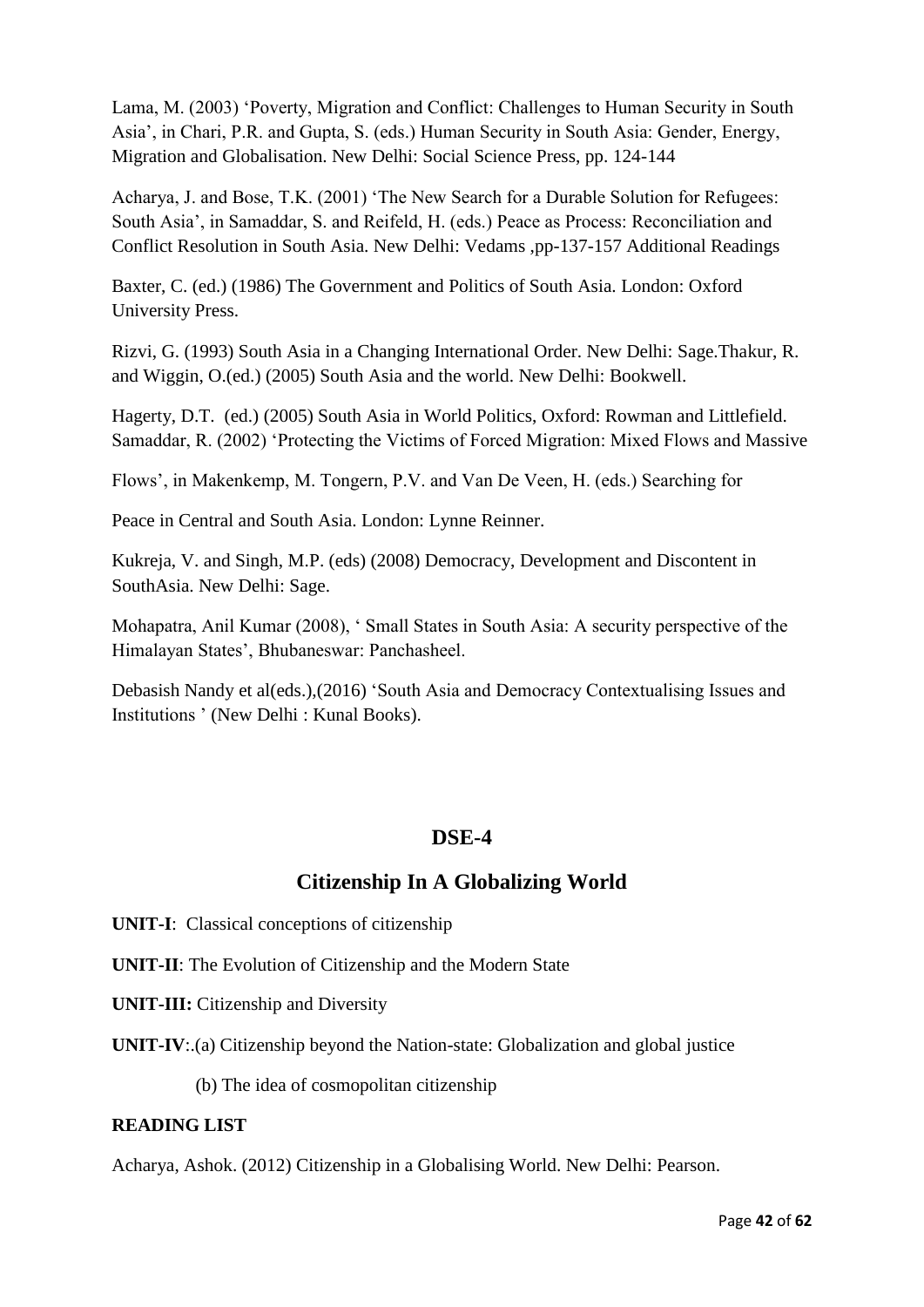Beiner, R. (1995) Theorising Citizenship. Albany: State University of New York Press.

Held, David (1995), Democracy and the Global Order: From the Modern State to Cosmopolitan Governance (Stanford: Stanford University Press).

Kymlicka, Will (1999), "Citizenship in an Era of Globalization: A Response to Held," in Ian Shapiro and Casiano Hacker-Cordon (eds.), Democracy's Edges (Cambridge, UK: Cambridge University Press).

Oliver, D. and D. Heater (1994). The Foundations of Citizenship. London, Harvester Wheatsheaf.

Scholte, Jan Aart (2000), Globalization: A Critical Introduction (New York: St. Martin's).

Zolo, Danilo (1997), Cosmopolis: Prospects for World Government (Cambridge, UK: Polity Press)

Lion, König ( 2016), Cultural Citizenship in India : Politics, Power, and Media (London: Oxford University Press)

# **DSE-4(OR)**

### **PROJECT**

A student has to undertake a project work under the guidance of a teacher during the  $6<sup>th</sup>$ semester. After completion of the project, the student has to submit a project report which will be evaluated by an External Examiner.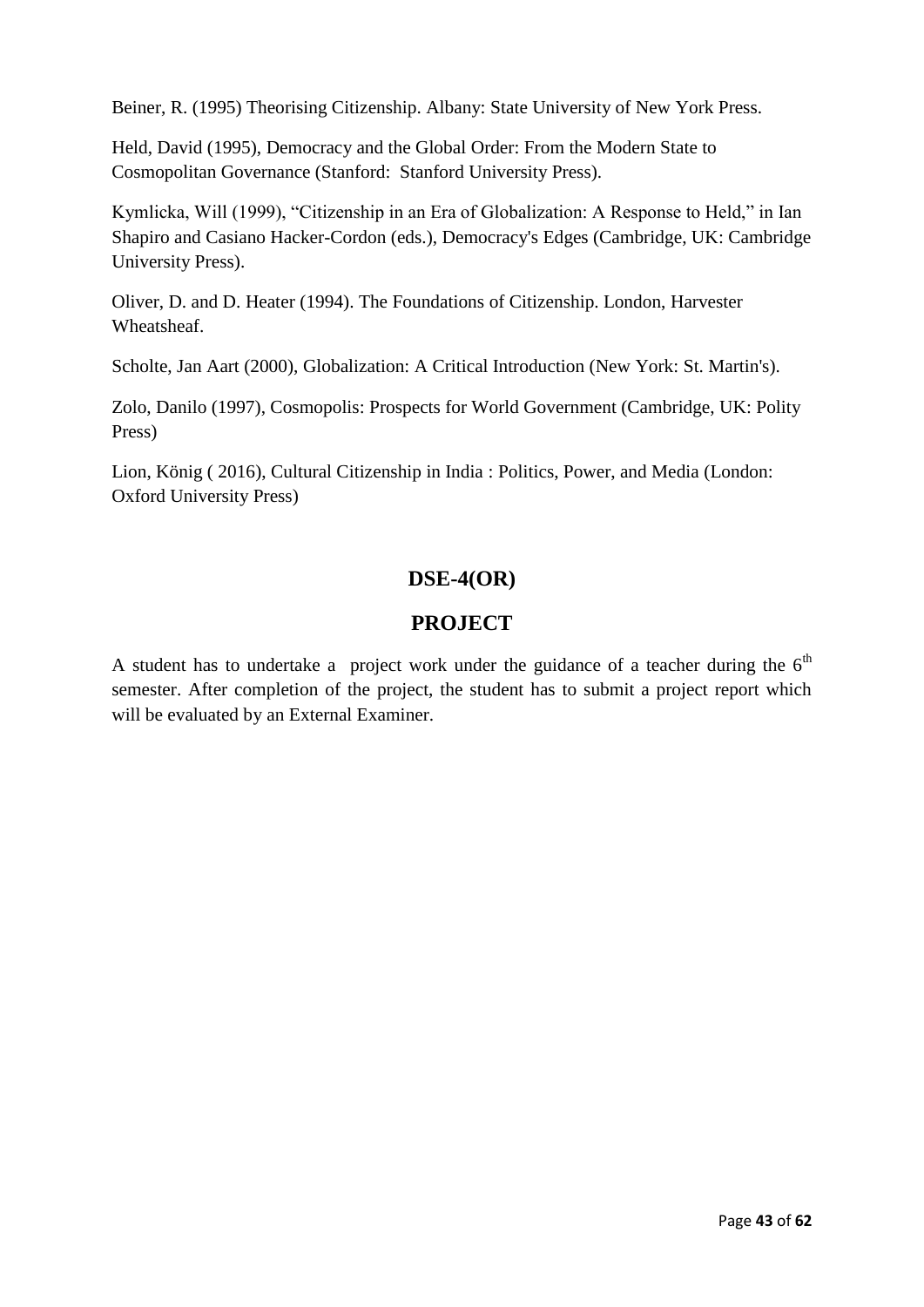# **B.A. Political Science (Regular) under CBCS**

### **w.e.f. the Academic Year 2016-2017**

| Semester $-I$                                    |                                                      |                |
|--------------------------------------------------|------------------------------------------------------|----------------|
| Core- A1 (Political Science)                     | <b>Introduction to Political Theory</b>              | 6              |
| Core-B1                                          | <from other="" subject=""></from>                    | 6              |
| English-1                                        |                                                      | 6              |
| <b>AECC</b> (Ability Enhancement                 | <b>Environmental Studies</b>                         | $\overline{2}$ |
| <b>Compulsory Course)</b>                        |                                                      |                |
| Semester - II                                    |                                                      |                |
| Core- A2 (Political Science)                     | <b>Indian Government and Politics</b>                | 6              |
| Core-B <sub>2</sub>                              | $\le$ From other subject $>$                         | 6              |
| $M.I.L.-1$                                       |                                                      | 6              |
| <b>AECC</b> (Ability Enhancement                 | Science and Technology                               | $\overline{2}$ |
| <b>Compulsory Course)</b>                        |                                                      |                |
| Semester - III                                   |                                                      |                |
| Core- A3 (Political Science)                     | <b>Comparative Government and Politics</b>           | 6              |
| Core-B3                                          | <from other="" subject=""></from>                    | 6              |
| English-2                                        |                                                      | 6              |
| SEC-1(Skill Enhancement                          | Communicative English                                | $\overline{2}$ |
| Course)                                          |                                                      |                |
| Semester - IV                                    |                                                      |                |
| Core- A4 (Political Science)                     | <b>Introduction to International Relations</b>       | 6              |
| Core-B4                                          | <from other="" subject=""></from>                    | 6              |
| $M.I.L-2$                                        | $\le$ From other subject $>$                         | 6              |
| SEC-2(Skill Enhancement                          | <from courses="" of="" pool="" sec="" the=""></from> | $\overline{2}$ |
| Course)                                          |                                                      |                |
| Semester – $V$                                   |                                                      |                |
| DSE-A1 (Discipline Specific                      | <b>From Political Science</b>                        | 6              |
| Elective) Any one                                |                                                      |                |
| DSE-B1 (Discipline Specific                      | $\le$ From other subject $>$                         | 6              |
| Elective) Any one                                |                                                      |                |
| GE(Generic Elective) paper-1                     | <from other="" subject=""></from>                    | 6              |
| SEC-3 (Skill Enhancement                         | <from courses="" of="" pool="" sec="" the=""></from> | $\overline{2}$ |
| Course)                                          |                                                      |                |
| Semester - VI                                    |                                                      |                |
| DSE-A2 (Discipline Specific<br>Elective)         | Project work/Dissertation                            | 6              |
|                                                  |                                                      | 6              |
| DSE-B2 (Discipline Specific<br>Elective) Any one | <from other="" subject=""></from>                    |                |
| GE(Generic Elective) Paper-2                     | <from other="" subject=""></from>                    | 6              |
| SEC-4 (Skill Enhancement                         | <from courses="" of="" pool="" sec="" the=""></from> | $\overline{2}$ |
| Course)                                          |                                                      |                |
|                                                  | <b>Total</b>                                         | 120            |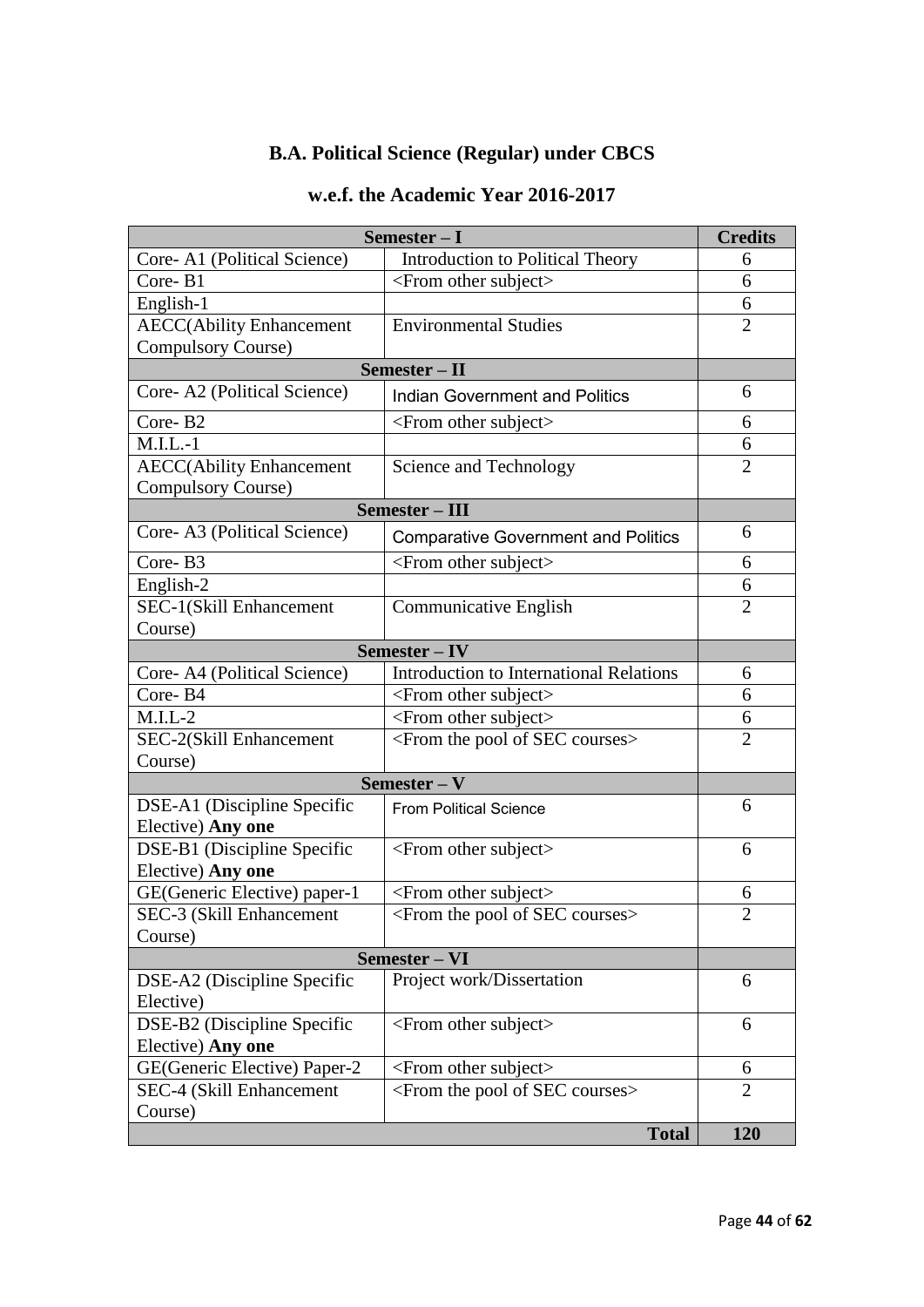### **( A) Core Papers: 4 (Compulsory)**

- Core-1- Introduction to Political Theory
- Core-2- Indian Government and Politics
- Core-3- Comparative Government and Politics
- Core-4- Introduction to International Relation

#### **(B) Generic Elective (2 papers) (Each paper has an option to exercise)**

Paper-1: Indian Polity-I/ Human Rights Gender and Environment

Paper-II: Indian Polity-II/ Gandhi and the Contemporary World

#### **(C) Discipline Specific Elective Course -2 Papers**

DSE-1- Themes in Comparative Political Theory OR Democracy and Governance

DSE-2- Understanding Globalization OR PROJECT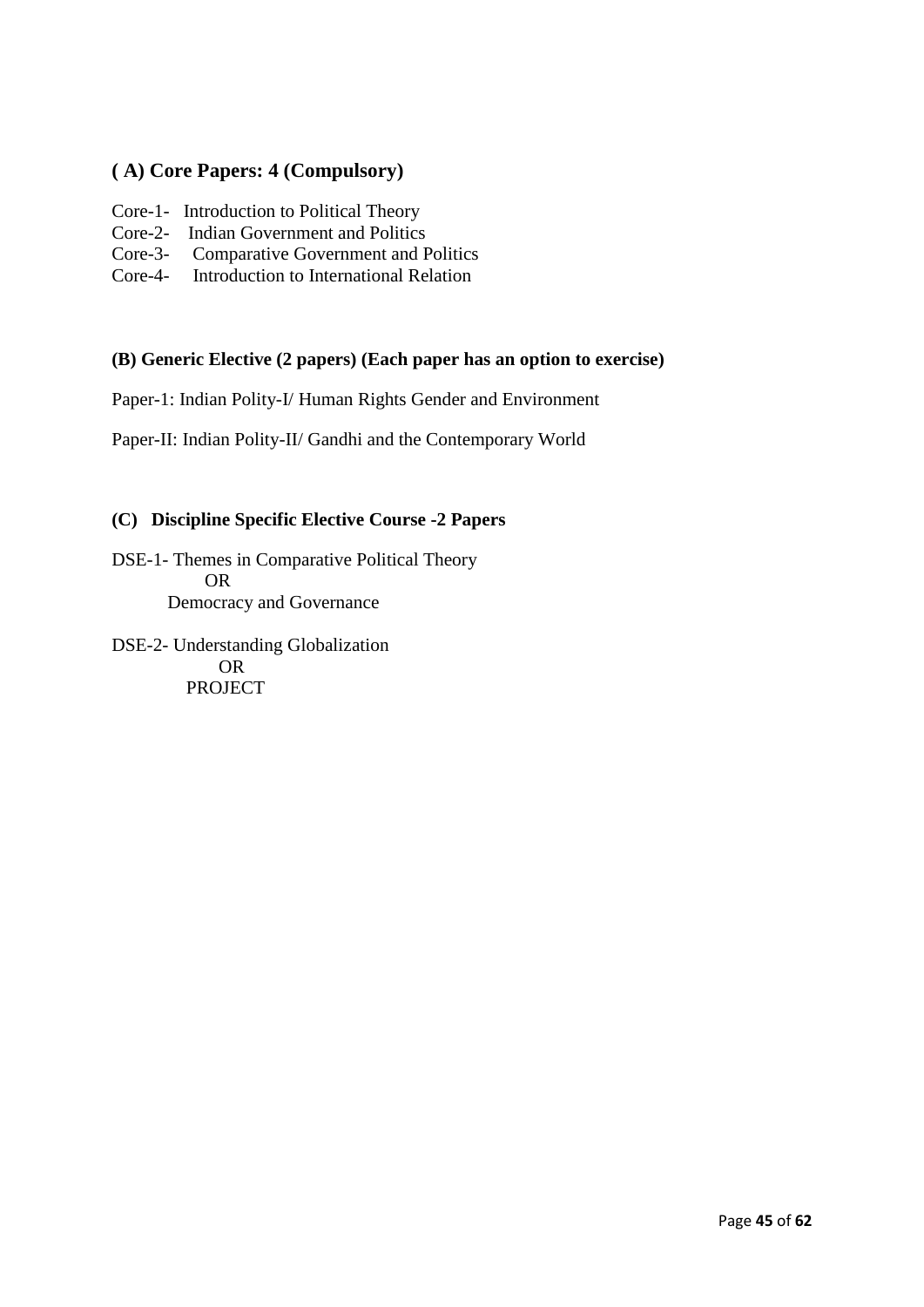# **SYLLABI AND READING LIST OF BA (REGULAR) POLITICAL SCIENCE**

### **(C) 4 CORE PAPERS**

### **SEMESTER - I**

### **CORE – 1**

### **Introduction to Political Theory**

**Course Objective**: This course aims to introduce certain key aspects of conceptual analysis in political theory and the skills required to engage in debates surrounding the application of the concepts.

**UNIT-I**: a. What is Politics? b. What is Political Theory and what is its relevance?

**UNIT-II**: Concepts: Democracy, Liberty, Equality, Justice and Rights

**UNIT-III:** Concepts: Gender, Citizenship, Civil Society and State

**UNIT-IV:** Debates in Political Theory: a. Is democracy compatible with economic growth? b. On what grounds is censorship justified and what are its limits? c. Does protective discrimination violate principles of fairness? d. Should the State intervene in the institution of the family?

#### **READING LIST**

Bhargava, R. (2008) 'What is Political Theory', in Bhargava, R and Acharya, A. (eds.) PoliticalTheory: An Introduction.New Delhi: Pearson Longman, pp. 2-16.

Chapman, J. (1995) 'The Feminist Perspective', in Marsh, D. and Stoker, G. (eds.) Theory andMethods in Political Science. London: Macmillan, pp. 94-114.

Bannett, J. (2004) 'Postmodern Approach to Political Theory', in Kukathas, Ch. and Gaus, G. F. (eds.) Handbook of Political Theory. New Delhi: Sage, pp. 46-54.

Vincent, A. (2004) The Nature of Political Theory. New York: Oxford University Press, 2004, pp. 19-80.

Owen, D. (2003) 'Democracy', in Bellamy, R. and Mason, A. (eds.) Political Concepts. Manchester and New York: Manchester University Press, pp. 105-117.

Christiano, Th. (2008) 'Democracy', in Mckinnon, C. (ed.) Issues in Political Theory, New York: Oxford University Press, pp. 80-96.

Arblaster, A. (1994) Democracy. (2nd Edition). Buckingham: Open University Press.

Baral, J.K. et al.(2015), 'Political Theory: Concepts, issues and ideologies', Cuttack: Vidyapuri.

Bhuyan, Dasarathy(2016), 'Understanding Political Theory', Cuttack: Kitab Mahal.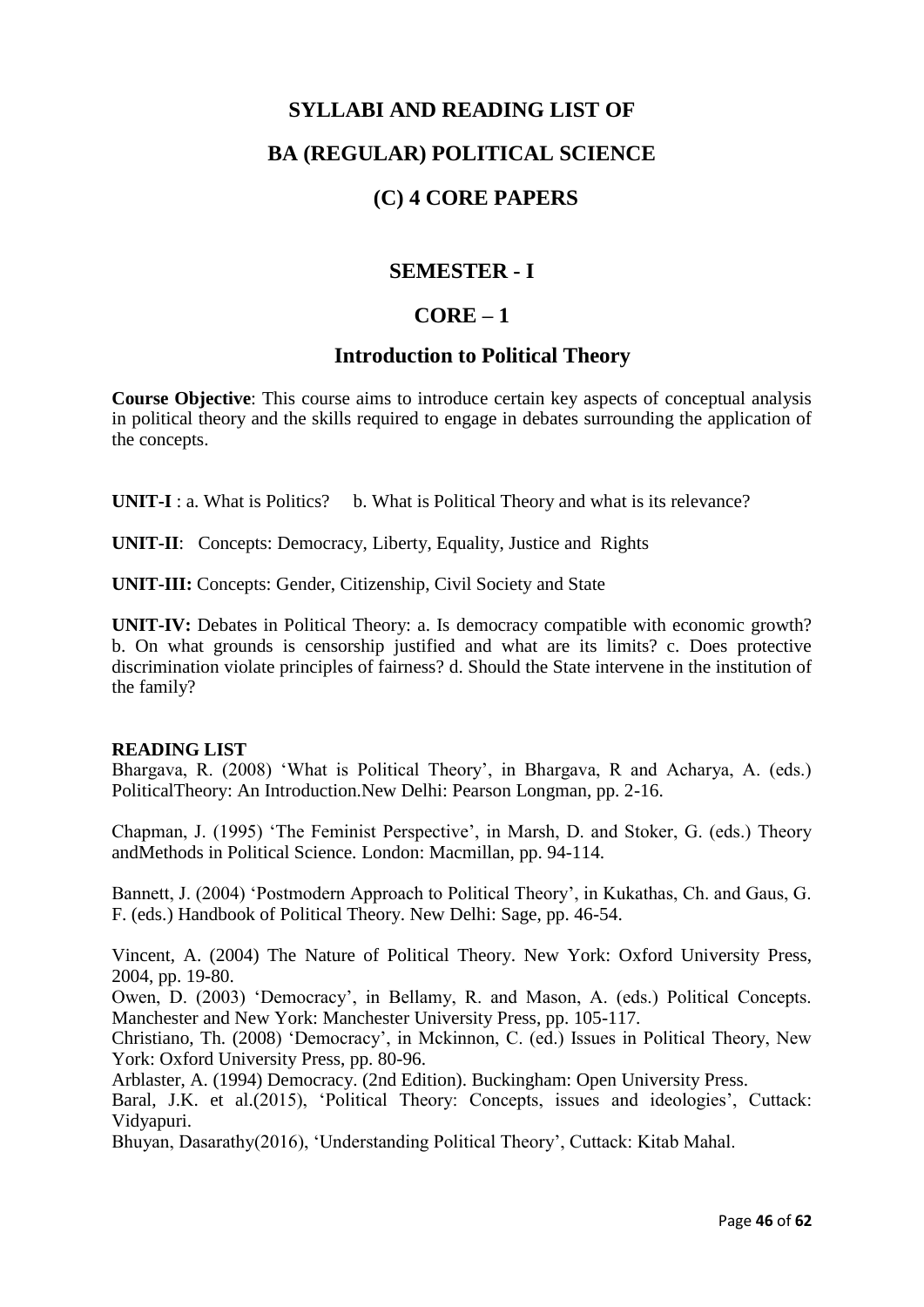### **SEMESTER-II**

### **CORE-2**

### **Indian Government and Politics**

**Course objective:** This course acquaints students with the constitutional design of state structures and institutions, and their actual working over time.

**UNIT-I**: I. The Constituent Assembly and the Constitution a. Philosophy of the Constitution, the Preamble, and Features of the Constitution b. Fundamental Rights and Directive Principlesc. Federalism

**UNIT-II** : Organs of Government a. The Legislature: Parliament b. The Executive: President and Prime Minister c. The Judiciary: Supreme Court

**UNIT-III** : (a) Power Structure in India: Caste, class and patriarchy (b) Religion and Politics: debates on secularism and communalism

**UNIT-IV** : (a) Parties and Party systems in India b. Panchayati Raj and Municipalities: Structure and functions.

#### **READING LIST**

Basu, D.D. (2012) Introduction to the Constitution of India, New Delhi: Lexis Nexis.

Chaube, Shibanikinkar (2000), " Constituent Assembly of India springboard of revolution", New Delhi: Manohar Publishers & Distributors.

Sikri, S.L.(2002), "Indian Government and Politics", New Delhi: Kalyani Publishers.

Bakshi, P.M.(2015), "The Constitution of India", Delhi: Universal Law Pub. Co. Pvt. Ltd.

Choudhry, Sujit et al.(eds) (2016), 'The Oxford Handbook of the Indian Constitution', UK: Oxford University Press.

Siwach, J.R.(1990), "Dynamics of Indian Government and Politics", New Delhi: Sterling.

Kashyap, Subhash C.(1989/1993/1995), " Our Constitution/ Our Parliament/Our Judiciary", New Delhi: NBT, India.

Raghunandan, J. R (2012) Decentralization and local governments: The Indian Experience, Orient Black Swan, New Delhi.

Jayal, N.G. & Pratap Bhanu Mehta(eds.)(2010), " The Oxford Companion to Politics in India", New Delhi: Oxford University Press.

Mohapatra, Anil Kumar et al.(eds.)(2016), 'Federalism in India: Issues and Dimensions', New Delhi: Kunal Books.

Bhuyan, Dasarathy (2016), 'Constitutional Government and Democracy in India', Cuttack: Kitab Mahal..

### **SEMESTER-III**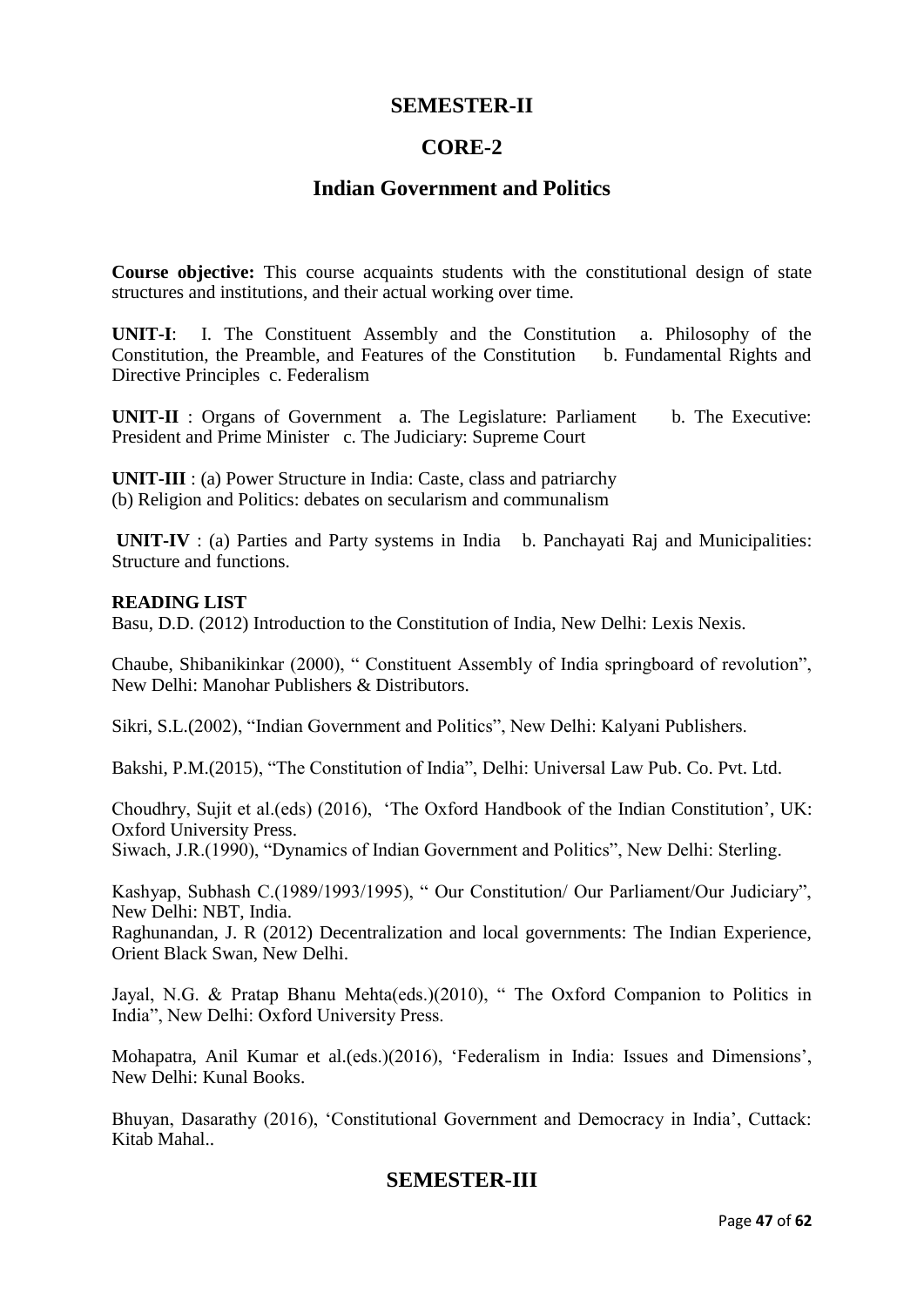### **CORE-3**

### **Comparative Government and Politics**

**Course objective:** This course acquaints students with the Political System and Political Processes of other countries.

**UNIT-I:** (a) The nature, scope and methods of comparative political analysis

(b) Comparing Regimes: Authoritarian and Democratic

**UNIT-II:** Classifications of political systems: a) Parliamentary and Presidential: UK and USA b) Federal and Unitary: Canada and China

**UNIT-III:** (a) Electoral Systems: First past the post, proportional representation, mixed systems

(b) Party Systems: one-party, two-party and multi-party systems

**UNIT-IV:** Contemporary debates on the nature of state: From state centric security to human centric security and the changing nature of nation-state in the context of globalization. centric security and the changing nature of nation-state in the context of globalization. centric security and the changing nature of nation-state in the context of globalization.

### **READING LIST**

Bara, J & Pennington, M. (eds.). (2009) Comparative Politics. New Delhi: Sage. Caramani, D. (ed.). (2008) Comparative Politics. Oxford: Oxford University Press. Hague, R. and Harrop, M. (2010) Comparative Government and Politics: An Introduction. (Eight Edition). London: Palgrave McMillan.

Ishiyama, J.T. and Breuning, M. (eds.). (2011) 21st Century Political Science: A Reference Book. Los Angeles: Sage.

Newton, K. and Deth, Jan W. V. (2010) Foundations of Comparative Politics: Democracies of the Modern World. Cambridge: Cambridge University Press.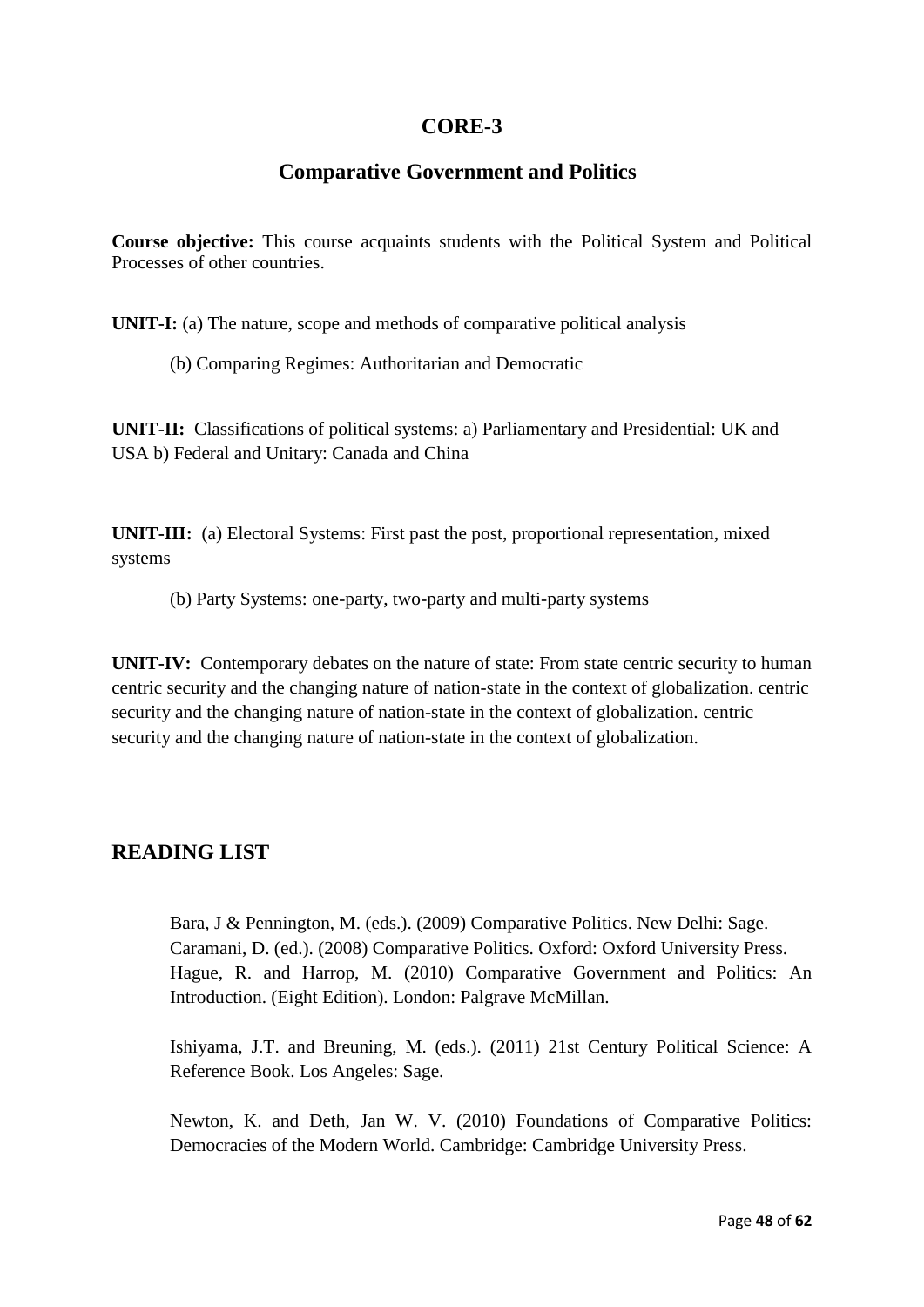O'Neil, P. (2009) Essentials of Comparative Politics. (Third Edition). New York: WW. Norton & Company, Inc.

Palekar, S.A. (2009) Comparative Government and Politics. New Delhi: PHI Learning Pvt. Ltd.

Caramani, D. (2008) 'Introduction to Comparative Politics', in Caramani, D. (ed.) Comparative Politics. Oxford: Oxford University Press, pp. 1‐23.

Mohanty, M. (1975) 'Comparative Political Theory and Third World Sensitivity', in Teaching Politics. Nos. 1 & 2, pp. 22-38.

Webb, E. (2011) 'Totalitarianism and Authoritarianism', in Ishiyama, J. T. and Breuning, M. (eds.) 21st Century Political Science: A Reference Book. Los Angeles: Sage, pp. 249‐257.

Hague, R. and Harrop, M. (2004) Comparative Government and Politics: An Introduction. London: Palgrave McMillan, pp. 36‐50, 51‐68.

Cameron, D. R. (2002) 'Canada', in Ann L. G. (ed.) Handbook of Federal Countries. Montreal &Kingston: McGill‐Queen's University Press, pp. 105‐119.

Peter, H. (2002) 'Canada: A Federal Society‐Despite Its Constitution', in Rekha Saxena. (ed.) Mapping Canadian Federalism for India. New Delhi: Konark Publisher, Pvt., pp. 115‐129.

Dhillon, Michael. (2009), 'Government and Politics', in Contemporary China: An Introduction. London, New York: Routledge, 2009, pp. 137‐160.

Topic: 5. Evans, Jocelyn A.J. (2009) 'Electoral Systems', in Bara, J. and Pennington, M. (eds.) Comparative Politics. New Delhi: Sage, pp. 93‐119.

Downs, W. M. (2011) 'Electoral Systems in Comparative Perspectives', in Ishiyama, J. T. and Breuning, M. (eds.) 21st Century Political Science: A Reference Book. Los Angeles: Sage, pp. 159‐ 167.

Cole, A. (2011) 'Comparative Political Parties: Systems and Organizations', in Ishiyama, J.T. and Breuning, M. (eds.) 21st Century Political Science: A Reference Book. Los Angeles: Sage, pp. 150‐158.

Caramani, D. (2008) 'Party Systems', in Caramani, D. (ed.) Comparative Politics. Oxford: Oxford University Press, pp. 293‐317, 318‐347. Topic: 7. Poggi, Gianfranco. (2008) 'The nation‐state', in Caramani, D. (ed.) Comparative Politics. Oxford: Oxford University Press pp. 85‐107.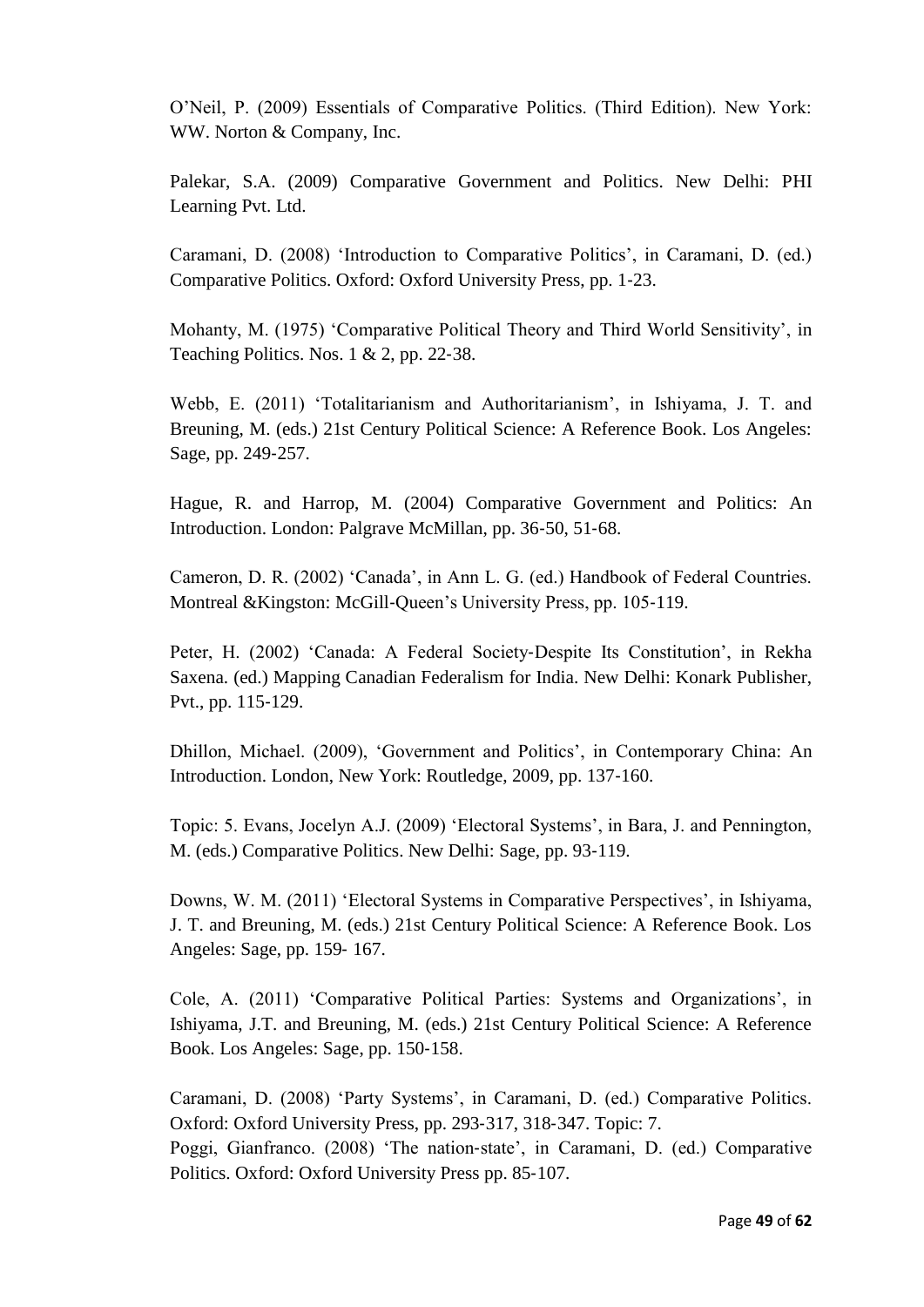Hague, R. and Harrop, M. (2004) 'The state in a global context', in Comparative Government and Politics: An Introduction. London: Palgrave McMillan, pp. 17‐34.

Bara, J. (2009) 'Methods for Comparative Analysis', in Bara, J. & Pennington, M. (eds.) Comparative Politics. New Delhi: Sage, pp. 40‐65.

Blondel, J. (1996) 'Then and Now: Comparative Politics', Political Studies. Vol. 47, Issue 1, pp. 152‐160

Chandhoke, N. (1996) 'Limits of Comparative Political Analysis', Economic and Political Weekly. vol. 31, No. 4, (January 27), pp. PE 2‐PE8.

Mair, P. (2008) 'Democracy', in Carmani, D. (ed.) Comparative Politics. Oxford: Oxford University Press, pp. 108‐132.

Robbins, J. W. (2011) 'Parsidentialism Verses Parliamentarism', in Ishiyama, J. T. and Marijke, B. (eds.) 21st Century Political Science: A Reference Book. Los Angeles: Sage, pp. 177‐ 185.

Watts, D. (2003) Understanding US/UK Government and Politics. Manchester: Manchester University Press, pp. 1‐25; 66‐105; 106‐138.

#### **SEMESTER-IV**

### **CORE-4**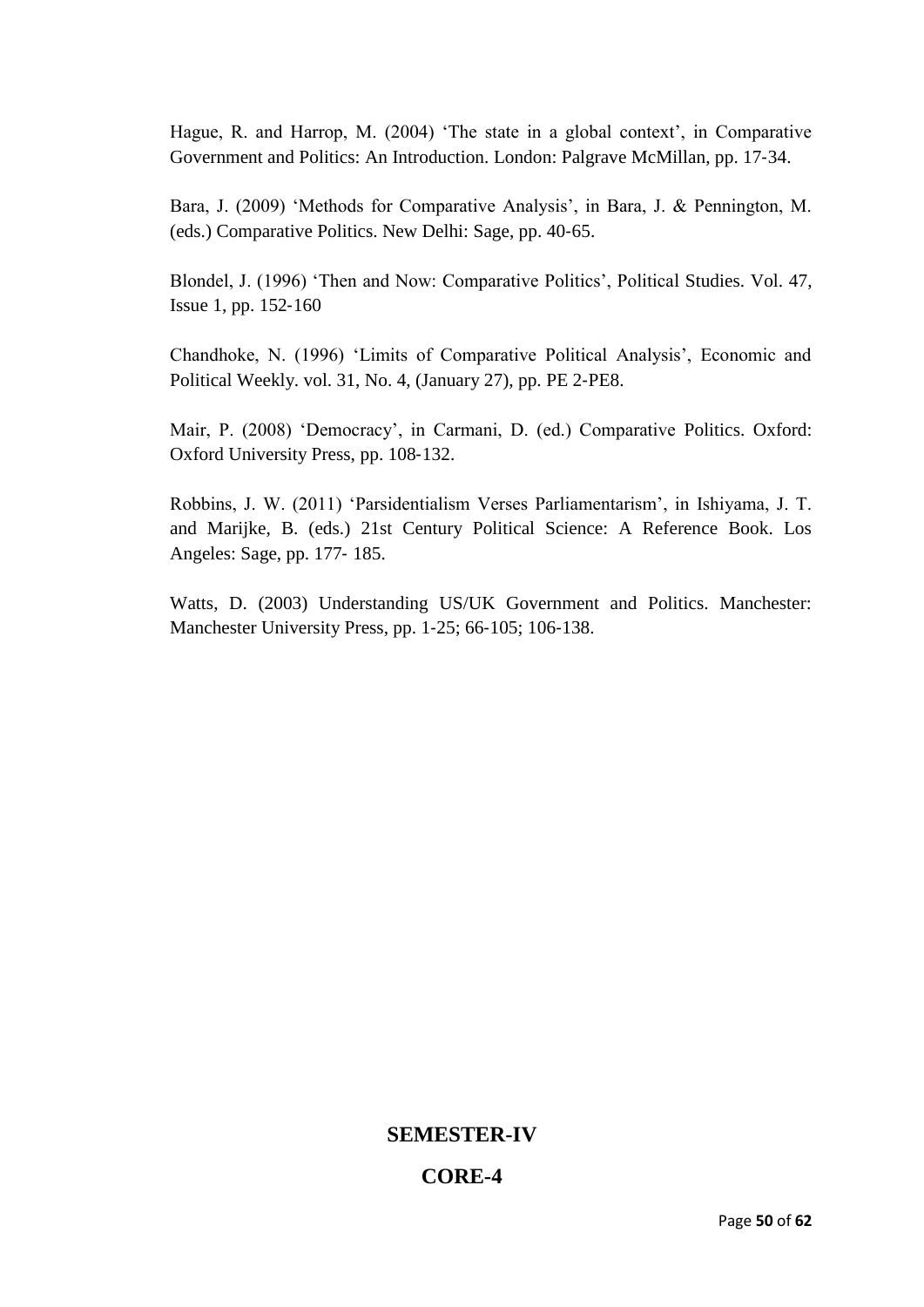### **Introduction to International Relations**

**Course Objective**: This Course is designed to give students a sense of some important theoretical approaches to understand international relations; a history from 1945 onwards to the present; and an outline of the evolution of Indian foreign policy since independence and its possible future trajectory.

**UNIT-I:** Approaches to International Relations: (a) Classical Realism (Hans Morgenthau) and Neo-Realism (Kenneth Waltz) (b) Neo-Liberalism: Complex Interdependence (Robert O. Keohane and Joseph Nye) (c) Structural Approaches: World Systems Approach (Immanuel Wallerstein) and Dependency School (Andre Gunder Frank) (d) Feminist Perspective (J. Ann Tickner)

**UNIT-II:** Cold War : (a) Second World War & Origins of Cold War (b) Phases of Cold War: First Cold War Rise and Fall of Detente Second Cold War End of Cold War and Collapse of the Soviet Union

**UNIT-III: (a)** Post Cold- War Era and Emerging Centers of Power : European Union, China, Russia and Japan (b) The United Nations Organisation: Its origin, organs and objectives

**UNIT-IV:** India's Foreign Policy (a) Basic Determinants (Historical, Geo-Political, Economic, Domestic and Strategic) (b) India's Policy of Non-alignment (c) India: An Emerging Power

### **READING LIST**

M. Nicholson, (2002) International Relations: A Concise Introduction, New York: Palgrave.

R. Jackson and G. Sorensen, (2007) Introduction to International Relations: Theories andApproches, 3rd Edition, Oxford: Oxford University Press, pp. 2-7

S. Joshua. Goldstein and J. Pevehouse, (2007) International Relations, New York: Pearson Longman, 2007, pp. 29-35

J. Baylis and S. Smith (eds), (2008) The Globalization of World Politics: An Introduction to International Relations, New York: Oxford University Press, pp. 1-6.

Rumki Basu, (ed)(2012) International Politics: Concepts, Theories and Issues New Delhi, Sage.

Andrew Heywood (2011), Global Politics, New York: Palgrave MacMillan.

Ghosh, Peu (2015), International Relations, New Delhi: PHI Learning Private Limited.

Appadorai and Rajan, M. S. (eds.) (1985) India's Foreign Policy and Relations. New Delhi: South Asian Publishers.

Ganguly, S. (ed.) (2009) India's Foreign Policy: Retrospect and Prospect. New Delhi: Oxford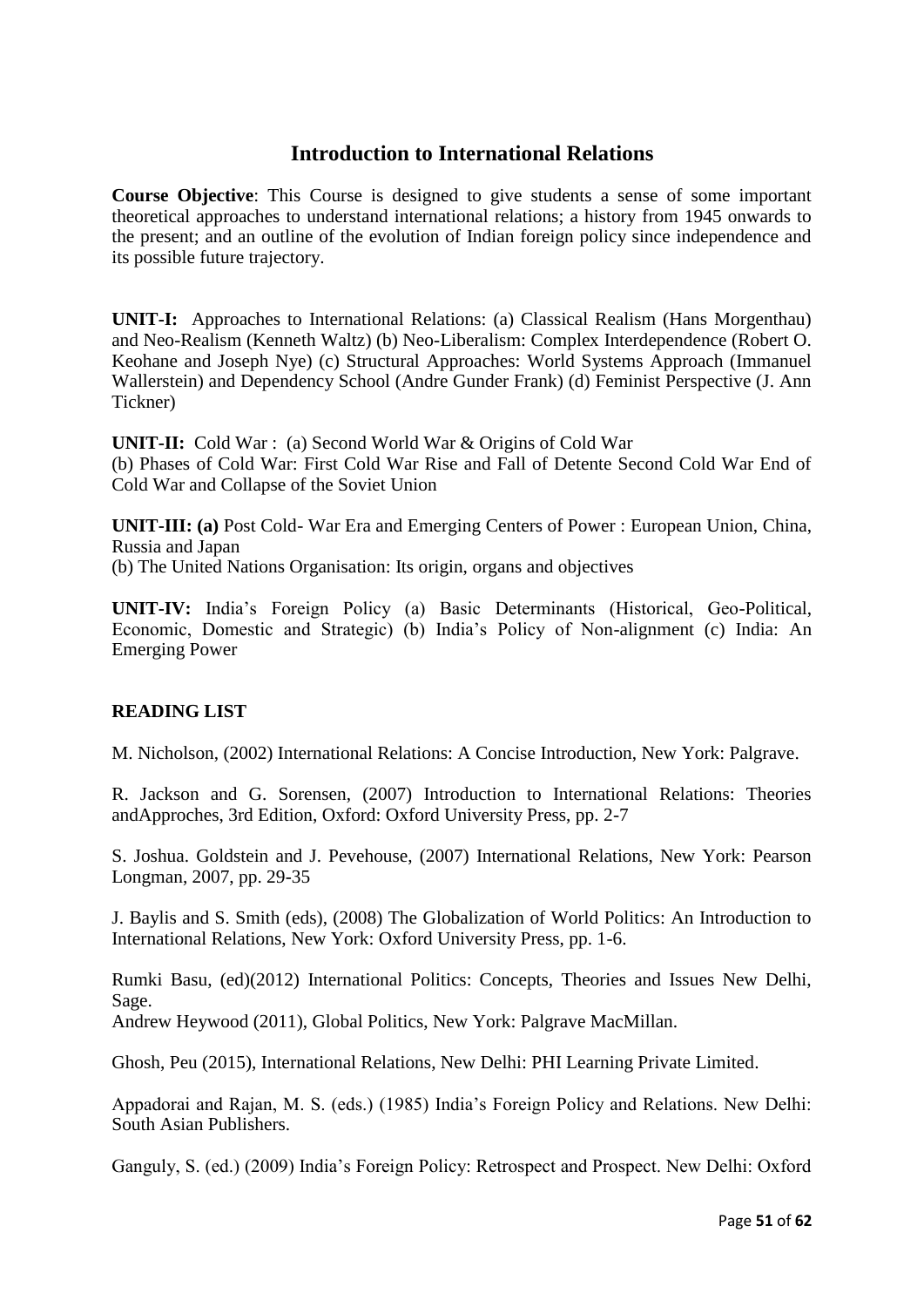University Press.

Vanaik, A. (1995) India in a Changing World: Problems, Limits and Successes of Its Foreign Policy. New Delhi: Orient Longman. pp. 19‐41; 63‐67; 102‐114; 118‐124; 132‐134.

**(D) Two Generic Elective Course (GE) Papers are meant for Regular Students of other Disciplines (Each Paper is of 6 credits)**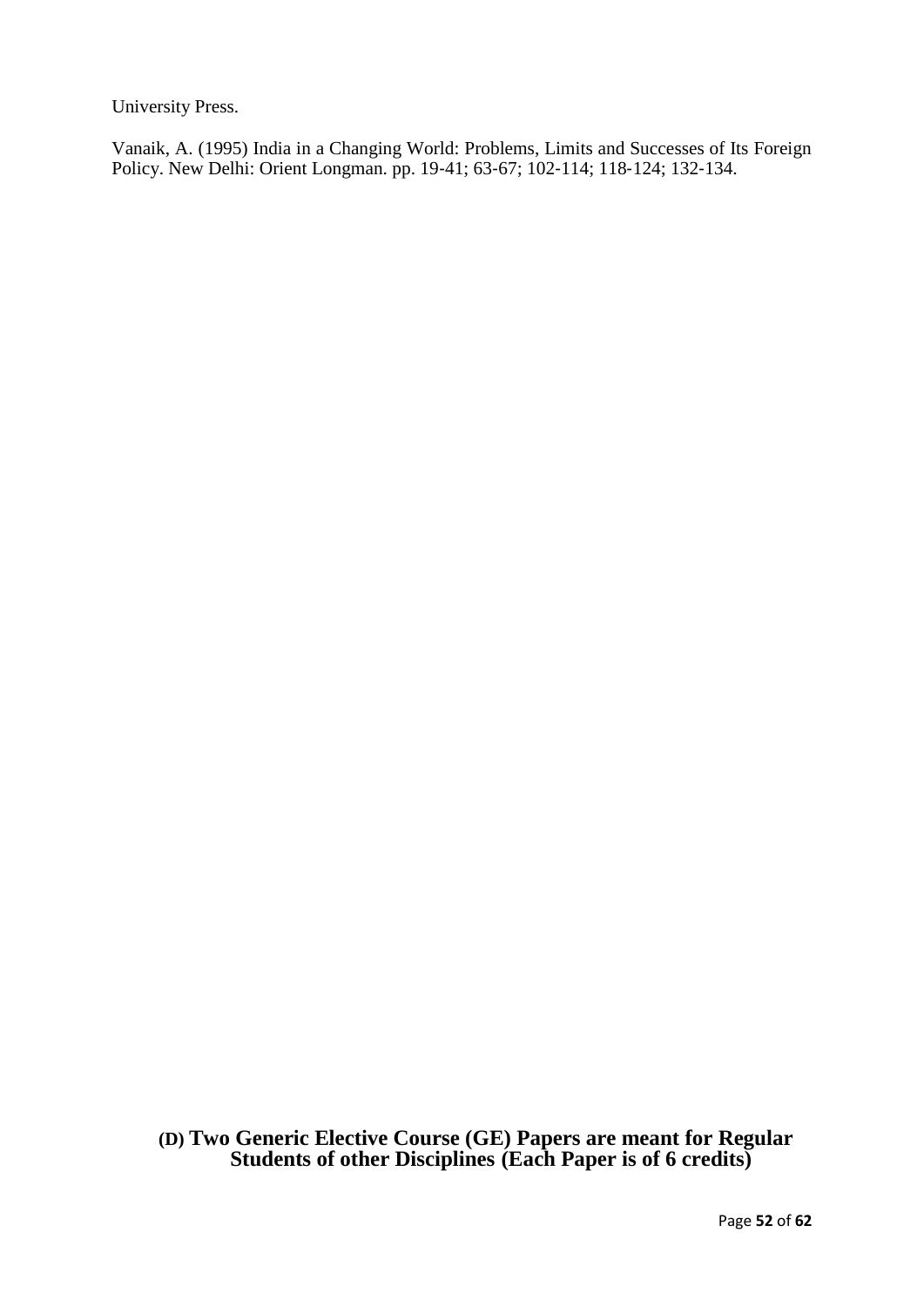**Two papers (Paper-I and II) under Generic Elective Course are being offered by Political Science with a provision to choose either of the two options in both the papers**

### **GE: Paper-1: INDIAN POLITY-I / HUMAN RIGHTS, GENDER AND ENVIRONMENT**

### **INDIAN POLITY-I**

#### **Unit -I**

Landmarks of Freedom Movement in India: Non-Cooperation Movement, Civil Disobedience Movement and Quit India Movement

Making of the Constitution of India: Cabinet Mission Plan, Formation of the Constituent Assembly of India, Indian Independence Act, 1947, Drafting and Adoption of the Constitution of India.

#### **Unit-II**

Salient Features of the Constitution of India: Preamble, Fundamental Rights, Directive Principles of State Policy, Fundamental Duties, Parliamentary form of Government, Federal System

#### **Unit-III**

Organs of the Union Government:

Executive: President, Vice-President, Council of Ministers and the Prime Minister Legislature: Parliament- composition and functions Judiciary: Supreme Court – composition and jurisdiction

#### **Unit-IV**

Organs of the State Government: Executive: Governor, Council of Ministers and the Chief Minister Legislature: State Legislature – Composition and functions Judiciary: High Court and the Subordinate Courts

#### **READING LIST**

**Fadia, B.L**.(2011), "Indian Government and Politics", Agra: Sahitya Bhawan Publications. **Chaube, Shibanikinkar**(2000), " Constituent Assembly of India springboard of revolution", New Delhi: Manohar Publishers & Distributors.

Pylee , M.V.<sup>(2003)</sup>, "Our Constitution Government and Politics", New Delhi : Universal Law Publishing Co.

**Sikri, S.L**.(2002), "Indian Government and Politics", New Delhi: Kalyani Publishers.

**Kashyap, Subhash C**.(1989/1993/1995), " Our Constitution/ Our Parliament/Our Judiciary", New Delhi: NBT, India.

**Bhagwan, Vishnoo & Vandana Mohla**(2007), "Indian Government and Politics", New Delhi: Kalyani Publishers.

**Ghai, K.K.(2008)**, "Indian Government and Politics", New Delhi: Kalyani Publishers.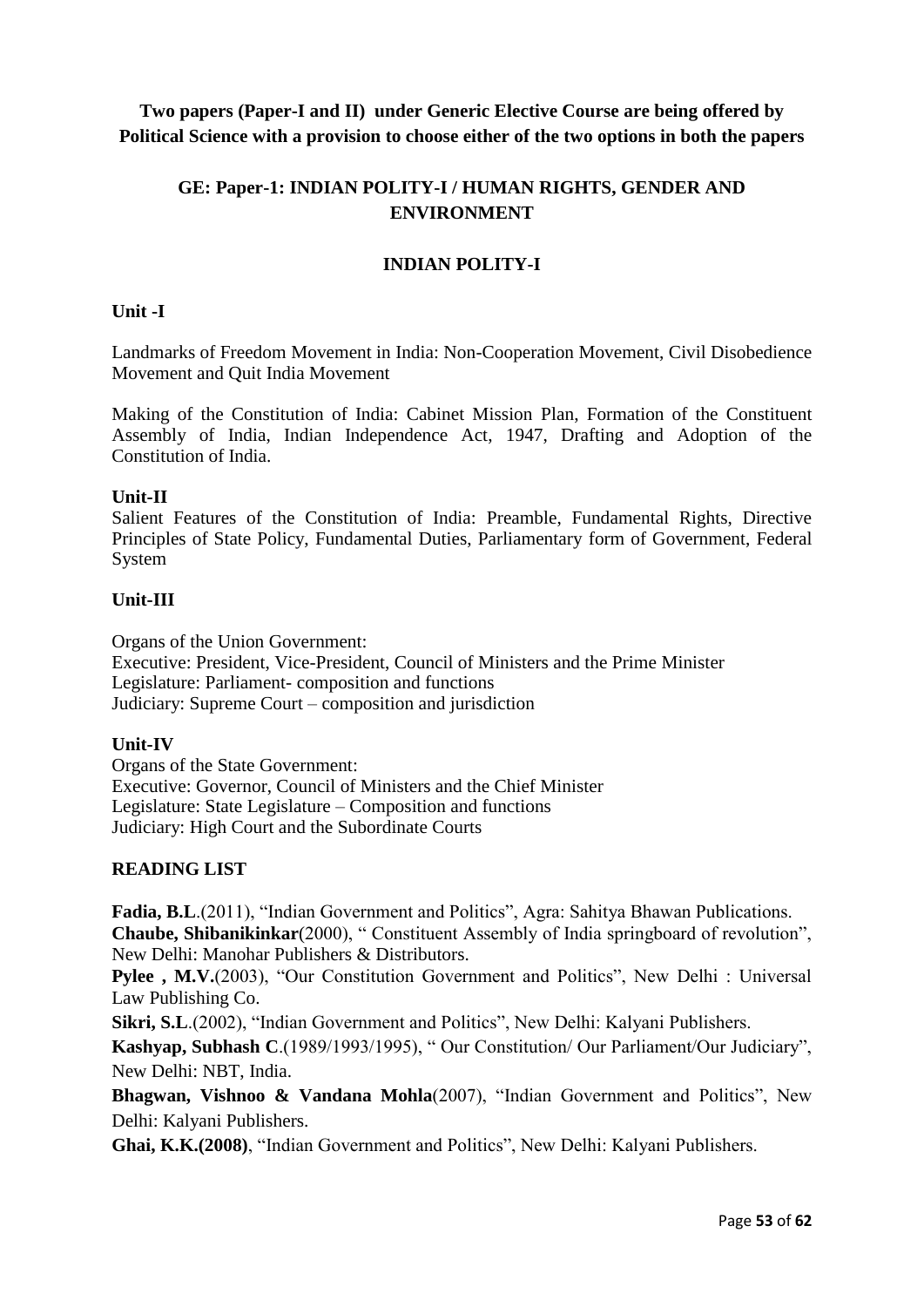# **GE-Paper-1 (OR)**

# **Human Rights, Gender and Environment**

**UNIT-I:** Understanding Social Inequality

- (a) Caste, Gender, Ethnicity and Class as distinct categories and their interconnection.
- (b) Globalisation and its impact on workers, peasants, dalits, adivasis and women.

### **UNIT-II:** Human Rights

- (a) Human Rights: Various Meanings, UN Declarations and Covenants, Human Rights and Citizenship Rights
- (b)Human Rights and the Indian Constitution: Human Rights, Laws and Institutions in India; the role of the National Human Rights Commission. ( C) Human Rights of Marginalized Groups: Dalits, Adivasis, Women, Minorities and Unorganized Workers. (d) Consumer Rights: The Consumer Protection Act and grievance redressal mechanisms. (e) Human Rights Movement in India.

### **UNIT-III**: Gender

(a) Analysing Structures of Patriarchy: Gender, Culture and History (b) Economic Development and Women , The issue of Women's Political Participation and Representation in India, Laws, Institutions and Women's Rights in India (c) Women's Movements in India

### **UNIT-IV**: Environment

- (a) Environmental and Sustainable Development
- (b)UN Environment Programme: Rio, Johannesburg and after. ( c) Issues of Industrial Pollution, Global Warming and threats to Bio – diversity (d) Environment Policy in India (e) Environmental Movement in India

### **READING LIST:**

Agarwal, Anil and Sunita Narain (1991), Global Warming and Unequal World: A Case of Environmental Colonialism, Centre for Science and Environment, Delhi.

Baxi, Upendra (2002), The Future of Human Rights, Oxford University Press, Delhi.

Beteille, Andre (2003), Antinomies of Society: Essays on Ideology and Institutions, Oxford University Press, Delhi.

Geetha, V. (2002) Gender, Stree Publications, Kolkata.

Ghanshyam Shah, (1991) Social Movements in India, Sage Publications, Delhi.

Guha, Ramachandra and Madhav Gadgil, (1993) Environmental History of India, University of California Press, Berkeley.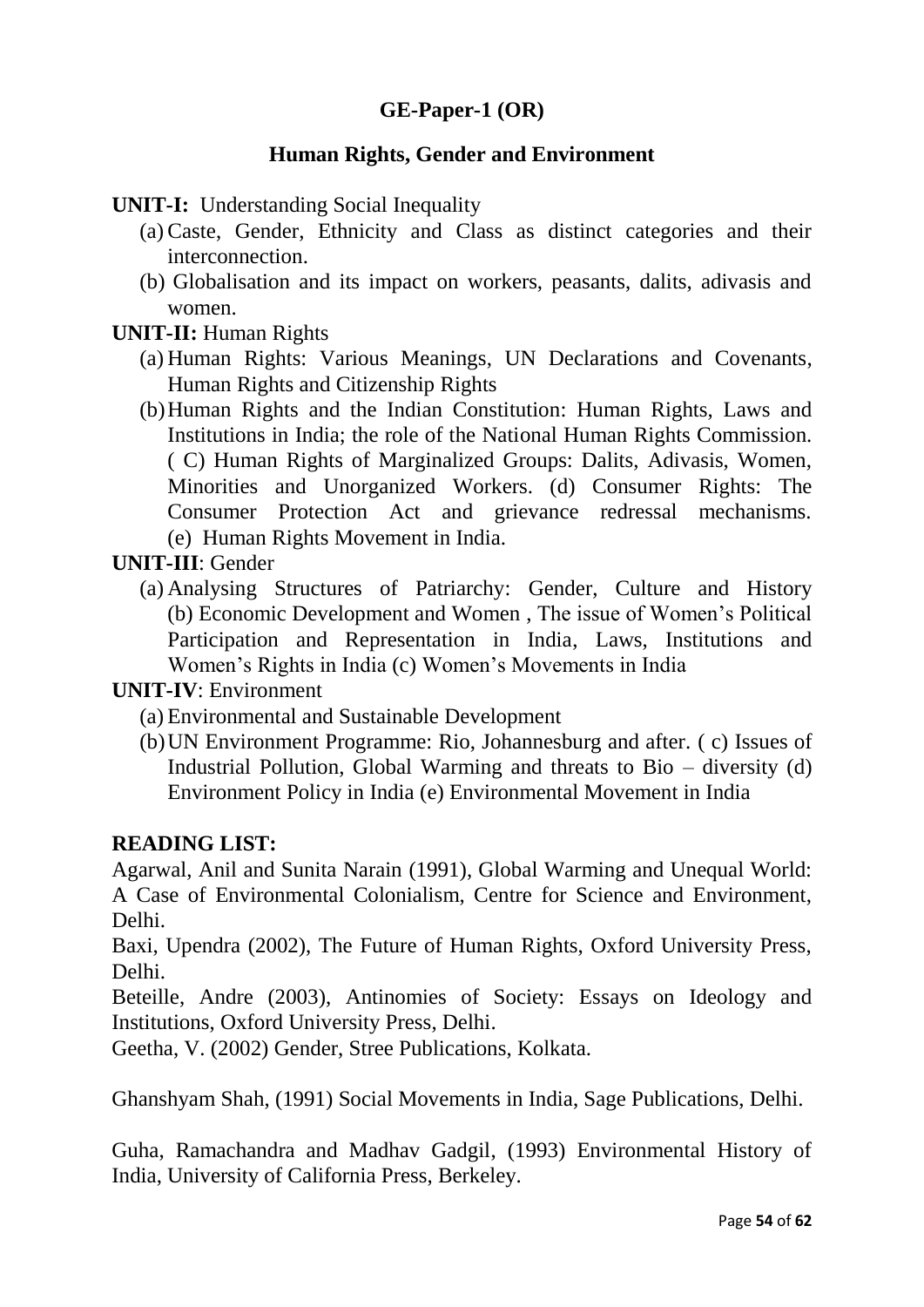Haragopal, G. (1997) The Political Economy of Human Rights, Himachal Publishing House, Mumbai.

Menon, Nivedita (ed) (2000) Gender and Politics in India, Oxford University Press, Delhi.

Patel, Sujata et al (eds) (2003) Gender and Caste: Issues in Contemporary Indian Feminism, Kali for Women, Delhi.

Shah, Nandita and Nandita Gandhi (1992) Issues at Stake: Theory and Practice in the Contemporary Women's Movement in India, Kali for Women, Delhi.

Gonsalves, Colin (2011) Kaliyug: The decline of human rights law in the period of globalization Human Rights Law Network, New Delhi.

Sen, Amartya, Development as Freedom (1999) New Delhi, OUP.

# **GENERAL ELECTIVE- PAPER-2: INDIAN POLITY-II / GANDHI AND THE CONTEMPORARY WORLD**

# **Generic Elective: Paper-2**

### **INDIAN POLITY-II**

### **Unit –I**

Indian Federalism and Centre-States Relations:

- (v) Administrative Relations
- (vi) Legislative Relations
- (vii) Financial Relations
- (viii) Areas of Tension in the Centre- State relations

#### **Unit-II**

Democracy at the Grass root Level:

Structure and functioning of Local Self Government: Urban and Rural Levels

#### **Unit-III**

Important Constitutional Authorities in India: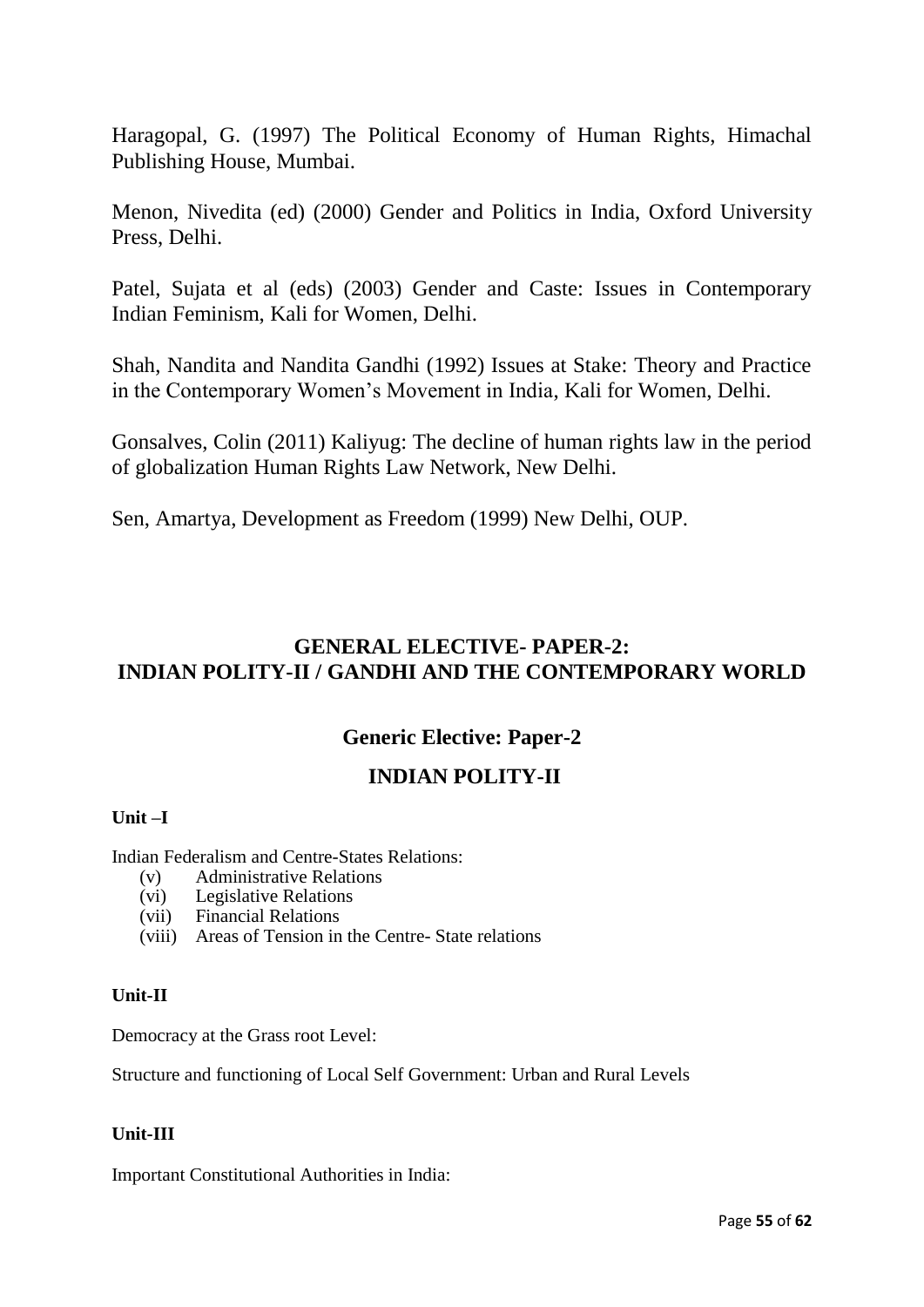- (v) Election Commission: Composition and Functions
- (vi) Finance Commission: Composition and Functions
- (vii) Comptroller and Auditor General of India: Functions and Role
- (viii) Attorney General

#### **Unit-IV**

Challenges to National Integration in India: Caste, Communalism, Regionalism, Separatist movement, Language.

### **READING LIST**

**Hasan , Zoya & E.Sridharan** et al(eds.)(2002), " India's Living Constitution: Ideas,Practices, Controversies", Delhi :Permanent Black.

Pandey, J.N.(2003), "Constitutional Law of India", Allahabad: Central Law Agency.

**Mohanty, Biswaranjan**(2009), "Constitution, government and politics in India", New Delhi: New Century Pub.

**Chakrabarty, B. and Rajendra Kumar Pandey**(2008), " Indian Government and Politics", New Delhi: Sage India.

**Bhuyan, Dasarathy** (2010), 'Indian Polity', Cuttack: Nalanda.

### **GENERIC ELECTIVE: PAPER-2 (OR)**

### **Gandhi and the Contemporary World**

**UNIT-I:** Gandhi on Modern Civilization and Ethics of Development : a. Conception of Modern Civilisation and Alternative Modernity b. Critique of Development: Narmada Bachao Andolan

**UNIT-II:** Gandhian Thought: Theory and Action: a. Theory of Satyagraha b. Satyagraha in Action i. Peasant Satyagraha: Kheda and the Idea of Trusteeship ii. Temple Entry and Critique of Caste iii. Social Harmony: 1947and Communal Unity

**UNIT-III:** Gandhi's Legacy: a) Tolerance: Anti - Racism Movements (Anti - Apartheid and Martin Luther King) b) The Pacifist Movement c) Women's Movements d) Gandhigiri: Perceptions in Popular Culture

**UNIT-IV:** Gandhi and the Idea of Political: a) Swaraj b) Swadeshi

### **READING LIST**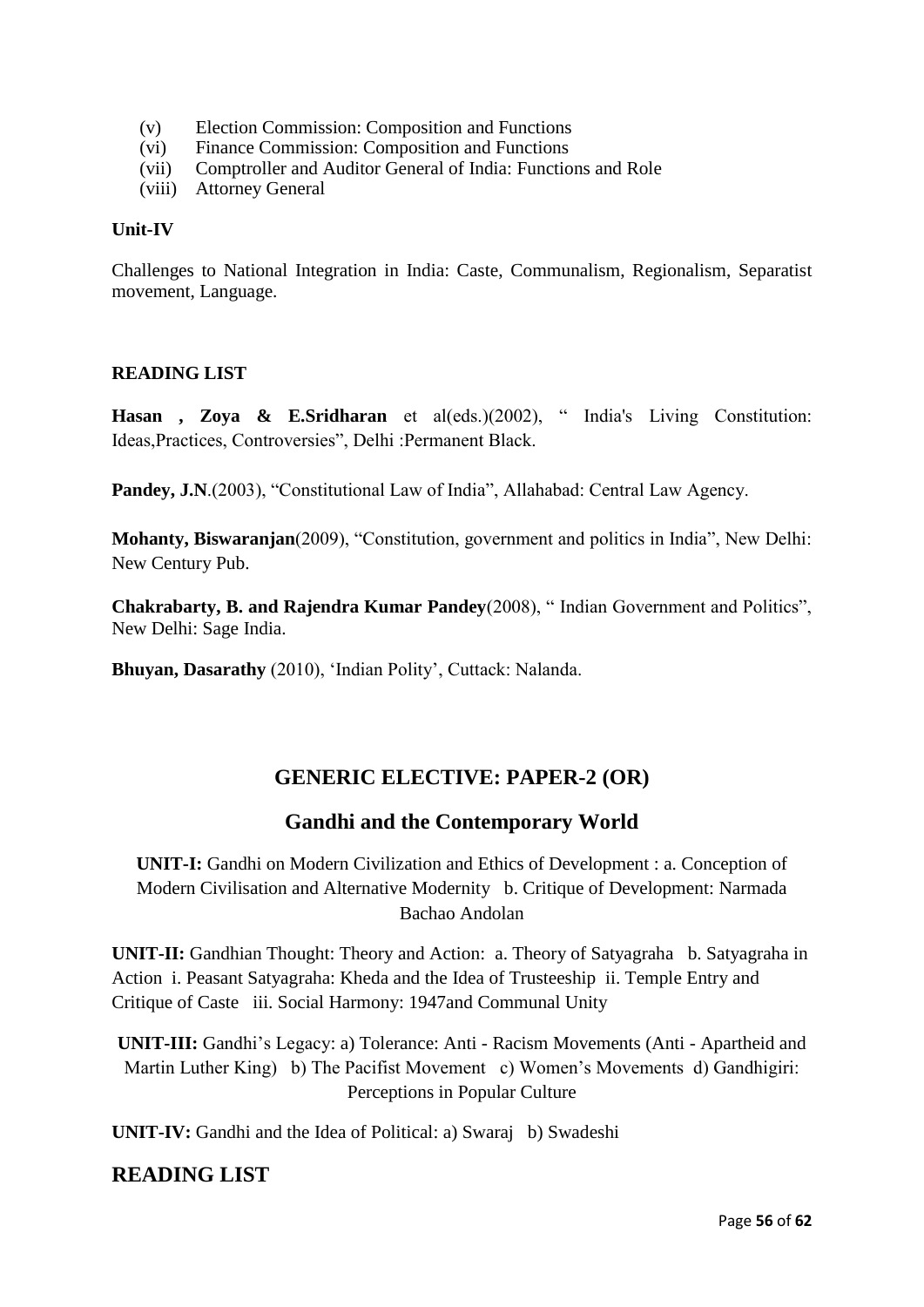B. Parekh, (1997) 'The Critique of Modernity', in Gandhi: A Brief Insight, Delhi: Sterling Publishing Company, pp. 63-74.

K. Ishii, (2001) 'The Socio-economic Thoughts of Mahatma Gandhi: As an Origin of Alternative Development', Review of Social Economy. Vol. 59 (3), pp. 297-312.

D. Hardiman, (2003) 'Narmada Bachao Andolan', in Gandhi in his Time and Ours. Delhi: Oxford University Press, pp. 224- 234.

D. Hardiman, (2003) 'Gandhi's Global Legacy', in Gandhi in His Time and Ours. Delhi: Oxford University Press, pp. 238-283.

### **( C ) Discipline Specific Elective-4 (DSE)**

### **One has to choose 2 papers from two disciplines**

### **Two Papers provided by Political Science are:**

### **DSE-1**

# **Themes in Comparative Political Theory**

. **UNIT-I**: Distinctive features of Indian and Western political thought

**UNIT-II**: Western Thought: Thinkers and Themes a. Aristotle on Citizenship b. Locke on Rights c. Rousseau on inequality d. J. S. Mill on liberty and democracy e. Marx and Bakunin on State

**UNIT-III**: Indian Thought: Thinkers and Themes a. Kautilya on State b. Tilak and Gandhi on Swaraj c. Ambedkar on Social Justice

**UNIT-IV:** Indian Thought: Thinkers and Themes d. Lohia on Social Justice e. Nehru and Jayaprakash Narayan on Democracy f. Pandita Ramabai on Patriarchy

### **READING LIST**

Dallmayr, F. (2009) 'Comparative Political Theory: What is it good for?', in Shogimen, T. and Nederman, C. J. (eds.) Western Political Thought in Dialogue with Asia. Plymouth, United Kingdom: Lexington,pp. 13‐24.

Parel, A. J. (2009) 'From Political Thought in India to Indian Political Thought', in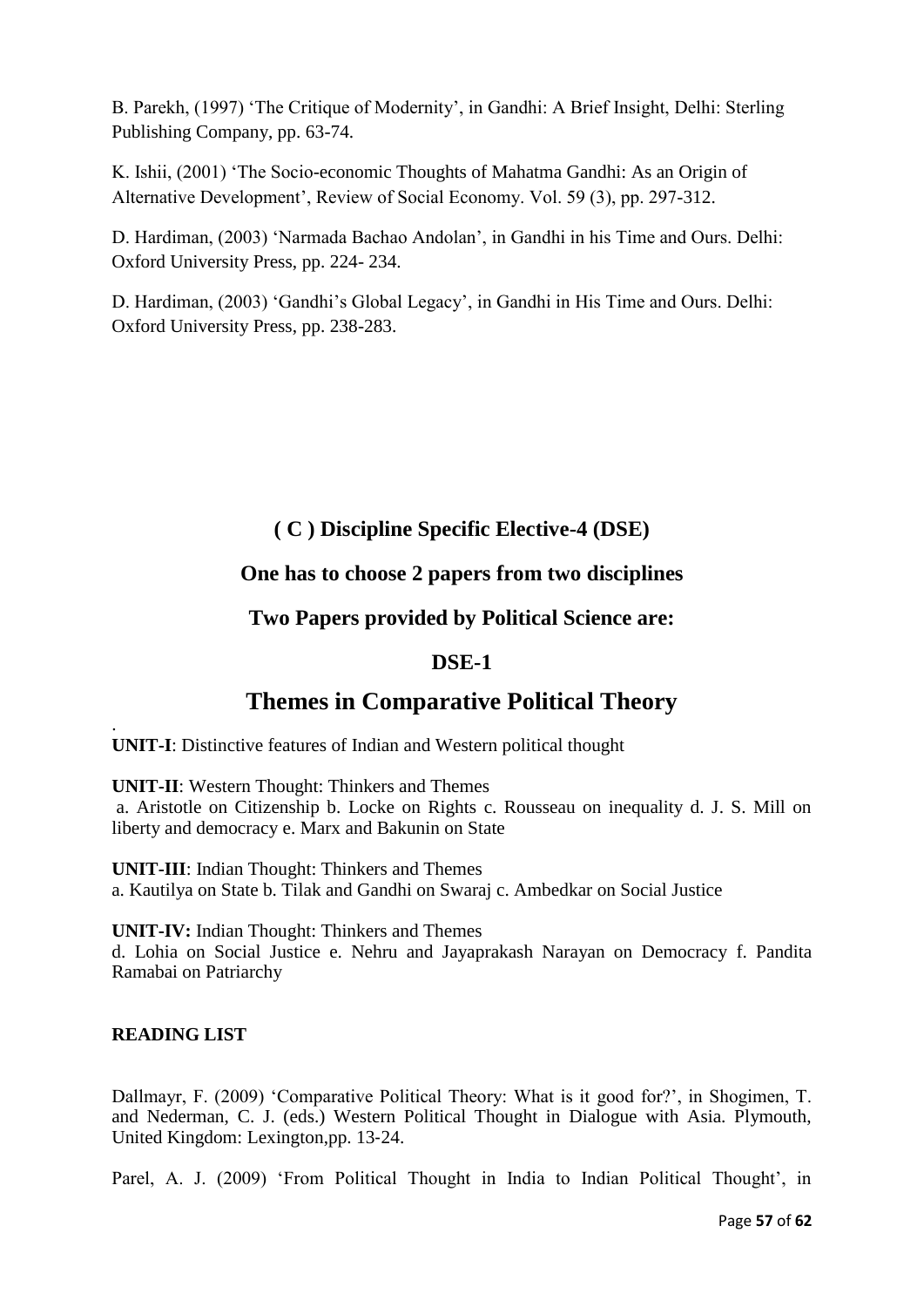Shogiman, T. and Nederman, C. J. (eds.) Western Political Thought in Dialogue with Asia. Plymouth, United Kingdom:Lexington, pp. 187‐208.

Pantham, Th. (1986) 'Introduction: For the Study of Modern Indian Political Thought', in Pantham, Th. & Deutch, K. L. (eds.) Political Thought in Modern India. New Delhi: Sage, pp. 9‐16.

Burns, T. (2003) 'Aristotle', in Boucher, D and Kelly, P. (eds.) Political Thinkers: From Socrates to the Present. New York: Oxford University Press, pp. 73‐91.

Waldron, J. (2003) 'Locke', in Boucher, D. and Kelly, P. (eds.) Political Thinkers: From Socrates to the Present, New York: Oxford University Press, pp. 181‐197.

Boucher, D. (2003) 'Rousseau', in Boucher, D. and Kelly, P. (eds.) Political Thinkers: From Socrates to the Present. New York: Oxford University Press, pp. 235‐252.

Kelly, P. (2003) 'J.S. Mill on Liberty', in Boucher, D. and Kelly, P. (eds.) Political Thinkers: From Socrates to the Present. New York: Oxford University Press, pp. 324‐359.

Wilde, L. (2003) 'Early Marx', in Boucher, D. and Kelly, P. (eds.) Political Thinkers: From Socrates to the Present. New York: Oxford University Press, pp. 404‐435.

Sparks, Ch. and Isaacs, S. (2004) Political Theorists in Context. London: Routledge, pp. 237‐255.

Mehta, V. R. (1992) Foundations of Indian Political Thought. New Delhi: Manohar Publishers, pp. 88‐109.

Inamdar, N.R. (1986) 'The Political Ideas of Lokmanya Tilak', in Panthan, Th. & Deutsch, K. L. (eds.) Political Thought in Modern India. New Delhi: Sage, pp. 110‐121.

Patham, Th. (1986) 'Beyond Liberal Democracy: Thinking With Democracy', in Panthan, Th. & Deutsch, K.L. (eds.) Political Thought in Modern India. New Delhi: Sage, pp. 325‐46.

Zelliot, E. (1986). 'The Social and Political Thought of B.R. Ambedkar', in Panthan, Th. & Deutsch, K. L.(eds.) Political Thought in Modern India. New Delhi: Sage, pp. 161‐75.

Anand Kumar, 'Understanding Lohia's Political Sociology: Intersectionality of Caste, Class, Gender and Language Issue' Economic and Political Weekly. Vol. XLV: 40, October 2008, pp. 64‐70.

Pillai, R.C. (1986) 'The Political thought of Jawaharlal Nehru', in Panthan, T. & Deutsch, K. L. (eds.) Political Thought in Modern India. New Delhi: Sage pp. 260‐74.

Jha, M. (2001) 'Ramabai: Gender and Caste', in Singh, M.P. and Roy, H. (eds.) Indian Political Thought:Themes and Thinkers, New Delhi: Pearson.

### **DSE-1(OR)**

### **Democracy and Governance**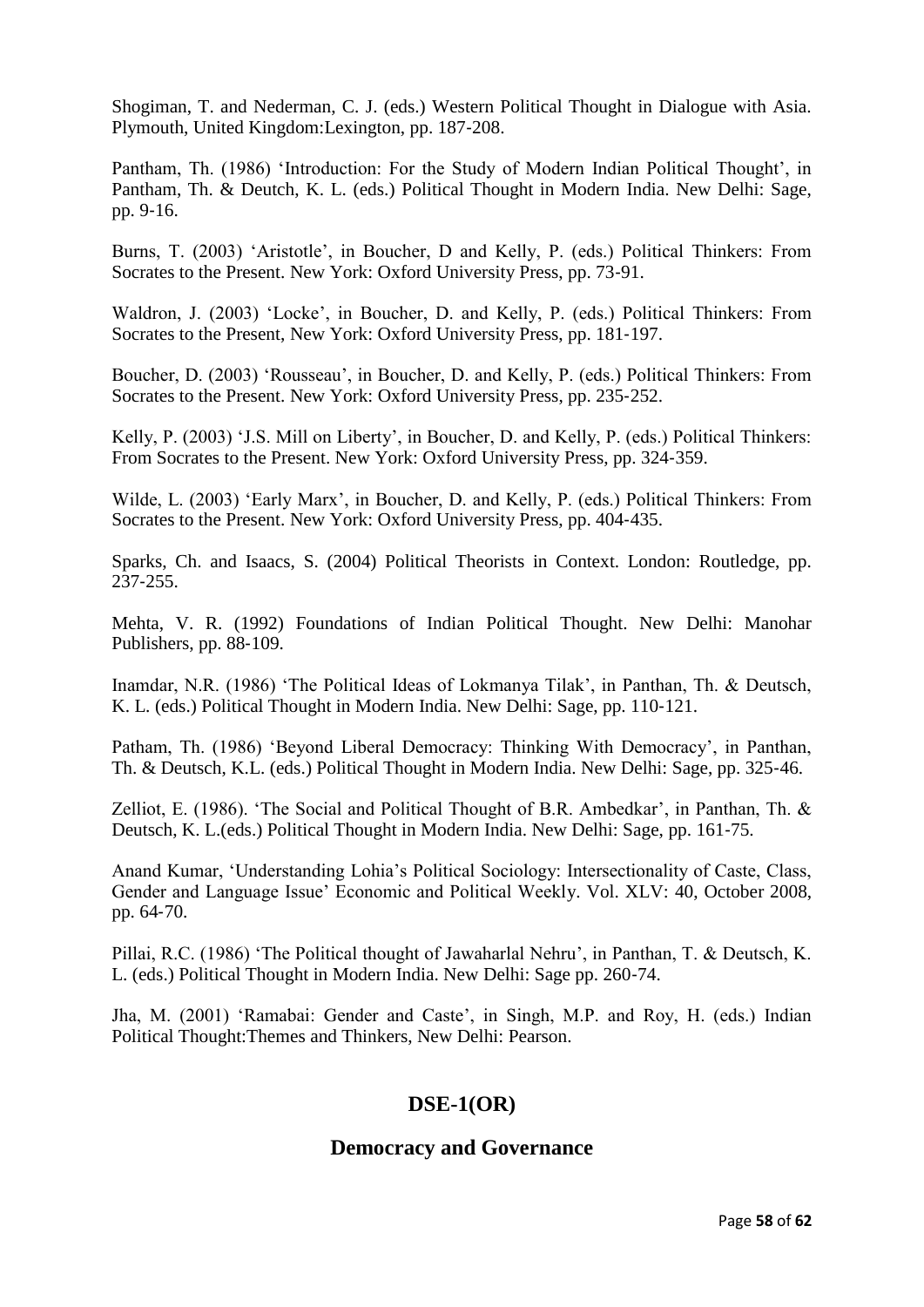**Course Objective**: This Paper tries to explain the institutional aspects of democracy and how institutions function within a constitutional framework. It further delves into how democracy as a model of governance can be complimented by institution building.

**UNIT-I:** Structure and Process of Governance: Indian Model of Democracy, Parliament, Party Politics and Electoral behaviour, Federalism, The Supreme Court and Judicial Activism, Units of Local Governance (Grassroots Democracy) Political Communication ‐Nature, Forms and Importance

**UNIT-II:** Ideas, Interests and Institutions in Public Policy: a. Contextual Orientation of Policy Design b. Institutions of Policy Making

a. Regulatory Institutions – SEBI, TRAI, Competition Commission of India

b. Lobbying Institutions: Chambers of Commerce and Industries, Trade Unions, Farmers Associations etc.

**UNIT-III:** Contemporary Political Economy of Development in India: Policy Debates over Models of Development in India, Recent trends of Liberalisation of Indian Economy in different sectors, E‐governance.

**UNIT-IV:** Dynamics of Civil Society: New Social Movements and Various interests, Role of NGO's, Understanding the political significance of Media and Popular Culture. Lectures 10

### **READING LIST**

Agarwal B, Environmental Management, Equity and Ecofeminism: Debating India's Experience, Journal of Pesant Studies, Vol. 25, No. 4, pp. 55‐95.

Atul Kohli (ed.), The Success of India's Democracy, Cambridge University Press, 2001.

Corbridge, Stuart and John Harris, Reinventing India: Liberalisation, Hindu Nationalism and Popular Democracy OUP, 2000.

J.Dreze and A.Sen, India: Economic Development and Social Opportunity,Clarendon, 1995

Saima Saeed, Screening the Public Sphere: Media and Democracy in India,2013 Nick Stevenson, Understanding Media Cultures, 2002

Fuller, C.J. (ed.) Caste Today, Oxford University Press, 1997

Himat Singh, Green Revolution Reconsidered: The Rural World of Punjab, OUP, 2001.

Jagdish Bhagwati, India in Transition: Freeing The Economy, 1993.

Joseph E. Stiglitz, Globalisation and its Discontents, WW Norton, 2003.

Patel, I.G., Glimpses of Indian Economic Policy: An Insider View, OUP, 2002.

Rajni Kothari and Clude Alvares, (eds.) Another Revolution Fails: an investigation of how and why India's Operation Flood Project Touted as the World's Largest Dairy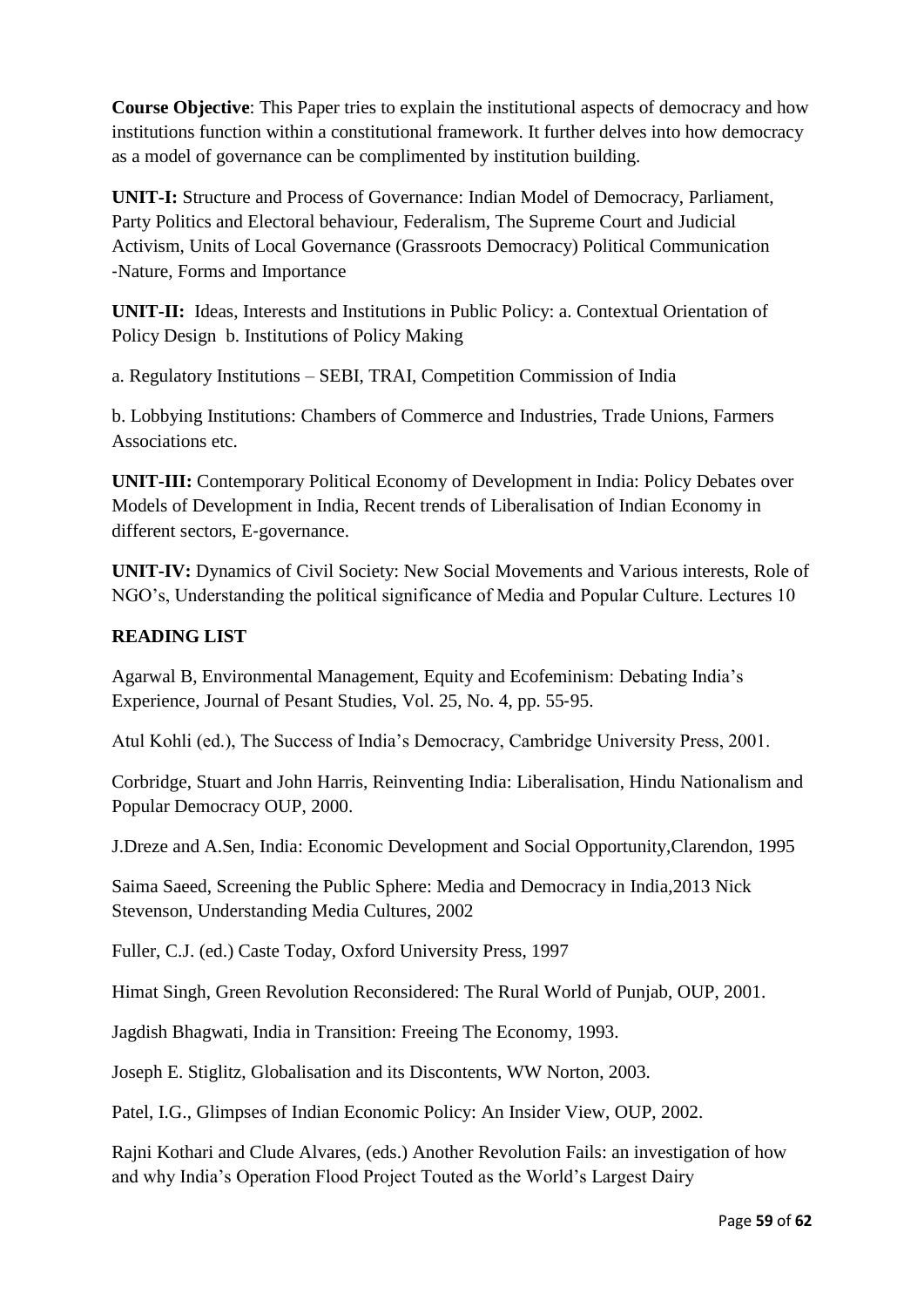Development Program Funded by the EEC went off the Rails, Ajanta, New Delhi, 1985. Smitu Kothari, Social Movements and the Redefinition of Democracy, Boulder, Westview, 1993.

Qah, John S.T., Curbing Corruption in Asia: A Comparative Study of Six Countries, Eastern University Press, 2003.

Vasu Deva, E‐Governance In India : A Reality, Commonwealth Publishers,2005

M.J.Moon, The Evolution of Electronic Government Among Municipalities: Rheoteric or Reality, American Society For Public Administration, Public Administration Review, Vol 62, Issue 4, July –August 2002

Pankaj Sharma, E‐Governance: The New Age Governance, APH Publishers,2004

Pippa Norris, Digital Divide: Civic Engagement, Information Poverty and the Internet in Democratic Societies, Cambridge: Cambridge University Press, 2001.

Ghanshyam Shah [ed.], Social Movements and The State, Sage Publication, 2002

Su H. Lee, Debating New Social Movements: Culture, Identity, and Social Fragmentation , Rawat Publishers, 2010

S. Laurel Weldon ,When Protest Makes Policy : How Social Movements Represent Disadvantaged Groups, Michigan Publishers, 2011.

Richard Cox, Production, Power and World Order, New York, Columbia University Press,1987 .

Baxi, Upendra and Bhikhu Parekh, (ed.) Crisis and Change in Contemporary India, New Delhi, Sage, 1994. Bidyut Chakrabarty, Public Administration: A Reader, Delhi Oxford University Press, 2003.

Elaine Kamarck, Government Innovation Around the World: Occasional Paper Series, John F Kennedy School of Government, 2003

Kothari, Rajini, Politics in India, Delhi, Orient Longman, 1970.

Mackie, Gerry, Democracy Defended, New York, Cambridge University Press, 2003.

Mahajan, Gurpreet (ed.), Democracy, Difference and Social Justice, New Delhi, Oxford University Press, 2000.

Menon, Nivedita, (ed.), Gender and Politics in India, New Delhi, Oxford University Press, 2001.

Mohanty, Manoranjan, Peoples Rights: Social Movements and the State in the Third World, Sage, New Delhi, 1998.

Paul Brass, Politics in India Since Independence, Hyderabad, Orient Longman, 1990.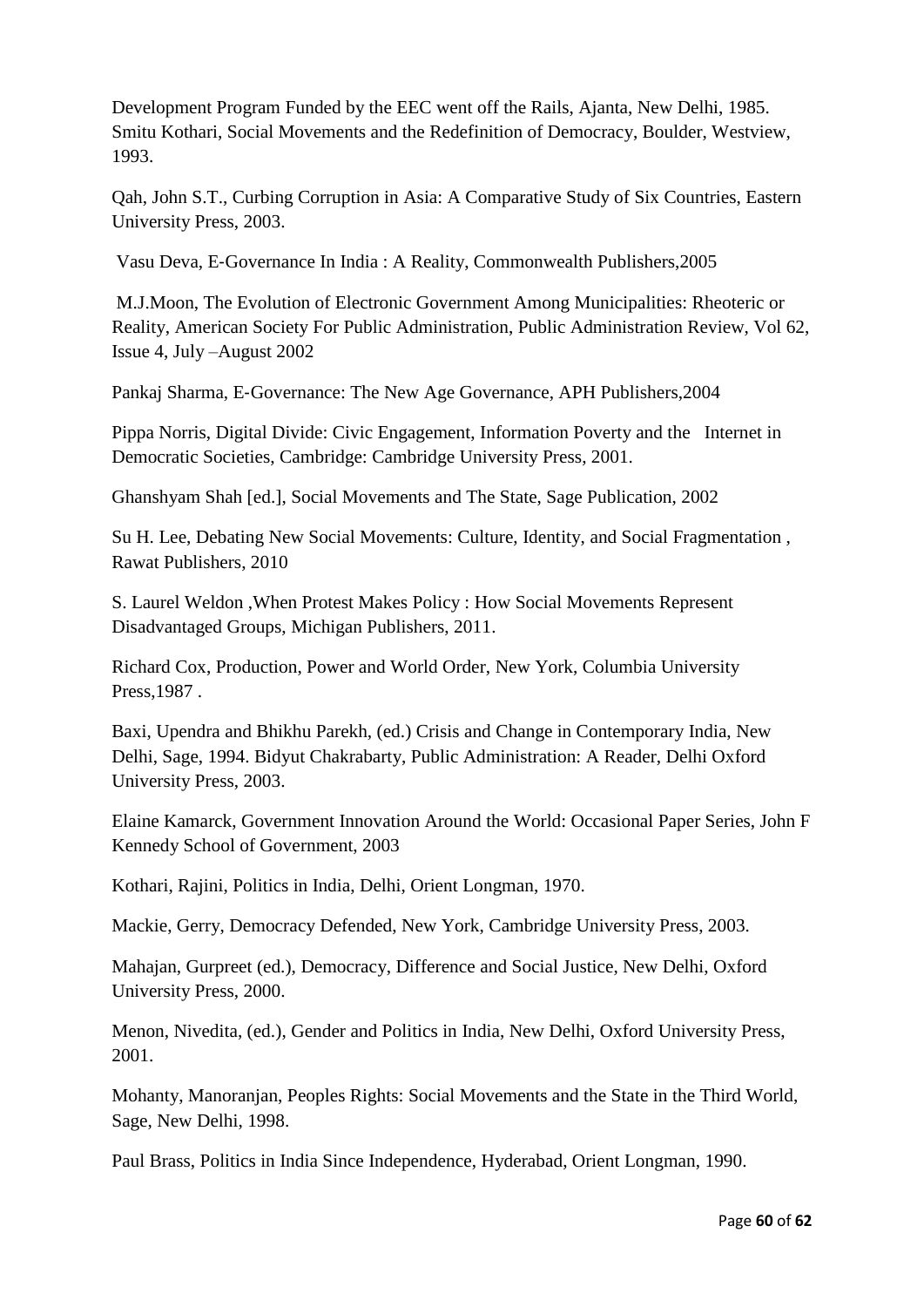Rob Jenkins – Regional Reflections: Comparative Politics Across India's States, New Delhi, OUP, 2004.

Sury, M.M, India : A Decade of Economic Reforms : 1991 –2001, New Delhi, New Century Publication, 2003.

Thomas R. Dye., Understating Public Policy, Prentice Hall NJ, 1984.

Y. Dror, Public Policy Making Reexamined, Leonard Hill Books, Bedfordshire, 1974.

Basu Rumki et, al(ed) Democracy and good governance: Reinventing the Public service Delivery System in India, New Delhi, Bloomsbury India, 2015

### **DSE-2**

### **Understanding Globalization**

**UNIT-I**: Globalization a) What is it? b) Economic, Political, Technological and Cultural Dimensions

**UNIT- II:** Contemporary World Actors a) United Nations b) World Trade Organisation (WTO) c) Group of 77 Countries (G-77)

**UNIT- III:** Contemporary World Issues a) Global Environmental Issues (Global Warming, Bio-diversity, Resource Scarcities) b) Poverty and Inequality

**UNIT- IV:** International Terrorism

### **READING LIST**

Lechner, F. J. and Boli, J. (eds.) (2004) The Globalization Reader. 2nd Edition. Oxford: Blackwell.

Held, D., Mc Grew, A. et al. (eds.) (1999) Global Transformations Reader. Politics, Economics and Culture, Stanford: Stanford University Press, pp. 1‐50.

Viotti, P. R. and Kauppi, M. V. (2007) International Relations and World Politics‐Security, Economy, Identity. Third Edition. Delhi: Pearson Education, pp. 430‐450.

Baylis, J. and Smith, S. (eds.) (2011) The Globalization of World Politics: An Introduction to International Relations. Fourth Edition. Oxford: Oxford University Press, pp. 312‐329;50‐385; 468‐489.